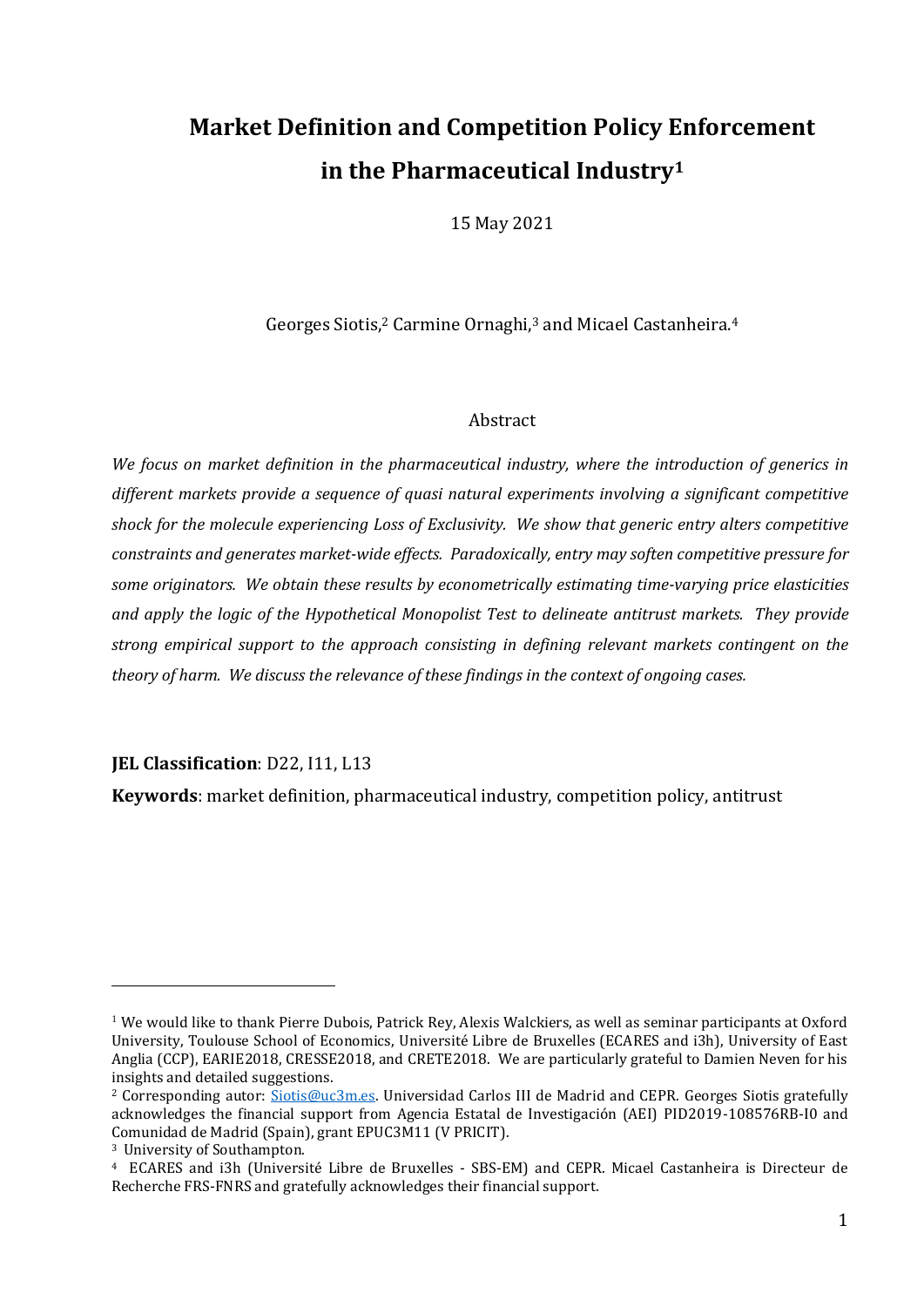*Market definition and market power should be evaluated in the context of the alleged anticompetitive conduct and effect, not as a flawed filter carried out in a vacuum divorced from these factors*. (Salop 2000, p .191)

## **1. Introduction**

1

Keeping medicine accessible at a reasonable cost is a challenge. An important component of public authorities' strategy has been to stimulate price competition from generics. Their volume market share progressed substantially, to reach 85% of drug prescriptions in 2016 (Bosworth et al., 2018). Yet, in terms of value, their 2018 market share only reached 26% in the U.K., 21% in Germany, and remains below 20% in countries such as France, Belgium, and Switzerland [\(Statista, 2020\)](https://www.statista.com/statistics/316079/european-pharmaceutical-market-generics-share-by-country/).

Alongside regulation, competition policy enforcement is a prima facie instrument to ensure that ethical drugs are available at the lowest possible cost to society. Merger control enforcement should ensure that competitive rivalry is not stymied by corporate acquisitions. Large fines (and prison sentences in some jurisdictions) are commonplace in the fight against price fixing. In May 2019, for instance, 44 US states announced a lawsuit against the most important generic suppliers for a price-gauging conspiracy. By August 2020, most of these drugmakers had agreed to pay penalties totaling almost \$425m to settle their case. 5,6

Unilateral conduct, in the form of foreclosure or abusive prices, is another source of competitive harm. In the European Union (EU), under Art. 102 of the TFEU, firms are liable to heavy sanctions if they are deemed to have abused their dominant position. National legislation of a similar kind also exists in all Member States (e.g. chapter 2 of the UK's Competition Act). In the U.S. section 2 of the Sherman Act prohibits monopolization or attempted monopolization.

<sup>5</sup> Kuchler, H., "US generic drug companies hit by price-fixing claims." *Financial Times,* May 13, 2019, and Kuchler, H., "Teva Charged in US price-fixing investigation." *Financial Times,* August 20, 2020.

<sup>6</sup> Casual observation suggests that infringements are commonplace. A web search on the Financial Times website for articles published between January 1, 2016 and January 1, 2020 with the keywords "pharmaceutical anticompetitive antitrust" returns 125 articles (in November 2020). A Google search with the same keywords returned more than 5 million hits.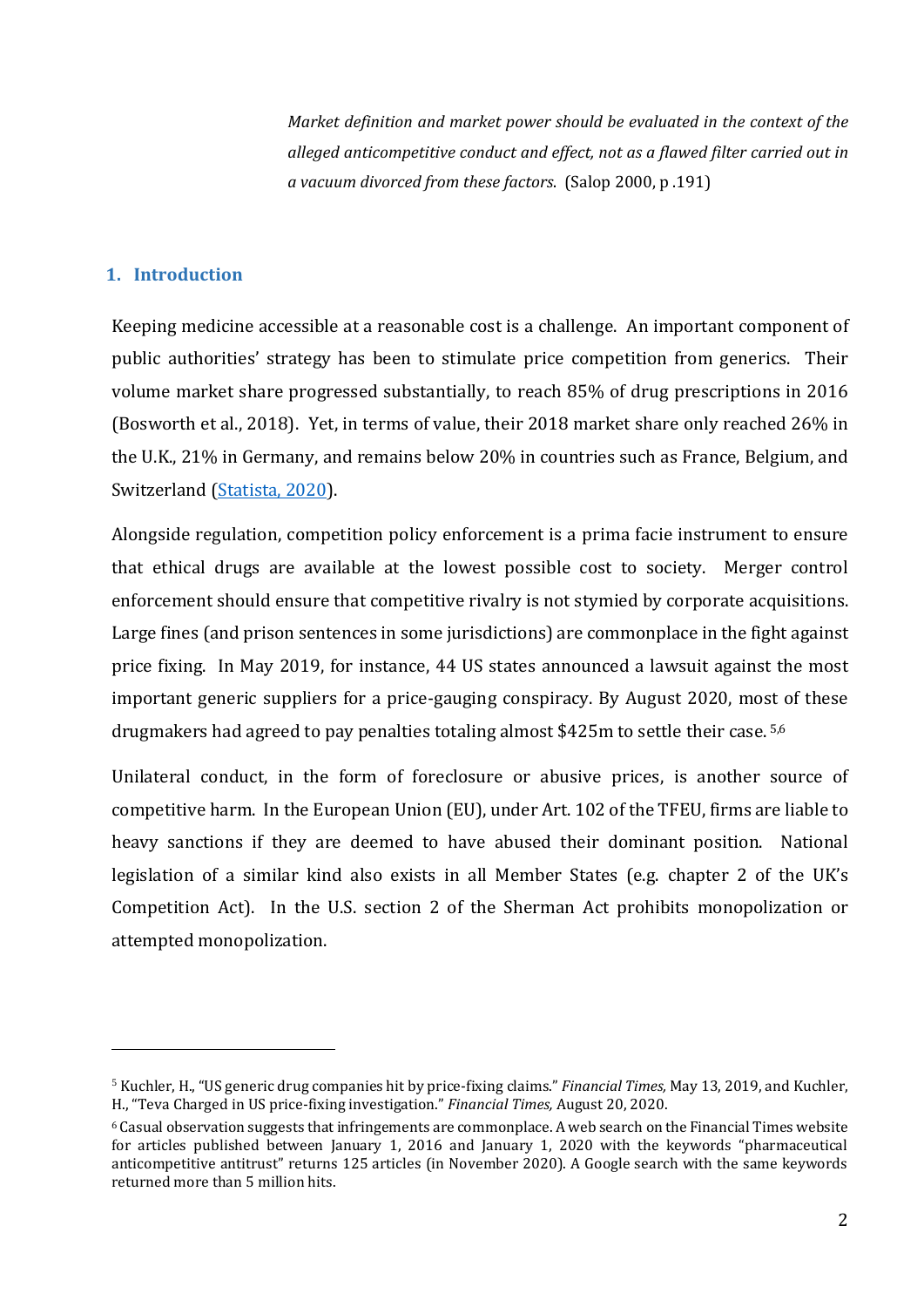In the jurisdictions listed above, a prerequisite to sanction unilateral conduct is that the firm under scrutiny enjoys a position of dominance. <sup>7</sup> As a first approximation, the assessment of dominance (or monopoly position) is made on the basis of the firm's market share. This paper focuses on the definition of the relevant antitrust market, which is the (unavoidable) first step in proceedings involving unilateral behaviour deemed to be anticompetitive.

Our analysis is in part motivated by a number of recent competition enforcement decisions involving unilateral behaviour by pharmaceutical firms where market definition was pivotal. While market definition is often a fairly routine exercise, it turned out to be particularly complex (and controversial) in the Servier<sup>8</sup> and GSK/Paroxetine<sup>9</sup> cases that we review in Section 4. Indeed, in Servier, <sup>10</sup> the EU's General Court concluded that the EU Commission had "made a series of errors in defining the relevant market".  $11$  At the time of writing, the appeal to the European Court of Justice brought by the Commission is pending resolution. In addition, the evidence and arguments put forward by the various parties involved in this case raised interesting issues of substance.

Market definition boils down to identifying economically significant competitive constraints on a specific set of firms (or a single one, as the case may be). Firms' exercise of market power is constrained by demand and supply side substitution, and potential entry. Taking a competitive situation as a starting point, market definition involves identifying which of these constraints ought to be neutered (e.g., through exclusion or a merger) such that the firm (or set of firms) could exercise significant market power. The latter is assessed with respect to a monopoly situation. Hence, market delineation is determined by which sources of supply (actual or potential, along the product and geographic dimensions) should a Hypothetical Monopolist control so that it could increase prices by "X%".<sup>12</sup>

An economically meaningful market definition exercise requires a sound application of these foundational principles. We conjecture that the thorny nature of market definition explains

<sup>7</sup> In US parlance, that the firm is a monopoly, or will become one as a consequence of its actions.

<sup>8</sup> European Commission Decision, CASE AT.39612 - Perindopril (Servier), July 9 2014. Siotis was working at the European Commission at the time of the investigation into the Servier case as a member of the Chief Economist team. The views expressed in this paper are strictly his own and rely solely on the published decision and judgment.

<sup>9</sup> Competition and Markets Authority, Case CE-9531/11, February 12 2016.

<sup>10</sup> General Court of the European Union, Ruling Case T-691/14, Servier/Commission, December 12 2018.

<sup>11</sup> General Court of the European Union, Press Release # 194/18, Luxembourg, 12 December 2018.

<sup>&</sup>lt;sup>12</sup> In Section 2, we assess how market definition may have to be tailored in the presence of non-price competition.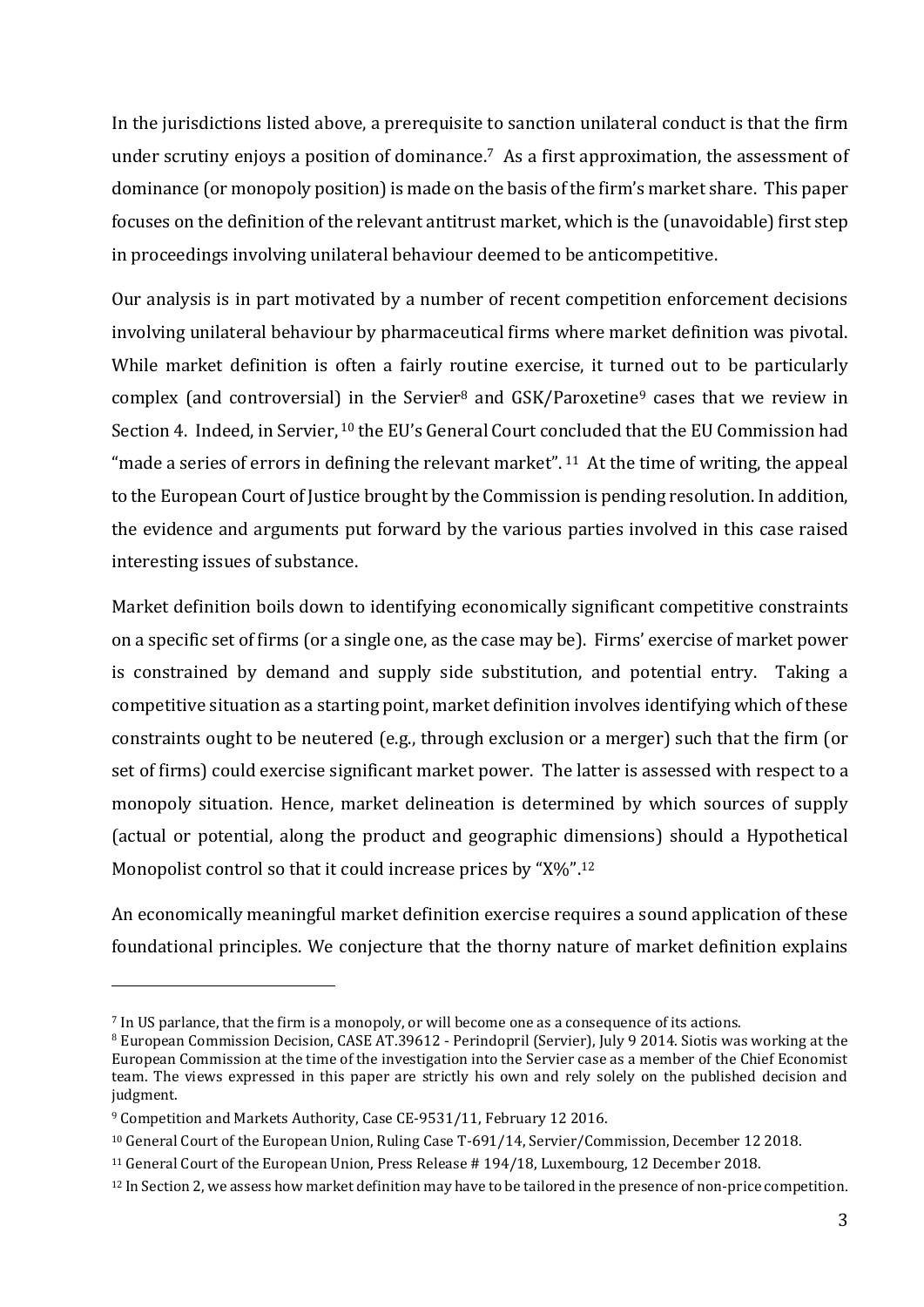the relative scarcity of (pharma) unilateral conduct cases on both sides of the Atlantic. In this paper, we propose a direct identification of relevant antitrust markets in the pharmaceutical industry. Concretely, we identify market boundaries on the basis of a Hypothetical Monopoly Test (HMT), leading to Small but Significant Non-transitory Increase in Price (SSNIP) of 5%- 10%. Operationalizing the HMT allows us to provide a concrete and quantified illustration of the ontological relationship between the theory of harm and a cogent market definition.

The HMT approach to market delineation was first endorsed in the U.S.'s Federal Trade Commission 1982 Merger Guidelines. The HMT also inspired the EU Commission Notice on Market Definition (1997), and is common reference point in academic textbooks (Motta 2004). Market definition has been critically analysed by legal scholars and practitioners as well as enforcers; by contrast, academic economists' contribution has been limited.<sup>13</sup>

While this approach rests on solid conceptual foundations, operationalizing the HMT is challenging. <sup>14</sup> In practice, competition authorities have had to approximate the HMT by exploiting historical data (customers' reactions to a significant price change), estimates of diversion ratios (e.g., inferred from customer surveys) or simulations—to name a few. In some rare instances, econometric estimation of demand elasticities was relied upon.<sup>15</sup>

Markets for prescription drugs are well suited to operationalize the HMT, rather than approximate it. First, extremely rich product level data are available. The dataset at our disposal comprises individual prices, quantities and promotional efforts for 125 molecules sold in the US during forty quarters.

Second, markets are exposed to frequent competitive shocks in the form of generic entry that can be precisely identified and timed. These *Loss of Exclusivity* (LoE) events occur frequently and their timing is essentially exogenous to initial market conditions: most often, the trigger is the expiration of patents that were filed several years before. In our sample, 64 molecules in 31 different candidate markets lost exclusivity during the period of analysis.

<sup>13</sup> G. Stigler (1982) indicated that: *"My lament is that this battle on market definitions, which is fought thousands of times what with all the private antitrust suits, has received virtually no attention from us economists. Except for a casual flirtation with cross elasticities of demand and supply, the determination of markets has remained an undeveloped area of economic research at either the theoretical or empirical level."* In our view, this statement is still largely valid. Rare exceptions include Ivaldi and Lorincz (2011).

<sup>14</sup> https://www.justice.gov/atr/operationalizing-hypothetical-monopolist-test

<sup>15</sup> In practice, demand side substitution has been the main focus of competition authorities in the determination of antitrust market boundaries.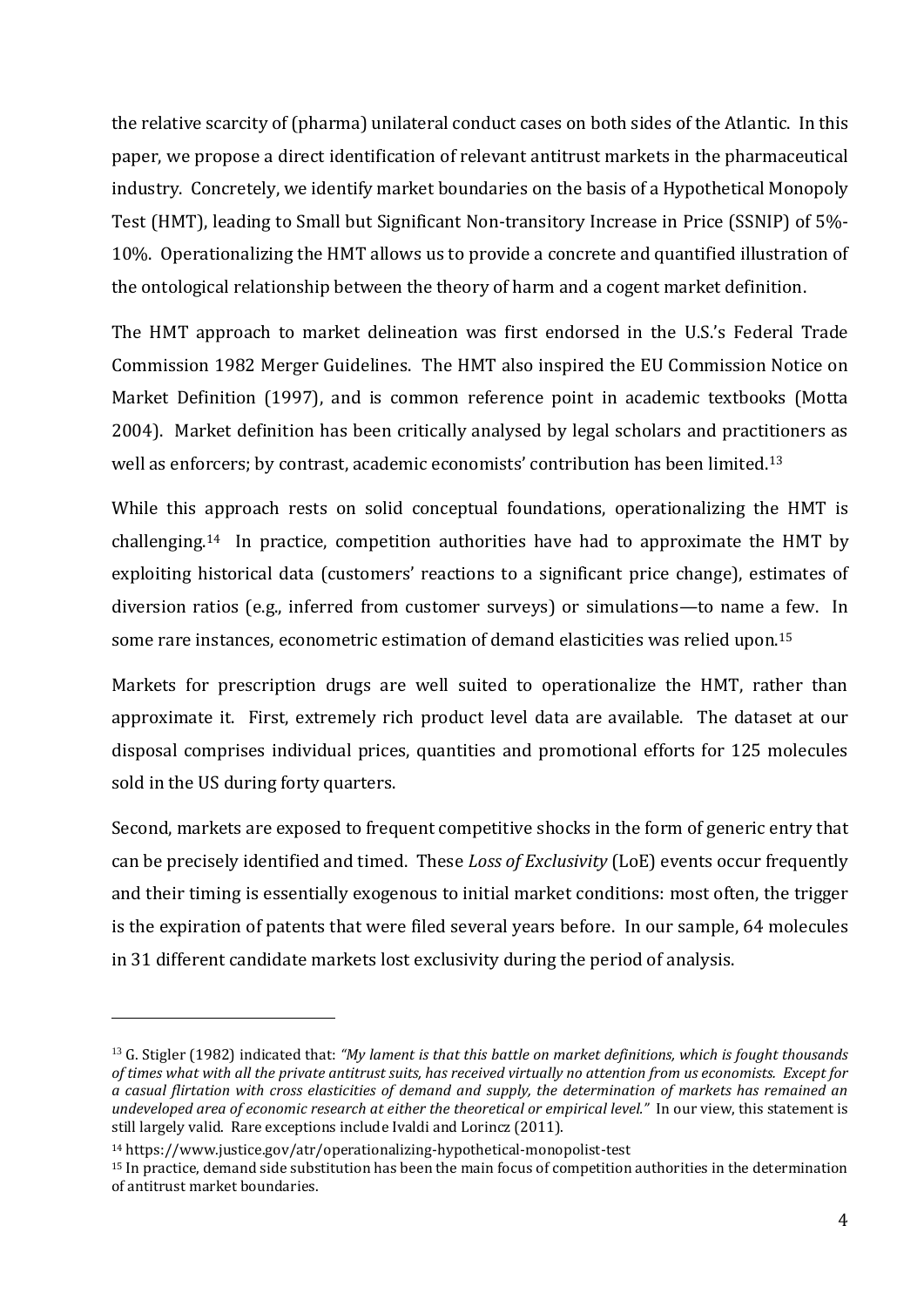Our empirical framework is in the spirit of Baker and Bresnahan (1985) and Scheffman and Spiller (1987) who estimate the elasticity of residual demand curves. Their contribution was, at least in part, also motivated by delineating antitrust markets for enforcement purposes. We exploit LoE episodes as a competition shock that can be used to measure the level and changes in competitive pressure faced by originators still benefitting from exclusivity. A defining feature of our procedure is to identify the set of drugs that exercises a competitive pressure on each other. More precisely, we estimate cross-price elasticities in the same therapeutic market, distinguishing between generic and branded competitors. We further narrow the analysis by carrying a similar exercise at the drug level. From an enforcement perspective, it is the combined effect of these other firms that is of interest.<sup>16</sup>

Our results indicate that, on average, inter-molecular competition is vibrant prior to LoE, pointing to broad antitrust markets encompassing various drugs. We also find that LoE generates market-wide shockwaves that reshape the nature and strength of competitive constraints. On average, the entry of generic competitors for one drug shrinks the initial antitrust market: the genericized drug "drops out" in the sense of no longer constraining the pricing power of the drugs still enjoying exclusivity. That is, the intensification of *intra*molecular rivalry resulting from LoE softens *inter*molecular competition.17 This occurs because a previously significant competitive constraint fades into economic insignificance.

Next, we identify competitive constraints from the standpoint of generic producers. Unsurprisingly, we find that own- and cross-price elasticities among generics are high, meaning they have essentially no market power and face very strong competition from other generic producers of the same molecule. Applying a HMT post LoE points to narrow markets, limited to a single molecule and only encompassing generic suppliers.

Taken together (and for a given set of products) our empirical findings point to the existence of multiple candidate markets that are relevant for enforcement purposes.18 It serves to

<sup>16</sup> As noted by Baker and Bresnahan (1985), p. 427, in the context of the beer industry: "*It is not particularly important to determine whether it is competition from Miller or competition from Stroh (or from Heileman, or .. .) which puts the most effective brake on Anheuser-Busch's pricing. Only the total effect of these other firms and the particular effect of competition from Pabst are of interest"*

<sup>&</sup>lt;sup>17</sup> *Intramolecular* rivalry encompasses both competition between the originator drugs and its generic versions as well competition between generic versions of the same molecule. *Intermolecular* rivalry refers to competition between drugs used to treat a given therapeutic condition.

<sup>18</sup> "Candidate markets" encompass the narrowest combination (group of) products and geographic areas that fulfill the HMT.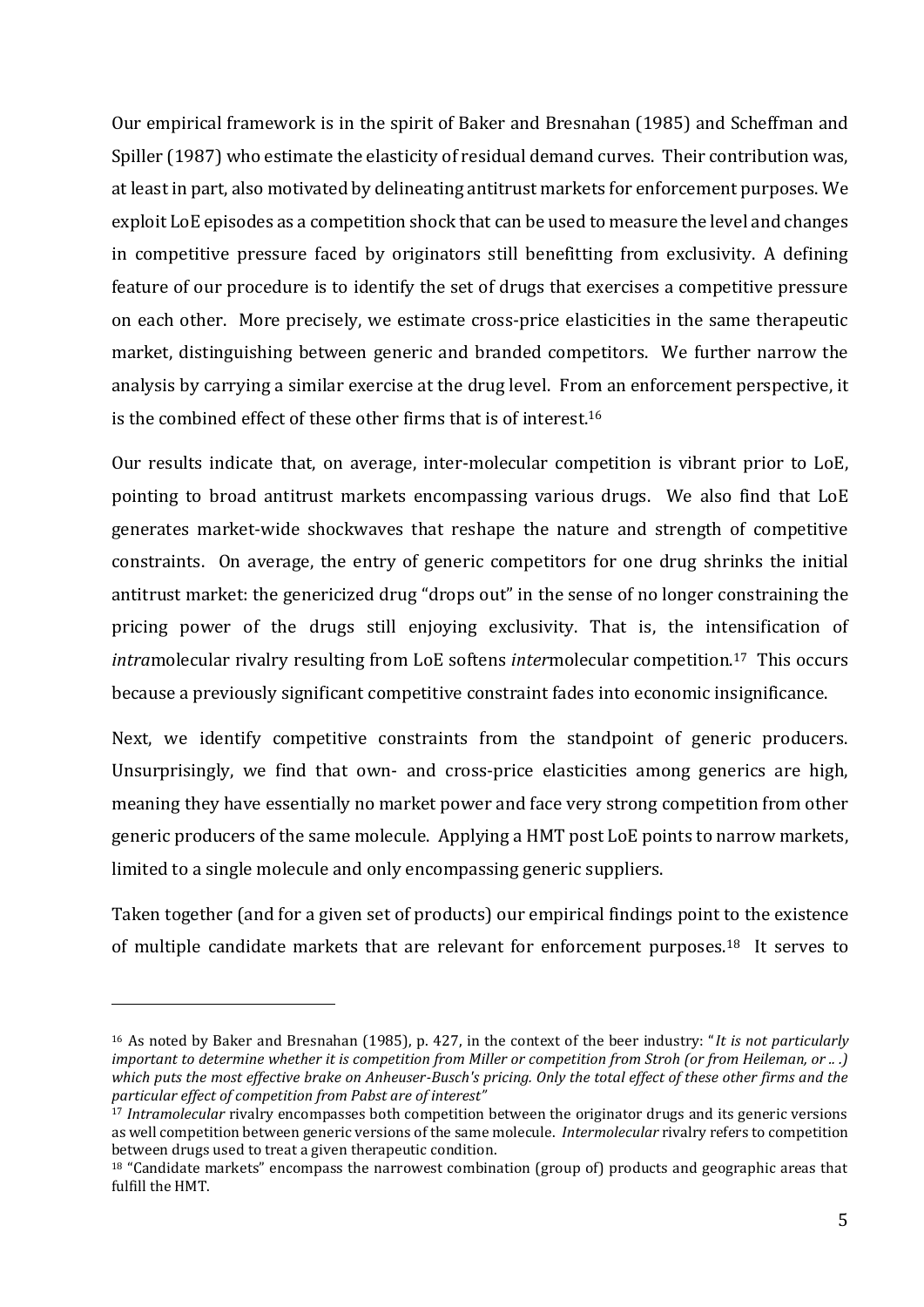highlight that there is no "ideal" or "unique" definition of the antitrust market: the delineation of the relevant market cannot be dissociated from the nature of the competitive concern, i.e. the theory of harm.

The consubstantial nature of market definition with the theory of harm can be illustrated with simple examples inspired by Section 3's results. Imagine a market composed of three originator drugs, *A, B* and *C*, that initially benefit from exclusivity and that significantly constrain each other, *i.e.* a Hypothetical Monopolist controlling all three would be in a position to profitably and durably increase prices by 5-10% (or more). Thus, if the concern is coordinated behaviour, the candidate market should comprise of *A*, *B* and *C*. In the context of generic foreclosure, the exercise consists in evaluating competitive constrains faced by the infringing firm in the factual and counterfactual (i.e., absent the behavior that is a source of concern). In the case, for instance, of generics foreclosure by *C*, the relevant competitive constraint is the one that would be exercised by the generic, and the relevant antitrust may well be molecular, even though that market has not yet emerged. The reason is that, once generic entry occurs, a HMT limited to molecule *C* may indicate that a significant price increase would be profitable. With respect to mergers, our analysis indicates that, for a given theory of harm, market delineation may change in the event of generic entry. This is because vigorous intermolecular competition may vanish quickly if the drugs competing with those of the merged entity experience LoE. For instance, suppose that drug *C* is the market leader with 60% market share, while *A* and *B* each command 20%. A merger between *A* and *B* may be cleared under the assumption that the merged entity would face significant constraints from *C*. Our analysis indicates that if *C* is close to expiry, and if there are no product launches in the near future, the merger between *A* and *B* would create an entity that may rapidly enjoy very significant power, as identified by a HMT. The reason underpinning *C*'s competitive constraint fading into irrelevance is the dramatic drop in promotional spending that follows LoE (Lakdawalla and Philipson, 2012, Castanheira *et al*., 2019). <sup>19</sup> The situation just described

1

<sup>&</sup>lt;sup>19</sup> The drop in promotion is an equilibrium effect, whereas the HMT logic involves assessing unilateral behavior by one (or more, in the case of a merger) firm(s), assuming that other firms' behavior remains constant. The argument can be reformulated in terms of a change in the factual: in the event of generic entry, firm *A's* and *B's* ability to increase price will be evaluated in an environment in which the price of molecule *C* is lower, but also where *C's* promotion expenditures are insignificant. As a result, demand substitution towards *C* faced by *A* and *B* will be significantly lower.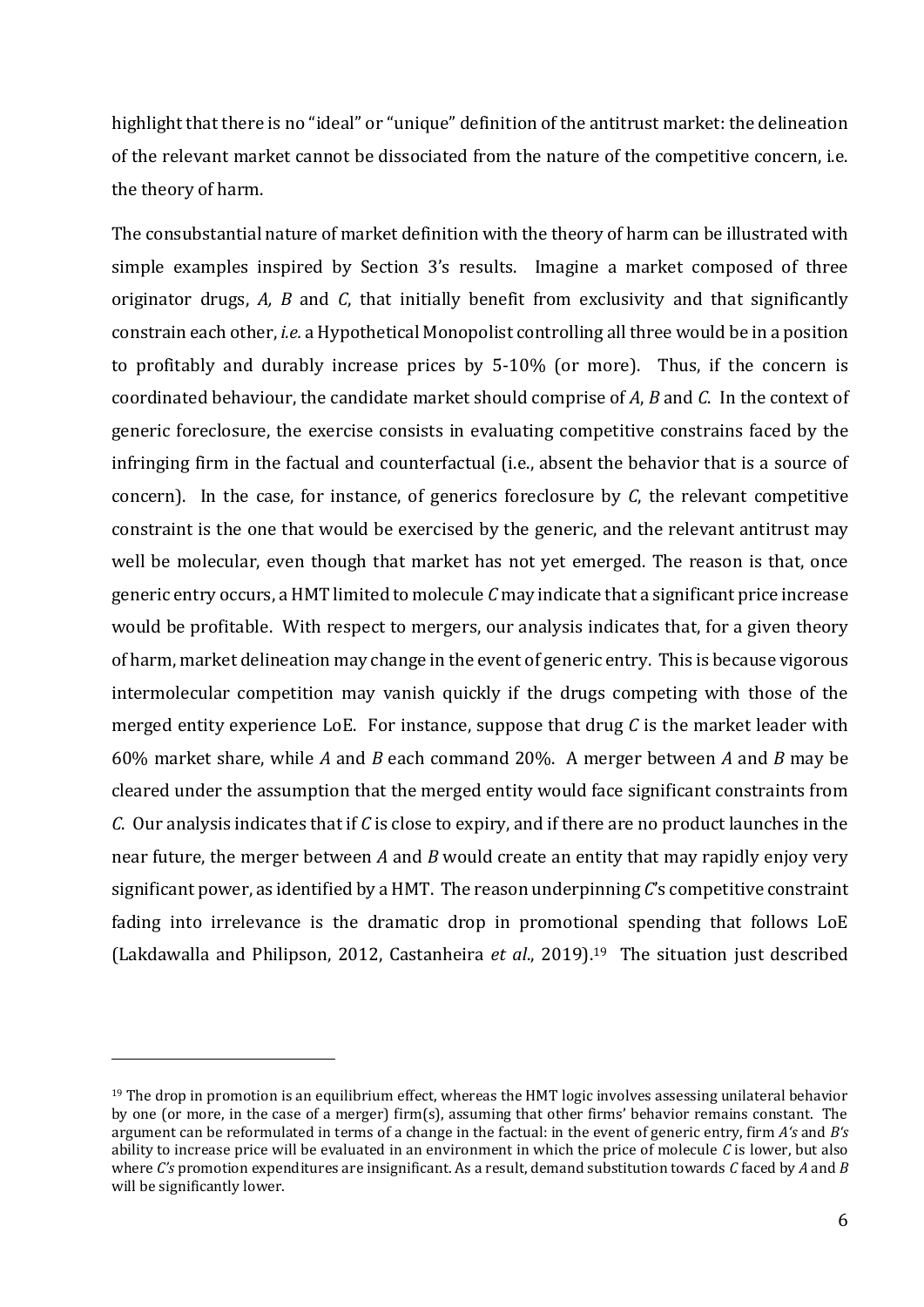would represent an instance of Type II error (an anticompetitive merger being waived through).

The suggestion that the relevant market should be made contingent on the infringement (actual or potential) has been discussed for some time (Salop 2000, Rey *et al.* 2004, and Glasner and Sullivan 2019 for an in-depth exposition and analysis), but enforcers and courts have so far been reluctant to endorse the approach, at least in the European Union.

The remainder of the paper is organized as follows. Section 2 describes the dynamics of competition in the pharmaceutical industry before and after patent expiration. In Section 3 we describe the data, implement our empirical analysis and propose a direct implementation of the Hypothetical Monopoly Test. Section 4 discusses potential implications of our results for some ongoing cases. Section 5 concludes.

# **2. Competitive Dynamics in the Pharmaceutical Industry**

<u>.</u>

The Anatomical Therapeutic Chemical (ATC) classification regroups drugs at different levels of aggregation, numbered 1-5. The ATC3 level encompasses the set of potential treatments for a given medical condition. Thus, it contains potential substitute products for a given "customer," here a patient-doctor-pair, to address a medical condition. The EU Commission routinely takes the ATC3 level as the starting point to define the relevant antitrust market (Greenaway *et al*. 2009).

The definition of a "relevant market" can be complex when firms compete through price and non-price instruments (Sovinsky Goeree, 2008), and/or when other forms of public intervention dampen the role of price as a competitive tool. The combination of high R&D, high promotion intensity,<sup>20</sup> regulation, and information asymmetries generate particularly

<sup>20</sup> According to figures in Donohue *et al.* (2007, p. 497), originator firms spent, on average, 18% of their revenues on promotion in various forms: detailing, distribution of free samples, and adverts in specialized journals. "Detailing" consists of individual visits by sales agents to provide information to practitioners. In the US, this is complemented by Direct-to-Consumer Advertising since 1997. The amounts spent on promotion are slightly above R&D expenditure, indicating the strategic role it plays in market competition. Gagnon and Lexchin (2008) report even higher estimates for the US, suggesting that promotional effort may be significantly above R&D expenditure. Lowe (2013) provides additional evidence to the same effect. The accounting category where advertising, promotion, and marketing end up is called "SG&A" (Sales, General and Administrative). This is a broader group as it also includes executive salaries. Lowe (2013) reports "that Merck's [SG&A] are at 27% of revenues [R&D: 17.3%], Pfizer is at 33% [R&D: 14.2%], AstraZeneca is just over 31% [R&D: 15.1%], Bristol-Myers Squibb is at 28% [R&D: 22%], and Novartis is at 34% [R&D: 22% according to their 2013 financial report]". For comparison, SG&A represents 21.5% of IBM's sales, 20% of 3M's and 6.5% of Apple's.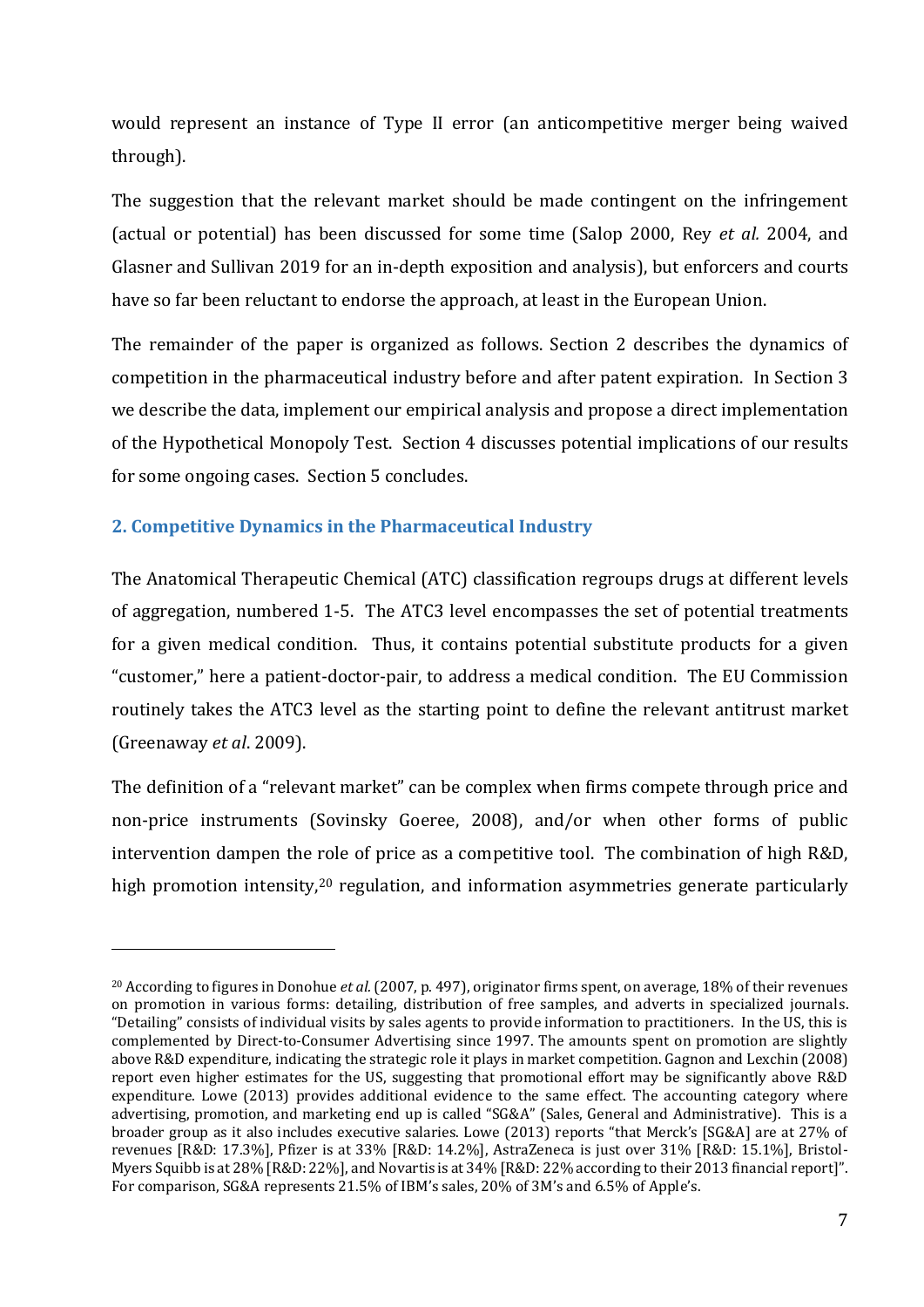complex competition dynamics. In that context, two standard indicators of market power, market shares and competitors' price reactions, carry less informative content.<sup>21</sup>

## **Market shares**

<u>.</u>

Based on the textbook industrial organization literature, market shares are often used as a proxy for market power (Motta 2004). However, the mapping of concentration onto consumer welfare is far from clear in the presence of product differentiation (e.g. quality differences) and non-price competition (e.g. promotion). For instance, in a model inspired by the workings of the pharmaceutical industry, Lipatov, Neven and Siotis (2020) show that consumer welfare may be higher in concentrated markets. They also show that, somewhat surprisingly, the benefits of entry may be higher in less concentrated markets. These findings suggest that the informative content of market shares (even derived from properly defined markets) to infer potential harm (or absence thereof) is limited in the context of the pharmaceutical industry.

In the scenarios described below, we propose to quantify market power directly. We compare competitive prices, quantities and profits in the factual and counter-factual scenarios. <sup>22</sup> Under such circumstances, large rents are direct evidence of dominance (Browdie *et al*., 2018). When market power can be directly quantified, market shares calculation may be less relevant.

# **Competitors' and consumers' reactions to price fluctuations**

Patents offer about 20 years of intellectual property rights (IPR) to the firm that developed a new drug. The loss of exclusivity (LoE) that marks the end of that period triggers a unique competitive shock: generics, which are near perfect substitutes, can legally compete with the originator. These generics, often sold at less than half the price of the original branded

<sup>&</sup>lt;sup>21</sup> In the presence of non-price competition, price (and movement thereof), is not a sufficient statistic to either assess competitive intensity or consumer welfare. In pharma, non-price competition takes the form of promotional effort. A vast literature, spanning economics, management, psychology (and more) attempts to disentangle the informative (welfare enhancing) vs persuasive (market power enhancing) content of promotional effort. As observed by Sutton (1991), the underlying reason as to why advertising/promotion affects consumer choices is a question at the interface between economics and psychology. Sutton (1991), while formulating advertising as affecting utility, remains reluctant to draw welfare implications from his models. The underlying concern is that advertising involves some spurious differentiation that has no "real value" to consumers. In the context of our exercise, these considerations are of limited relevance. The reason is that the analysis built around generic entry, i.e. when a long span of time has elapsed since product launch. By then, decision makers (physicians) are likely to be fully informed about the drug, and hence the informative content of promotional effort is likely to be nil (or negligible) as compared to the persuasive component.

 $22$  For instance, even if foreclosure is successful, generic entry eventually occurs in all blockbuster markets. Hence, once that happens, it is possibly to infer the level of rents enjoyed by the originator pre-LoE.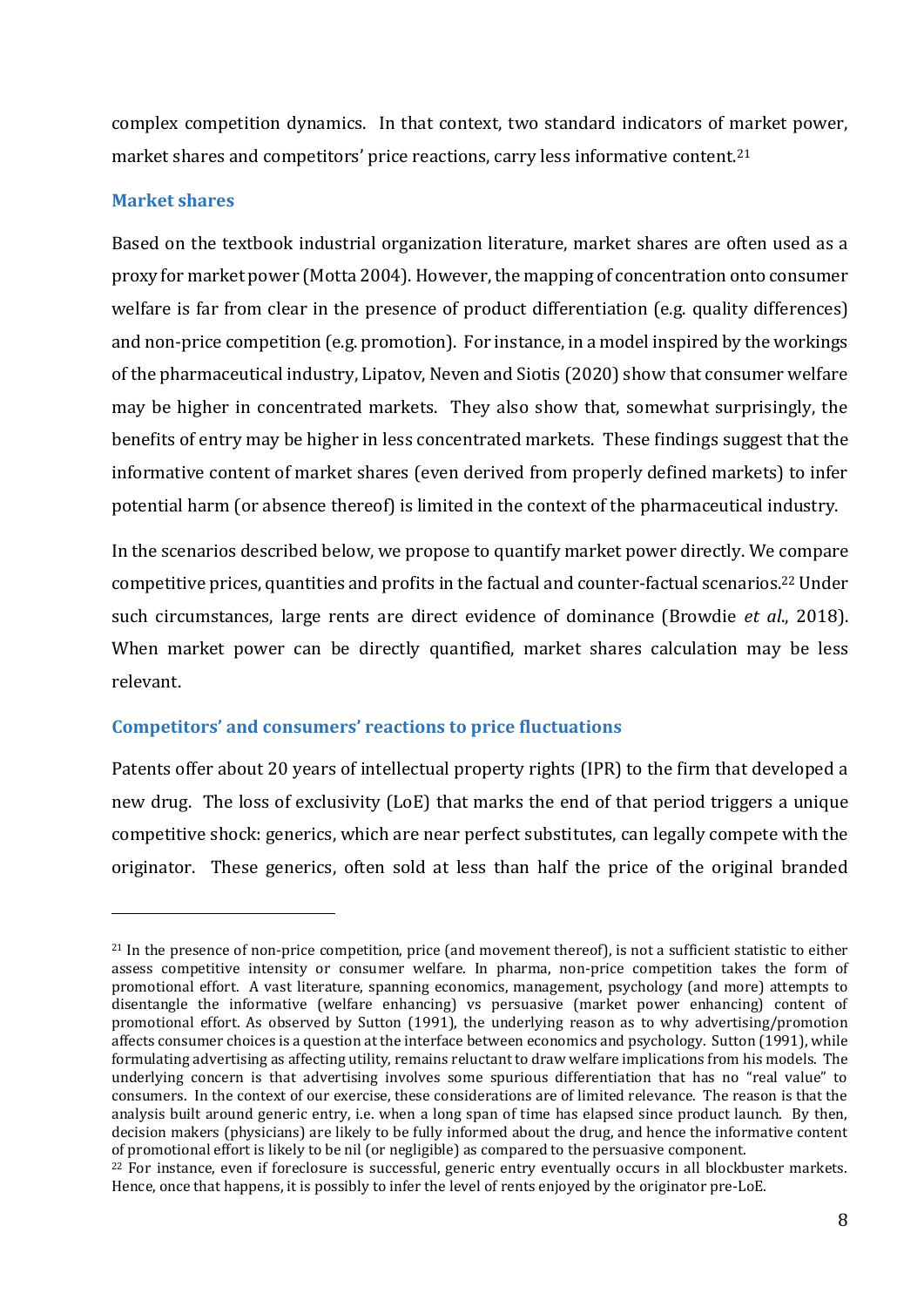product, quickly erode the originator's market share (Grabowski *et al.* 2014, Scott Morton and Kyle 2012, Reiffen and Ward 2015). This is not surprising, as generics are bioequivalent products that have been explicitly recognized as such by health authorities.23,24

A perplexing feature surrounding generic entry is that the price of the other on-patent molecules in the same ATC3 category is barely affected (Jena et al. 2009, Lakdawalla 2018), and their volume market share can even increase (Castanheira et al. 2019, Grabowski et al. 2014, Regan 2008, Lakdawalla and Philipson 2012). The lack of price reaction has sometimes led competition authorities (and scholars) to conclude markets are molecular. However, drawing such conclusions is highly contentious: prior to generic entry, the drug may have been actively competing against other originators, pointing to a broader antitrust market, where inter-molecular competition was rife.

Hence, for a given set of drugs, evidence pertaining to different points in time may point to narrow (molecular) markets or to a broad (multi-molecule) market, potentially leading to controversy (see Section 4 for concrete cases). In the next section, we show that these alternative market definitions need not be mutually exclusive. We also show that the "correct" market definition cannot be dissociated from the theory of harm.

## **3. Empirical Analysis: implementing the Hypothetical Monopoly Test**

1

The empirical exercise proceeds in two stages. First, we define and estimate a specification to simultaneously investigate inter-molecular competition before and after patent expiration. Second, we identify competitive conditions for generic producers by separately identifying competitive constraints exercised by drugs depending on their status: originators still benefitting from exclusivity, generic versions of the same drug, and other molecules that experienced generic entry in the past. The observed variation in market structure allows us to directly implement the HMT.

<sup>&</sup>lt;sup>23</sup> Among generics, differences are residual (different excipient, packaging, or color); hence, we conjecture that intra-molecule competition should converge to the Bertrand outcome in the absence of capacity constraints (we test this hypothesis in Section 4.2).

<sup>24</sup> However, instead of observing the originating firm decreasing its price, it is not uncommon to observe the opposite (for empirical evidence, see Regan (2008) for the U.S., and Vandaros and Kanavos (2013) for the EU). Scherer (1993) coined this phenomenon the *generic entry paradox*.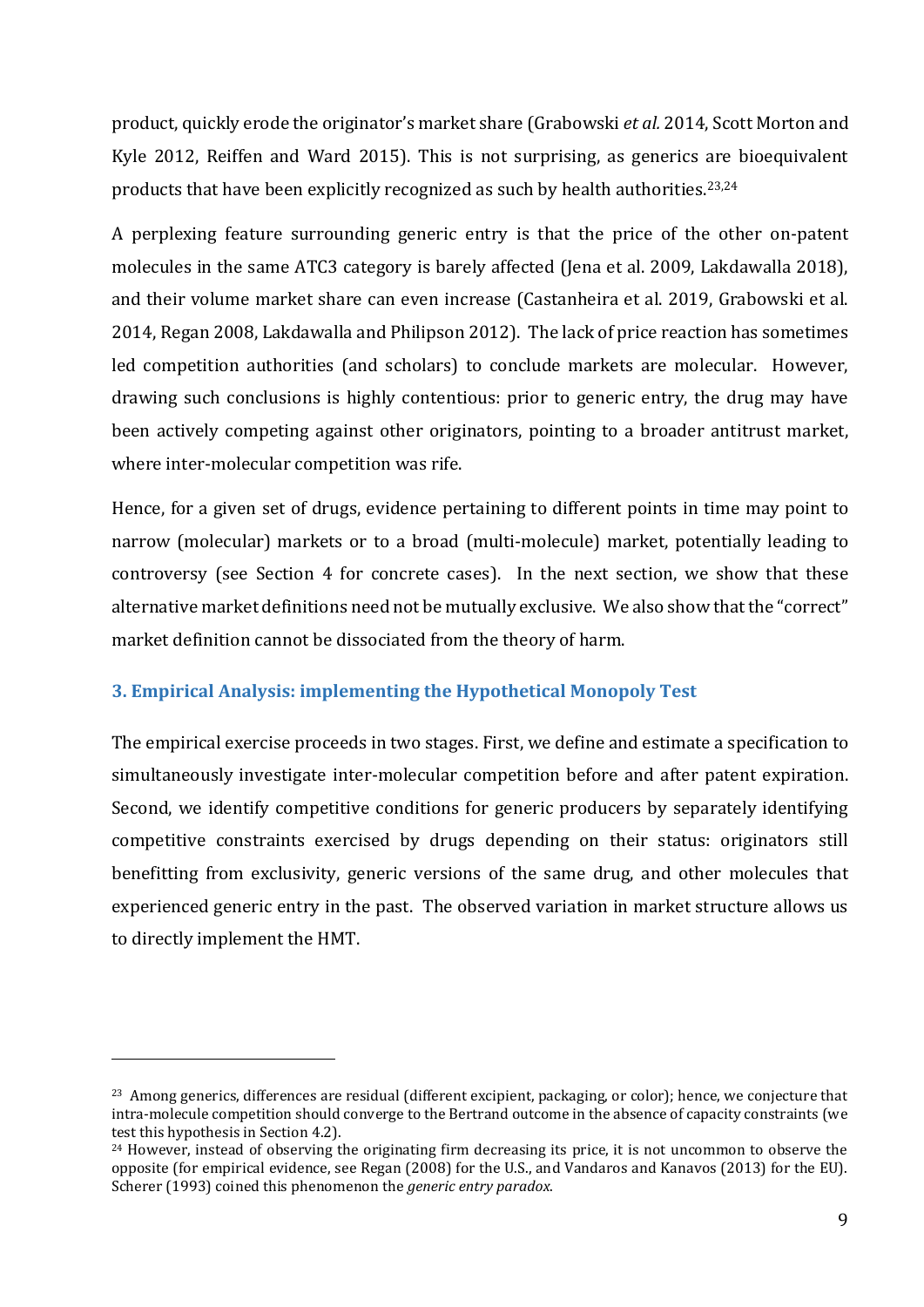## **3.1. Intermolecular competition: Data**

<u>.</u>

Our dataset covers quarterly dollar revenues and physical quantities for hundreds of branded and generic prescription drugs sold in the U.S. in many therapeutic areas over the 40-quarter period 1994q1 to 2003q4. These have been obtained from the proprietary database IMS-MIDAS published by IMS-Health, one of the most important medical information providers (now known as IQVIA), and includes sales in both pharmacies and hospital.

All the drugs in IMS-Health are classified according to the Anatomical Therapeutic Chemical (ATC) classification system. In IMS data, generics have the name of the active ingredient. <sup>25</sup> We thus compiled an initial list of ATC3 markets with at least one generic by selecting the markets where there are two or more different products for the same molecule, and some of the drug names are the same as the molecule (*e.g*. *Fluoxetine* is the active ingredient of *Prozac*), as well as the name of its generic competitors.

We double-checked and completed this list with information about Loss of Exclusivity (LoE) from the Food and Drug Administration.<sup>26</sup> We then purchased drug-level information on promotion expenditure for the most important ATC3 markets in terms of sales and promotional effort. The final sample includes the most important therapeutic markets by sales, such as proton pump inhibitors (used to suppress gastro acid), selective serotonin reuptake inhibitor (used to treat depression), statins (used to lower cholesterol) and all classes of anti-hypertensive drugs.

For each of the drugs belonging to the selected markets, we computed deflated revenues (*R*) by dividing nominal value of sales by the producer price index for the pharmaceutical industry published by the Bureau of Labor Statistics. Quantities (*Q*) are reported in standard units that represent the number of dose units sold for each product; this corresponds to one capsule or tablet of the smallest dosage or five milliliters of a liquid (*i.e*. one teaspoon). Standard units allow comparison across different drug forms and dosages, as all different packages are subsumed into the same unit of observation. We then compute the average price of a molecule

<sup>&</sup>lt;sup>25</sup> An exception to this classification is represented by branded generics, *i.e.* generic drugs that have been given a proprietary market name. We treat these drugs as "plain vanilla" generics.

 $^{26}$  Appendix 1 lists the name of the originator drug and the associated active ingredients as well as the date of generic entry.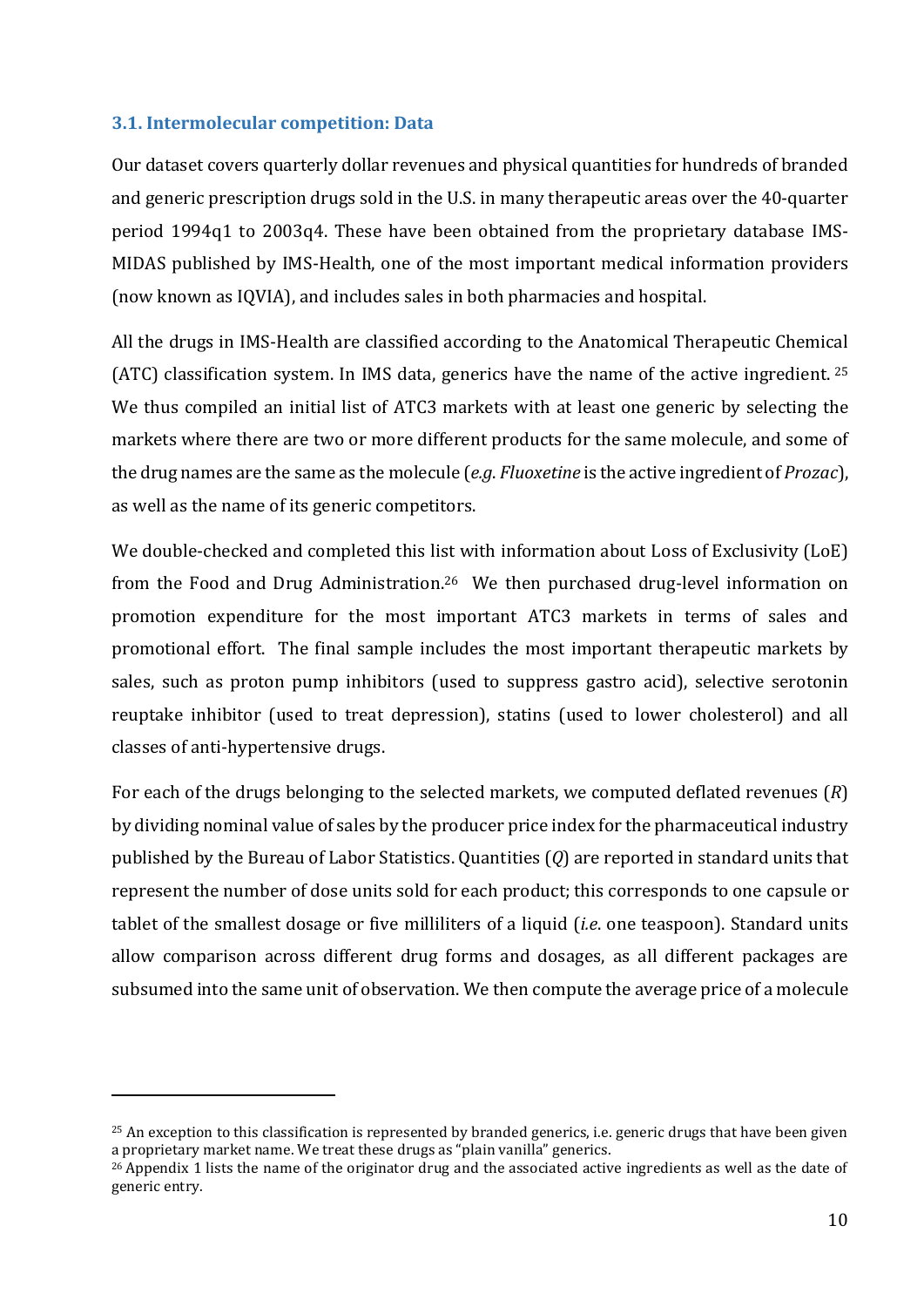(*P*) by dividing *R* −*i.e*. the revenues for all the different packages− by total quantity *Q* as well as the average price of competing molecules in the same market.<sup>27</sup>

Promotional data include three main components: visits to office-based practitioners and hospital specialists; free samples dispensed to physicians (with their cost being estimated at the sales price of the drug); and advertising in professional journals. IMS Health data on detailing are constructed using a representative panel of physicians who track their contacts with sales representatives. The amount spent on free samples is based on a panel of approximately 1200 office staff members in medical practices, while expenditures on advertising in professional journals are computed by tracking ads placed in approximately 400 medical journals and then adding the publisher's charge for those ads.

The promotion level used in the reported demand specifications is computed by applying the perpetual inventory method, commonly used for physical capital, as follows:

$$
A_{it} = (1-\rho) A_{it-1} + I_{it},
$$

where  $I_{it}$  is the quarterly expenditure on promotion for drug *i* retrieved from IMS, and  $\rho$  is the quarterly depreciation rate, assumed to be 0.1 − *i.e*. about 35% per year.<sup>28</sup>

The final sample for which we can compute all the variables above includes 31 different ATC3 markets, covering 125 molecules, of which 64 experience generic entry during our time window. Table 1 reports descriptive statistics for these variables. Note that "Promotion of Competing Molecules" refers to the sum of promotion spending by all other the drugs in the same ATC3 market, each computed according to the equation above. At the same time, the "Price of Competing Molecules in ATC3" refers to the average price of all the other molecules in the market, generics included. It is computed as the ratio between total revenues and total quantities in the ATC3 market, after subtracting the revenues and quantities of drug *i*.

<sup>&</sup>lt;sup>27</sup> This produces a price per standard unit. Note that our empirical specifications control for unobserved differences, such as quality and Defined Daily Dose (DDD), across molecules.

<sup>&</sup>lt;sup>28</sup> This depreciation rate is one of the most commonly used in the literature (see Rizzo (1999) among others). Our results are robust to reasonable variation around this value.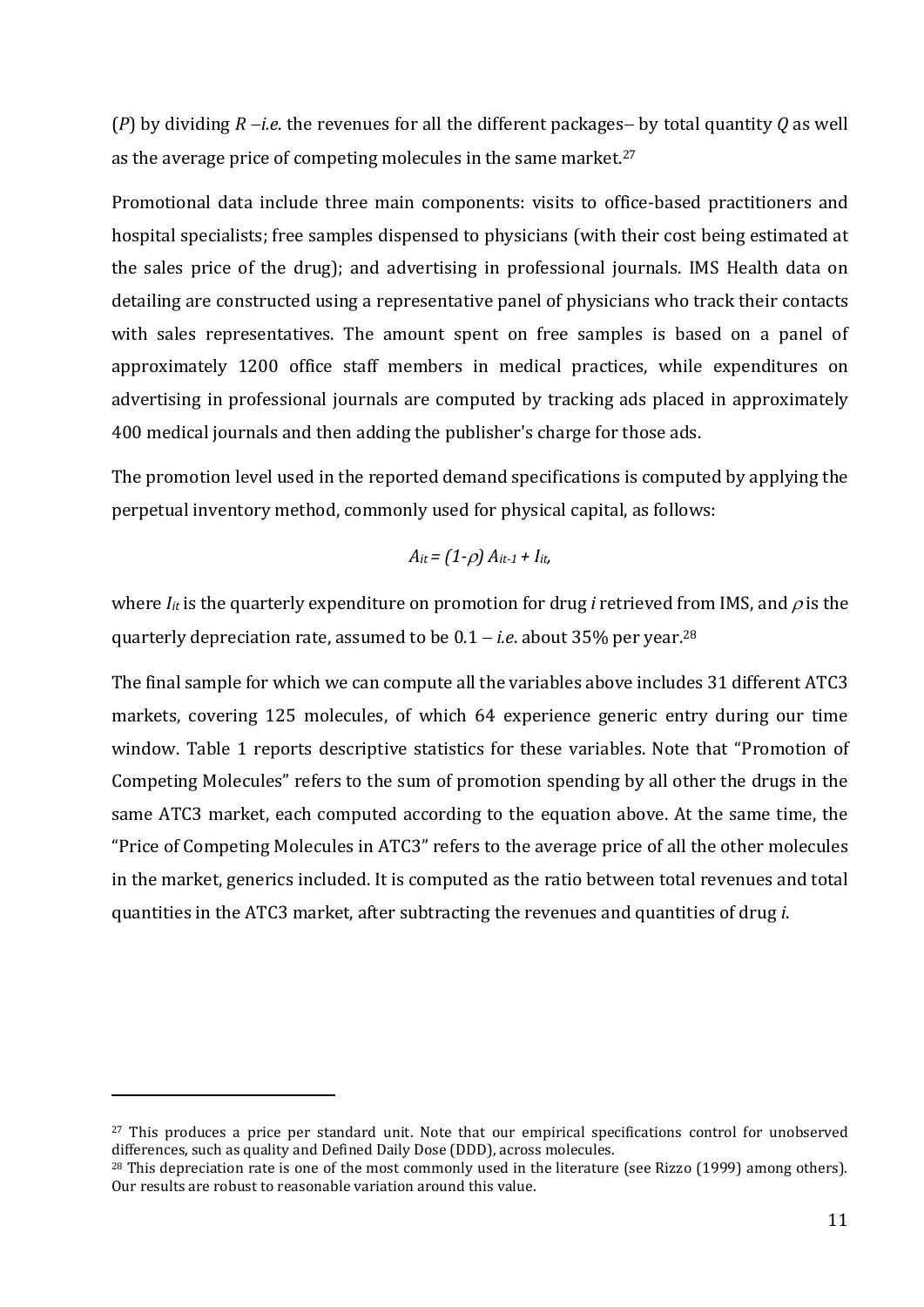#### **Table 1:** Descriptive Statistics

<u>.</u>

|                                      | 0 <sub>bs</sub> | Mean   | S.D.   | Min   | Max     |
|--------------------------------------|-----------------|--------|--------|-------|---------|
| Market shares of molecule <i>i</i>   | 3870            | 0.139  | 0.183  | 0.001 | 0.982   |
| Price of molecule <i>i</i>           | 3870            | 19.410 | 73.571 | 0.023 | 618.870 |
| Price of competing molecules         | 3870            | 9.074  | 28.300 | 0.027 | 182.599 |
| Price of competing generic molecules | 3870            | 3.500  | 10.456 | 0.015 | 102.456 |
| Price of competing branded molecules | 3870            | 15.959 | 53.596 | 0.087 | 361.810 |
| Promotion of molecule i              | 3870            | 97899  | 208890 | 1     | 2021052 |
| Promotion of competing molecules     | 3870            | 548659 | 953257 | 1     | 5739914 |

## **3.2 Intermolecular Competition: Specification and IV Strategy**

We estimate the elasticity of a given molecule's volume market share with respect to its own price and promotion effort, as well as the corresponding cross-elasticities for competing drugs.<sup>29</sup> Our dependent variable is the log of a molecule's quantity market share within an ATC3 market. More precisely, prior to LoE, the LHS variable pertains to the quantity market share of the originator drug. Post LoE, we use the quantity market share of the originator plus its generic version. The case of the well-known antidepressant drug Prozac can serve as an illustration. The active ingredient in Prozac is *fluoxetine*, and this branded drug experienced LoE in the third quarter of 2000. In this example, the dependent variable is the quantity market share of fluoxetine. The latter coincides with the quantity market share of Prozac prior to 2000q3, while it is the combined market share of Prozac and its generic competitors (e.g., Teva fluoxetine, Barr fluoxetine etc.) from 2000q3 onwards.

Taking advantage of the fact that our dataset contains many molecules that have experienced LoE, we are in a position to estimate elasticities for a molecule depending on its exclusivity status. By comparing price and promotion elasticities before and after LoE, we can thus evaluate whether patent expiration leads to substantial change in the set of drugs exercising meaningful competitive pressure on a molecule.

 $29$  We also estimated a conventional demand equation, with total market size on the right-hand side. All the other coefficients reported in Table 3 barely moved but a few were less precisely estimated. The coefficient on total market size was slightly below one, but not statistically different from 1.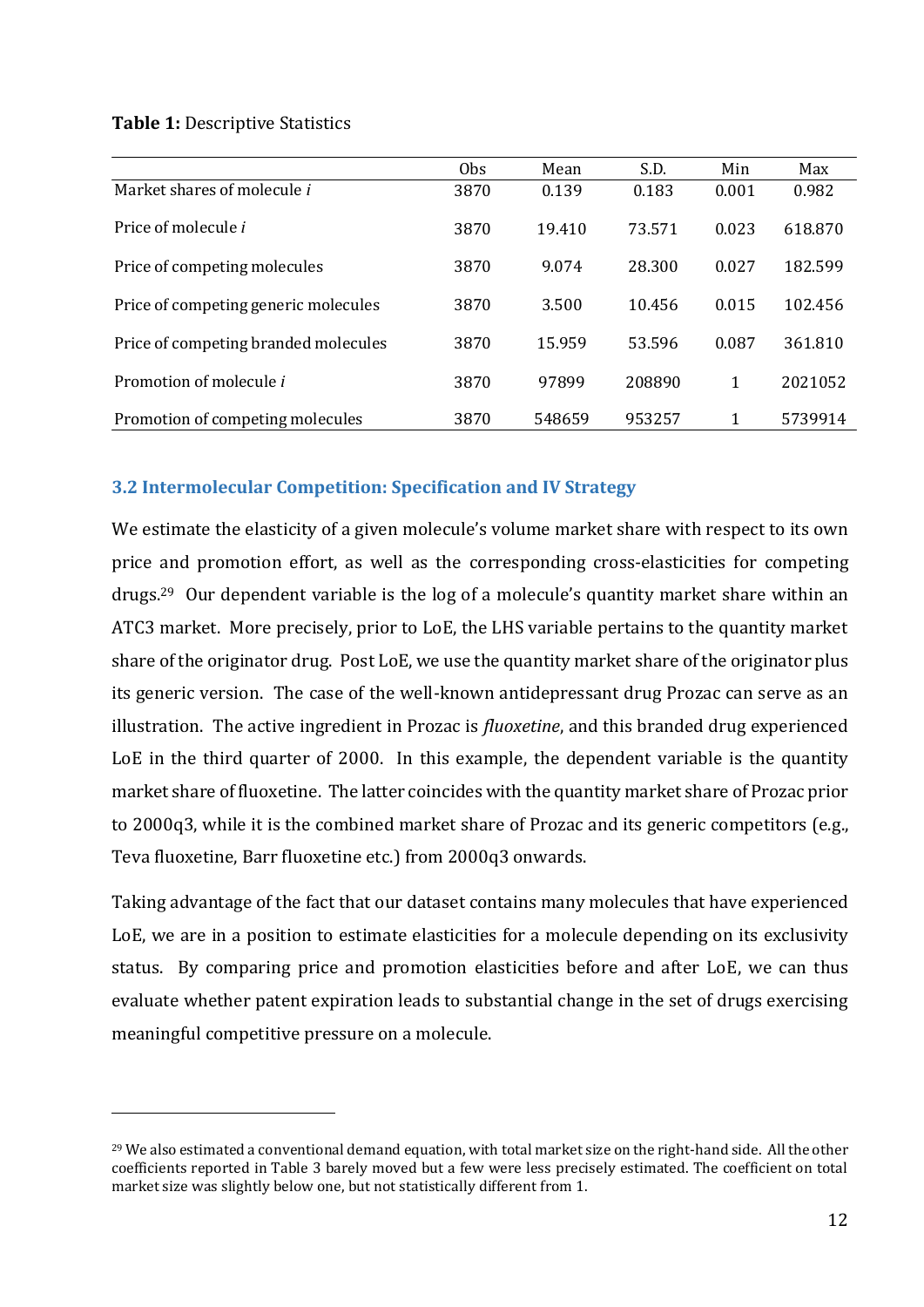Concretely, we let the quantity market share of a molecule *i* at quarter *t, msit*, depends on own and competitors' price *p* and advertising *a* (with all these variables expressed as logarithms):

$$
m s_{it} = \beta_1 p_{it} + \beta_2 a_{it} + \beta_3 (1 - E_{it}) p_{-it} + \beta_4 E_{it} p_{-it} + \beta_5 (1 - E_{it}) a_{-it} + \beta_6 E_{it} a_{-it}
$$
  
+  $\mu_i + \mu_t + \varepsilon_{it}$ , (1)

where sub-index –*i* refers to competitors in the market. *Eit* is an indicator taking value 1 if (the LHS) molecule *i* has experienced generic entry at time *t*, and zero otherwise.<sup>30</sup> This specification is similar in spirit to the one proposed by Baker and Bresnahan (1985), who recognise that, from an antitrust perspective, it is not necessary to determine whether it is competition from firm *A* or *B* that puts the most effective brake on *C*'s market power: it is the combined effect of these other firms that is of interest.

Equation (1) includes a complete set of molecule/drug ( $\mu_i$ ) and time ( $\mu_t$ ) fixed effects. The fixed effect  $\mu_i$  captures molecule-specific persistent differences in market shares driven by unobserved factors such as the vintage of the drug, the quality of the sales force or the reputation of the pharmaceutical companies marketing those drugs. The fixed effect  $\mu_t$ controls for time-specific shocks that are common to all molecules. Finally, the error term,  $\varepsilon_{it}$ , captures molecule-specific demand shocks as well as measurement errors.

As the variables are expressed in logarithms, the coefficient  $\beta_3$  (respectively  $\beta_5$ ) measures the elasticity with respect to competitors' price (advertising) *before* drug *i* loses exclusivity, whereas the coefficient  $\beta_4$  (respectively  $\beta_6$ ) captures the cross-price (advertising) elasticity *after* it loses exclusivity, and hence when generic versions of molecule *i* entered the market. If the point estimate of  $\beta_3$  is statistically different from  $\beta_4$  then we can conclude that the constraints exercised by *i's* competitors do change over the molecule's lifecycle. Similarly, the coefficients  $\beta_5$  and  $\beta_6$  allow us to gauge the impact of competitors' promotional effort on a molecule's market shares before and after LoE.

Two clarifications about our empirical framework are in order. First, our reduced-form regression is similar to the standard logit demand model although with additional flexibility in estimating cross-price elasticities. The main difference with respect to a logit model is that

<sup>30</sup> The average value of *E* for the whole sample is 0.21. Its value for the set of drugs experiencing patent expiration is 0.49 (standard deviation 0.50), which indicates that patent expiration happens, on average, in the middle of our sample period.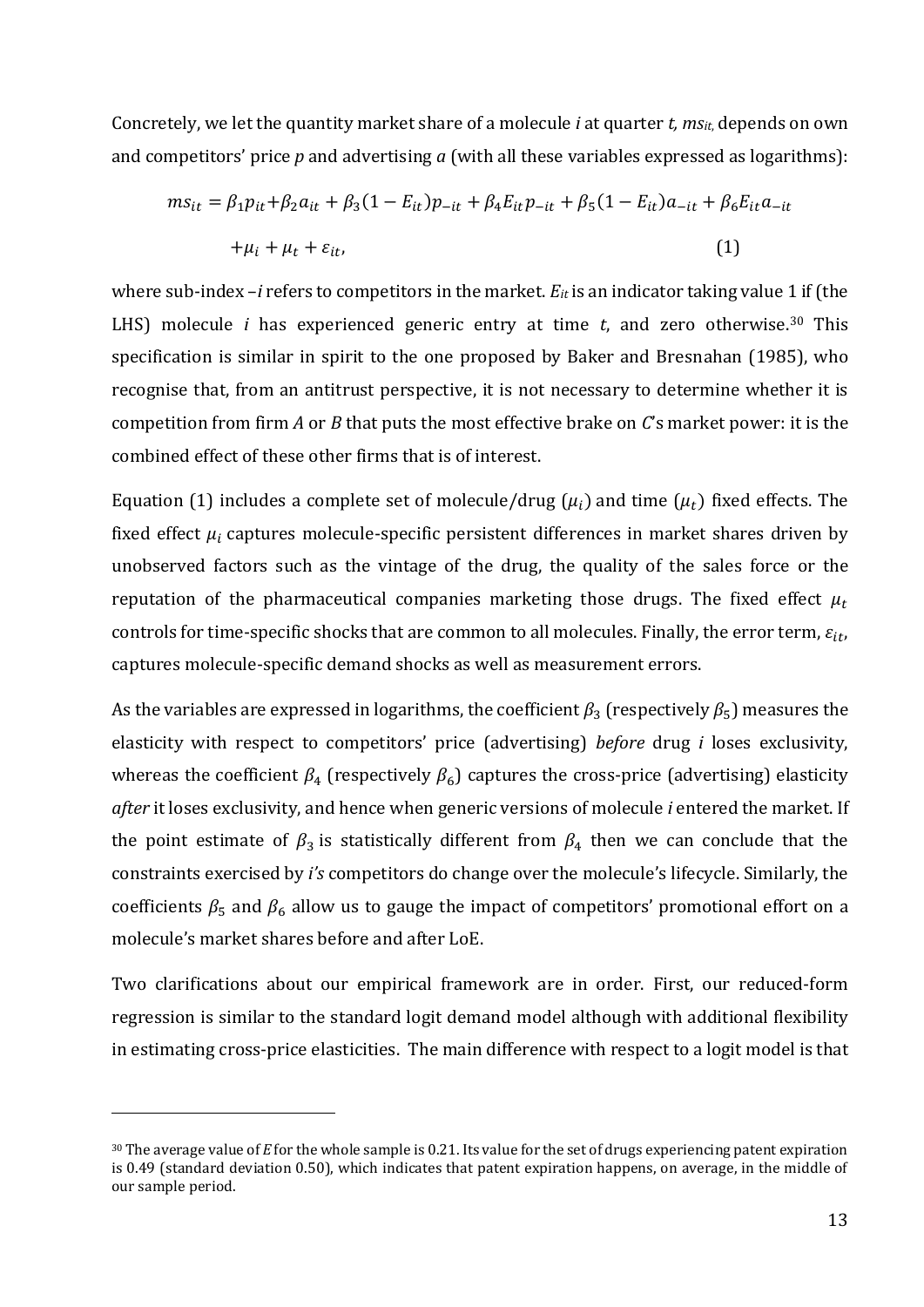cross-price elasticities are not assumed to be proportional to market shares and/or to the prices of competing products (see Nevo, 2000). <sup>31</sup> Second, in the context of this paper, a nested logit with a pre-determined set of nests, would be imposing excessive restrictions: our purpose is precisely to assess whether the nest structure is affected by LoE.

Of course, our approach cannot be used as a substitute for the work of competition authorities, which have to evaluate competitive constraints in the context of each particular case. However, our framework is complementary in demonstrating that, paradoxically, a drug may exercise less competitive pressure on substitutes when its price goes down as a consequence of generic entry. 32

To delve deeper in the details of inter-molecular competition, in specification (2), we distinguish the price of Branded competitors (superscript *B*),  $p_{-it}^B$  from the price of Generic competitors (superscript *G*),  $p_{-it}^G$ . The former includes both branded drugs that are patent protected as well as originator drugs that have lost exclusivity:

$$
m s_{it} = \beta_1 p_{it} + \beta_2 a_{it} + \beta_3^B (1 - E_{it}) p_{-it}^B + \beta_4^B E_{it} p_{-it}^B + \beta_3^C (1 - E_{it}) p_{-it}^G + \beta_4^C E_{it} p_{-it}^G
$$
  
+  $\beta_5 (1 - E_{it}) a_{-it} + \beta_6 E_{it} a_{-it} + \mu_i + \mu_t + \varepsilon_{it}$ . (2)

To re-iterate, as long as a drug is patent protected, the dependent variable –the molecule's market share in the ATC3– is that of the branded (and patent protected) drug. After the molecule experienced LoE, the dependent variable is the molecule's quantity market share within the ATC3, which is now made up of the original brand as well as any generic version. Hence, we are able to identify a molecule's competitors throughout its lifecycle, as it moves from being a patent protected drug to a molecule experiencing generic entry.

<u>.</u>

 $\log \left( \frac{q_{it}}{q_{it}} \right)$  $\frac{q_{it}}{msize_t}\bigg) - \log \left( \frac{q_{0t}}{msize} \right)$  $\frac{q_{0t}}{m \text{size}_{t}}$  =  $\beta_1 p_{it} + \beta_2 a_{it} + \beta_5 (1 - E_{it}) a_{-it} + \beta_6 E_{it} a_{-it} + \mu_i + \mu_t + \varepsilon_{it},$ 

where  $q_{\theta t}$  is the quantity of the outside good. As  $\log\left(\frac{q_{tt}}{q_{t}}\right)$  $\left(\frac{q_{it}}{msize_t}\right) - \log \left(\frac{q_{0it}}{msize}\right)$  $\frac{q_{0t}}{m \text{size}_{t}}$  = log( $q_{it}$ ) – log( $msize_t - \sum_j q_{jt}$ ) and, in our specification,  $ms_{it} = \log\left(\frac{q_{it}}{\sum_j q_{jt}}\right) = \log(q_{it}) - \log(\sum_j q_{jt})$ , time fixed effect  $\mu_t$  would absorb the difference between log( $msize_t - \sum_i q_{it}$ ), of the logit model, and log( $\sum_i q_{it}$ ), in our model. The price of competitors  $p_{-it}$ would not be needed in the logit model to recover cross price elasticities.

<sup>31</sup> A logit model would imply the following regression:

 $32$  Given that prices and advertising are treated as endogenous variables (see discussion below about endogeneity and identification), estimating a specification with the interactions  $E_{it}$  and  $(1 - E_{it})$  on own price and promotion ( $p_{it}$  and  $a_{it}$ ) does not allow for proper identification. Indeed, doubling the number of endogenous variables results in extremely large standard errors on some coefficients without providing additional insights. Hence, we estimate the more parsimonious specification presented in (1).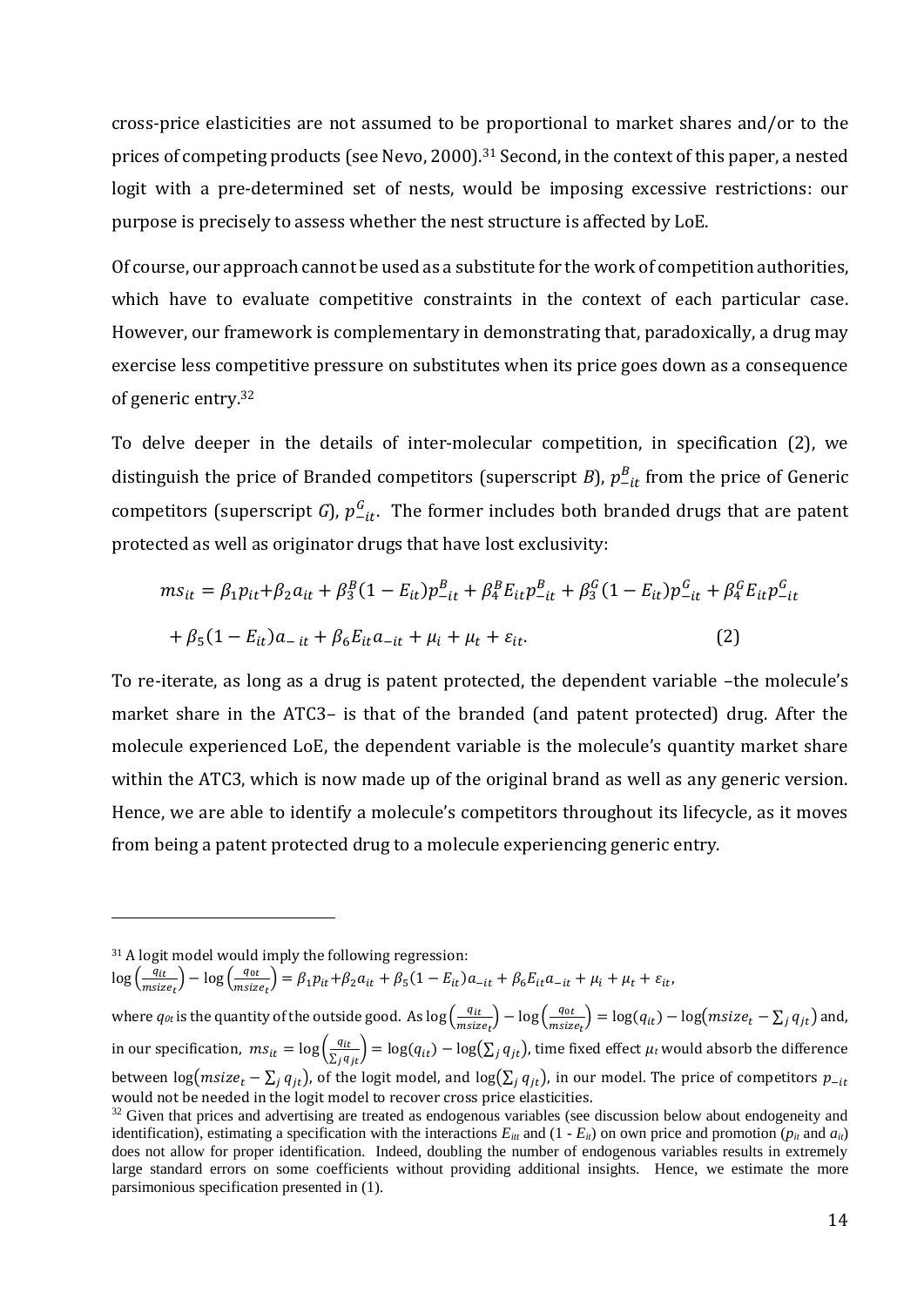In (2), we can test whether the competitive constraints exerted by branded and generic competitors are statistically different by comparing the point estimates of  $\beta_3^B$  and  $\beta_3^G$ . By the same token, by comparing  $\beta_3^B$  (respectively  $\beta_3^G$ ) to  $\beta_4^B$  (respectively  $\beta_4^G$ ), we can assess whether competitive constraints exercised on molecule *i* change before and after *i*'s LoE.

Own price and promotion are likely affected by two types of problems. The first is endogeneity, *e.g.* due to feedback from market share shocks to subsequent price and promotional effort (reverse causality). The second is measurement error of both price and promotion, stemming from the difficulty to observe and quantify monetarily the effort of sales representatives when they visit physicians. Both would result in correlation between our regressors and the error term. To address these issues, we implement an IV strategy based on two sets of instruments that should be highly correlated with supply-side changes in promotion and prices, but not with the error term in equations (1) and (2).

Following the methodology proposed by Chaudhuri *et al.* (2006), our first set of instruments consists in the number of packages, linear and squared. The rationale for using this instrument is that the introduction of a new package is generally accompanied by increased promotional activities. Recall that our measure of promotional effort includes the distribution of free samples, which ought to increase when a new dosage or formulation is launched on the market. While number of packages is likely to be highly correlated with promotion expenditures, it is plausibly uncorrelated with the measurement error, since the number of packages can be accurately measured in our data. At the same time, as explained in Chaudhuri *et al*. (2006), the number of packages is related to a molecule' average price *p*, as variations in *p* stem in part from variations in the set of packages available in each period.

We also use the number of quarters to/from generic entry, linear and squared as a second set of instruments. These instruments capture the dramatic changes in pricing and promotion strategies by a brand manufacturer and its generic competitors in the periods leading to and following LoE, as documented in Section 2. As patent expiration is exogenous (unrelated to patients and doctors' decision) and can be accurately timed, these instruments can be reasonably considered unrelated to the error term,  $\varepsilon_{it}$ . Before discussing our results, we note that this choice of instruments is validated by the Kleibergen-Paap rk-statistic (K-P) for underidentification, the Hansen J-test for over-identifying restrictions, and the C-statistic to test of endogeneity of one or more instruments (regressors), as shown in the tables below.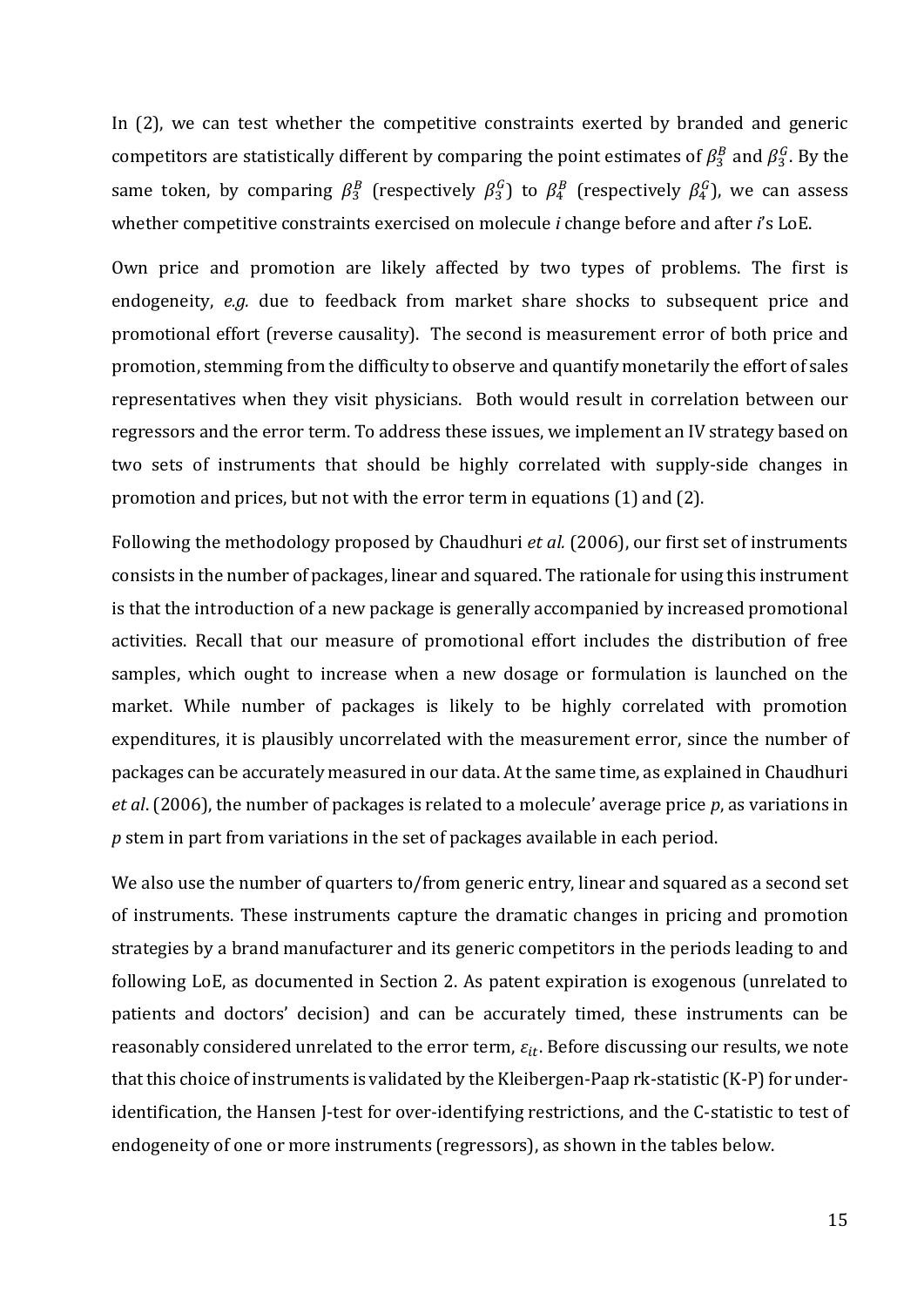## **3.3. Intermolecular competition: Results**

Table 2 reports the estimates of price and promotion elasticities in our sample. Column (1) presents the results before instrumenting for either price or promotion. All the coefficients are of the right sign and significant, save for competitors' price post-LoE. In column (2), we control for the endogeneity of promotion but not for that of prices. The instruments used are the number of packages (linear and squared) and the time to/from generic entry (linear and squared). With these instruments, the point estimates increase in absolute value, whereas the precision of the estimates is maintained. In column (3), we augment the analysis by also instrumenting for price. The sign and precision of all the point estimates are maintained, but the magnitude of the estimated coefficients increases further.

Two findings emerge: first, the large point estimates of  $\beta_5$  and  $\beta_6$  confirm that promotion is a central driver of competitive interaction in the pharmaceutical industry. While own promotion may be a match for robust marketing by branded competitors, the dramatic drop in promotion activities after LoE means that a genericized molecule will only exercise a competitive constraint via prices. Second, the fact that the cross-price elasticities  $\beta_3$  and  $\beta_4$ have similar magnitude before and after LoE suggest that there are no major changes in the competitive environment over a molecule's life cycle. However, as we show below, this interpretation would be misleading.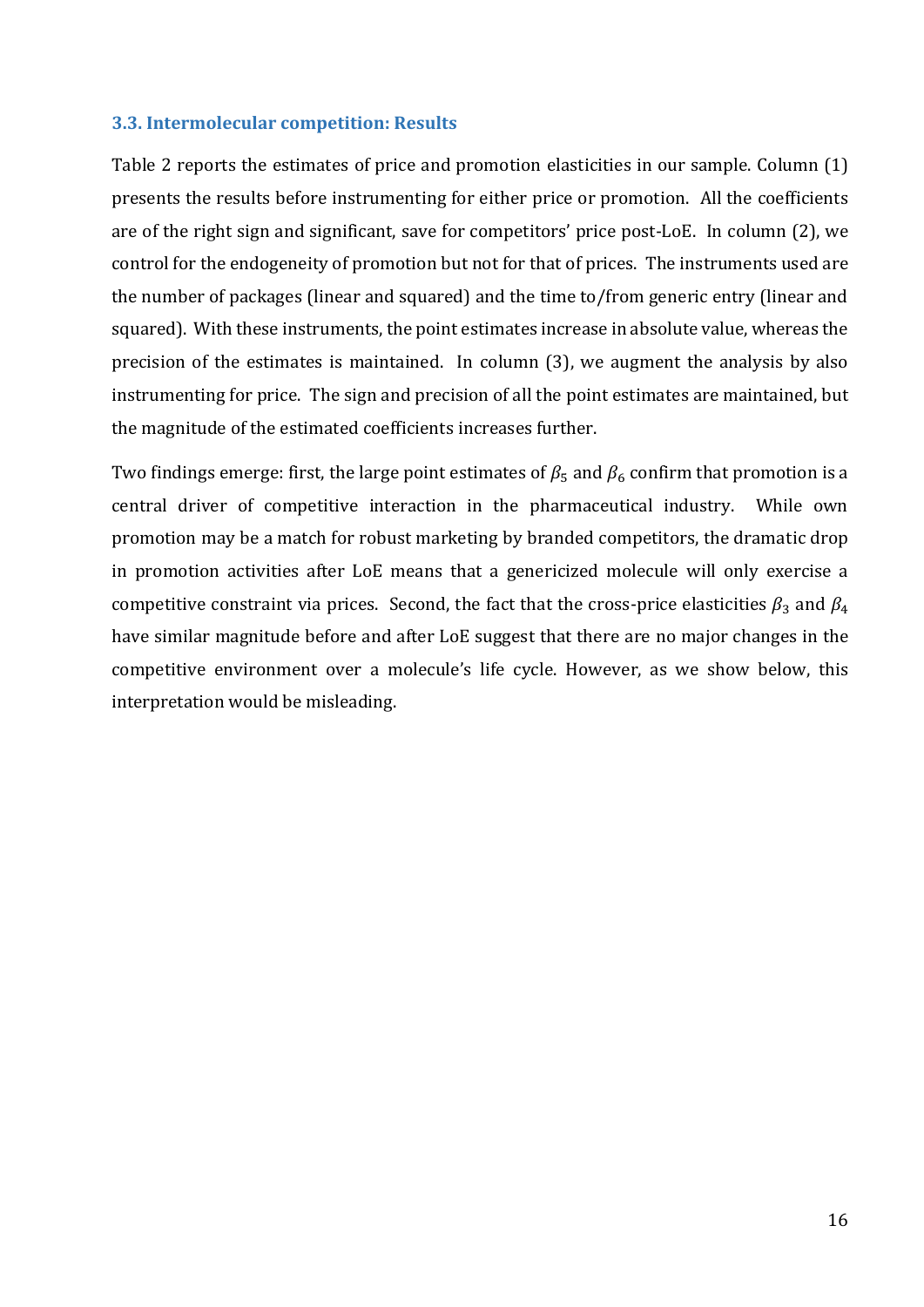| Dependent Variable: Market Share of Molecule i |                 |             |                         |                |                         |                         |                |
|------------------------------------------------|-----------------|-------------|-------------------------|----------------|-------------------------|-------------------------|----------------|
|                                                |                 | (1)         | (2)                     | (3)            | (4)                     | (5)                     | (6)            |
|                                                |                 | <b>FE</b>   | FE-IV                   | FE-IV          | FE                      | FE-IV                   | FE-IV          |
| Endogenous variables $\rightarrow$             |                 |             | Prom                    | Prom & Price   |                         | Prom                    | Prom & Price   |
| Regressors:                                    | Coeff.:         |             |                         |                |                         |                         |                |
| Price of molecule i                            | $\beta_I$       | $-0.746**$  | $-1.065***$             | $-1.709**$     | $-0.788**$              | $-1.102***$             | $-1.721**$     |
|                                                |                 | (0.34)      | (0.28)                  | (0.66)         | (0.35)                  | (0.28)                  | (0.71)         |
| Promotion of molecule i                        | $\beta_2$       | $0.535***$  | $1.034***$              | $1.227***$     | $0.539***$              | $1.075***$              | $1.257***$     |
|                                                |                 | (0.08)      | (0.15)                  | (0.24)         | (0.08)                  | (0.16)                  | (0.25)         |
| Price of competitors                           | $\beta_3$       | $0.242*$    | $0.300*$                | $0.462**$      |                         |                         |                |
| (before molecule <i>i's LoE</i> )              |                 | (0.14)      | (0.16)                  | (0.22)         |                         |                         |                |
| Price of competitors                           | $\beta_4$       | 0.238       | $0.368**$               | $0.554**$      |                         |                         |                |
| (after molecule i's LoE)                       |                 | (0.15)      | (0.17)                  | (0.25)         |                         |                         |                |
| Promotion of competitors                       | $\beta_5$       | $-0.189***$ | $-0.396***$             | $-0.491***$    |                         | $-0.192***$ $-0.410***$ | $-0.501***$    |
| (before molecule i's LoE)                      |                 | (0.05)      | (0.09)                  | (0.12)         | (0.04)                  | (0.09)                  | (0.13)         |
| Promotion of competitors                       | $\beta_6$       |             | $-0.228***$ $-0.424***$ | $-0.547***$    | $-0.199***$ $-0.404***$ |                         | $-0.489***$    |
| (after molecule i's LoE)                       |                 | (0.06)      | (0.09)                  | (0.15)         | (0.04)                  | (0.09)                  | (0.12)         |
| Price of brand competitors                     | $\beta_3^{\ B}$ |             |                         |                | $0.353**$               | $0.461***$              | $0.647**$      |
| (before molecule <i>i's LoE</i> )              |                 |             |                         |                | (0.17)                  | (0.18)                  | (0.26)         |
| Price of generic competitors                   | $\beta_3^G$     |             |                         |                | 0.063                   | 0.046                   | 0.034          |
| (before molecule <i>i's LoE</i> )              |                 |             |                         |                | (0.06)                  | (0.08)                  | (0.08)         |
| Price of brand competitors                     | $\beta_4^{\ B}$ |             |                         |                | 0.196                   | $0.355**$               | $0.387**$      |
| (after molecule i's LoE)                       |                 |             |                         |                | (0.15)                  | (0.17)                  | (0.17)         |
| Price of generic competitors                   | $\beta_4^G$     |             |                         |                | $0.280**$               | $0.297**$               | $0.488**$      |
| (after molecule i's LoE)                       |                 |             |                         |                | (0.13)                  | (0.13)                  | (0.24)         |
| <b>Obs</b>                                     |                 | 3870        | 3870                    | 3870           | 3870                    | 3870                    | 3870           |
| Underidentification <sup>a</sup>               |                 |             | < 0001                  | 0.0014         |                         | < .0001                 | 0.0052         |
| Endog_Test <sup>b</sup>                        |                 |             | .0017                   | .0023          |                         | .0012                   | .0016          |
| Hansen_pval <sup>d</sup>                       |                 |             | .2215                   | .2042          |                         | .2124                   | .1658          |
| Hansen_df                                      |                 |             | 3                       | $\overline{c}$ |                         | 3                       | $\overline{2}$ |

**Table 2:** Price and Advertising Elasticities before and after Lost of Exclusivity

*Notes:* Robust standard errors clustered at molecule level in parentheses. \* signif. at 10% level; \*\* signif. at 5%; \*\*\* signif. at 1%. Endogenous variables: Own promotion in column (2) and (5) and own price and promotion in columns (3) and (6). Instruments: #Packages (linear and squared) and Time to/from LoE (linear and squared). *<sup>a</sup>*p-value for the Kleibergen-Paap rk-statistics testing the null that the model is under-identified. *b*p-value of C (GMM distance) test of endogeneity for own price and/or own promotion. *<sup>c</sup>* p-value of C (GMM distance) test of exogeneity of price. *<sup>d</sup>* Hansen J test of overidentifying restrictions with degrees of freedom reported below.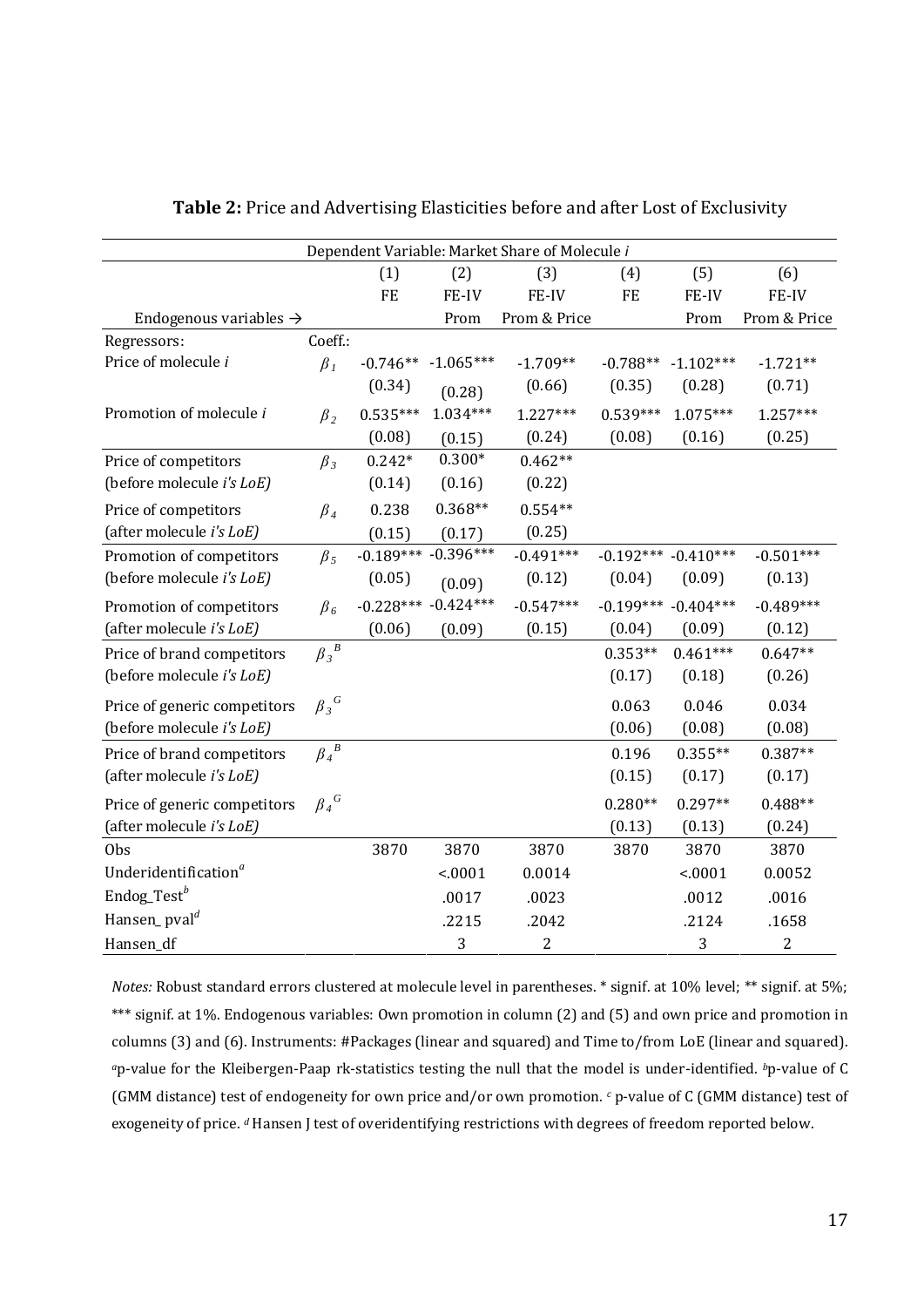The refinement embodied in specification (2) provides a more accurate picture of the evolving competitive landscape over a molecule's lifecycle. We focus our comments on column (6), where we instrumented for both price and promotion. Prior to LoE, we find that only brand competitors exercise a competitive pressure on molecule *i* ( $\beta_3^B = 0.647$ , significant at 5% level).<sup>33</sup> By contrast, genericized molecules do not exercise a constraint ( $\beta_3^G = 0.034$  and statistically non-significant). In other words, while a drug is on patent, it is only price constrained by other on-patent drugs.<sup>34</sup> Hence, once genericized, molecules in the same ATC3 class cease to exercise a constraint on drugs that still benefit from exclusivity, despite commanding a much lower average price. Since genericized molecules benefitted from exclusivity in the past, this implies that a genericized drug "exits" its *former* market. *Ceteris paribus*, the antitrust market for drugs still benefitting from exclusivity shrinks (in the sense that competitive constraints fade into insignificance) when competing drugs experience generic entry.

Post-LoE, both brand and generic competitors exercise competitive pressure on molecule *i*: the respective coefficients are 0.387 and 0.488, both significant at 5%. <sup>35</sup> The coefficient for competing genericized molecules has been multiplied by 14 pointing to inter-molecular rivalry among (low-priced) generics. The estimates also provide direct evidence of asymmetric competitive constraints: genericized molecules do not constrain on-patent drugs, while the reverse applies. The asymmetry is even more notable when we include non-price competition in the picture: post-LoE keep being constrained by the promotion of other molecules ( $\beta_6 = -0.489$ , statistically significant at the 1% level).

These empirical findings are consistent with Grabowski et al. (2009) and Castanheira *et al.* (2019) who noted that generic entry generally allows other on-patent drugs to expand their

<sup>&</sup>lt;sup>33</sup> Since this coefficient pertains to the period when the molecule is patent protected, the dependent variable is the quantity market share of the brand.

<sup>34</sup> A caveat applies to this statement, since the price of the brand experiencing LoE forms part of the "brand price index". However, since the quantity sold of the brand dwindles fast after generic entry, its weight in the price index quickly becomes negligible (i.e., whatever competitive pressure the brand facing generic entry may exercise, this would be a short term, transitory phenomenon). We also experimented with slightly different specifications, whereby the brand experiencing generic entry was removed from the index and entered as a separate regressor. The coefficient on this regressor was never significant at the 10% level, while the other coefficients were qualitatively similar. Moreover, since the own price elasticity is essentially unaltered, our findings would continue to hold. The reason we keep the brand experiencing LoE in the index is that, in the short term, its removal leads to an artificial jump in the index.

 $35$  Since this coefficient pertains to the period after the molecule lost its patent protection, the dependent variable is the quantity market share of the brand plus that of its generics.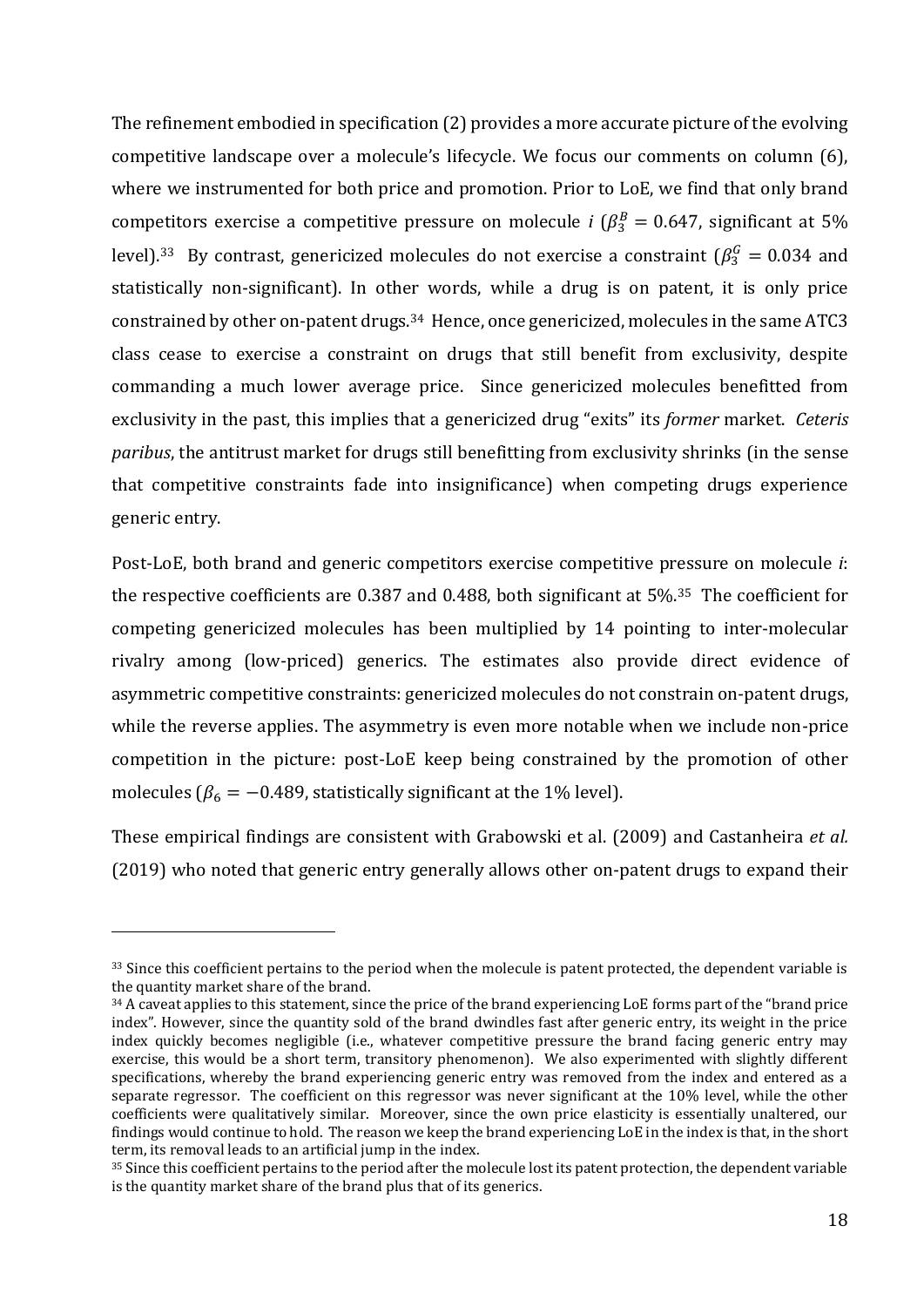quantity market shares. Hence, Table 2 identifies a marked change in the competitive landscape over a relatively short period of time, caused by the intensification of competition for a single, pre-existing, product.

## **3.4. Generics: Intra- and Intermolecular Competition**

The results in the previous section identified competitive constraints from the perspective of a given drug/product over its lifecycle, and highlighted market-wide implications of generic entry. One finding is that patent protected drugs are largely shielded from the competitive pressure stemming from genericized molecules in the same (ATC3) market.

In this section, we focus on the post generic competitive environment. Our contribution is to simultaneously analyze intra-molecular and inter-molecular competition post LoE to guide market delineation.

Starting from a narrow candidate market, we propose two avenues to carry out the HMT for the purpose of delineating antitrust market boundaries. This exercise highlights that, if the HMT is taken seriously, a single (and "ideal") antitrust market does not exist. Concretely, our findings illustrate why market definition cannot be dissociated from the competitive concern. The workings of the pharmaceutical industry provide a rich environment to show that market definition should be made contingent on the competitive distortion (actual or potential) that is a source of concern.

To this end, we proceed by estimating the following equation:

$$
ms_{it}^G = \gamma_1 p_{it}^G + \gamma_2 p_{it}^{-G} + \gamma_3 p_{it}^B + \gamma_4 p_{-it}^G + \gamma_5 p_{-it}^B + \gamma_6 a_{it}^B + \gamma_7 a_{-it}^B
$$
  
+  $\mu_i + \mu_t + \varepsilon_{it}^G$  (3)

where  $ms_{it}^G$  and  $p_{it}^G$  are respectively the ATC3 quantity market share and the price of a molecule *i* produced by generic firm *G* at time *t* (*e.g.* Teva fluoxetine, one of the generic versions of Prozac). We denote with  $-G$  the other generic producers of the same molecule (*e.g.* Mylan fluoxetine). Accordingly, the variable  $p_{it}^{-G}$  refers to the price set by these other generic companies for that same molecule *i,* whereas  $p_{it}^{\mathit{B}}$  is the price of the originator company (Eli Lilly's Prozac).

The variables denoted by a subscript –i refer to the other molecules in the same ATC3 market:  $p_{-it}^{\mathcal{G}}$  is the price index of other molecules that already lost patent protection before molecule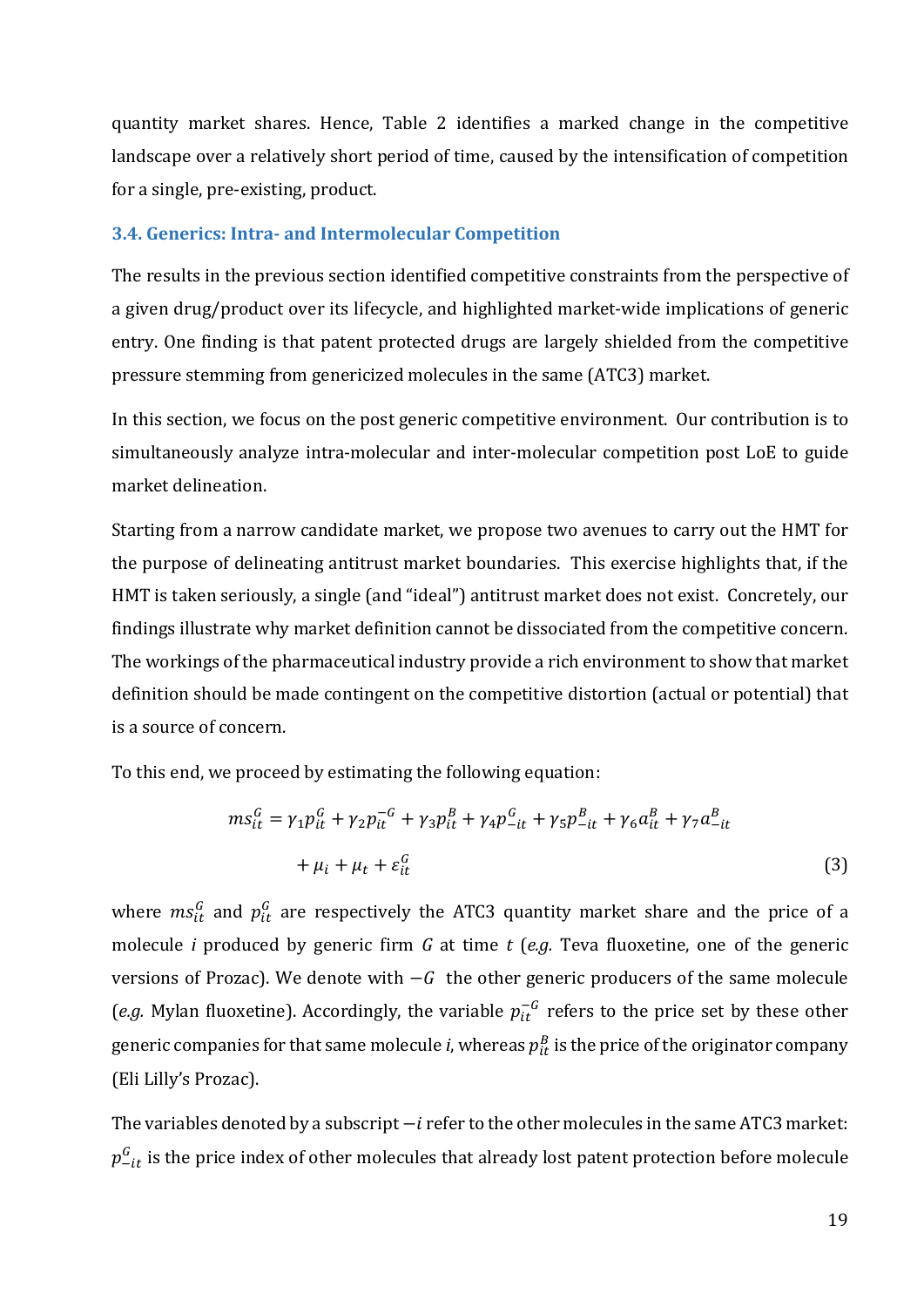*i,* and  $p_{-it}^B$  to other branded molecules, still covered by patent protection (*e.g*. Merk's Zoloft). Finally, the specification includes the advertising effort made by the originator of molecule *i* (for the few instances when they decide to go on advertising molecule *i* after patent expiration) and total advertising effort of other brand producers of molecules still covered by patent protection in the same ATC3.

Table 3 reports summary statistics for the variables used in specification (3). Note that the number of observations is substantially larger. This is because the unit of observation is no longer a molecule, but a molecule and generic producer pair. For instance, in our dataset, we observe more than 10 producers of fluoxetine. Moreover, while the dataset used in Section 3.1 requires that a molecule is covered by a patent at the beginning of the sample period, we now include all generic molecules, even those that were genericized before 1994.

|                                                          | 0 <sub>bs</sub> | Mean                | S.D.   | Min          | Max     |
|----------------------------------------------------------|-----------------|---------------------|--------|--------------|---------|
| Price of molecule <i>i</i> by generic-firm G             | 60136           | 1.086               | 8.605  | 0.001        | 452.174 |
| Price of generic competitors<br>(same <i>i</i> molecule) | 60136           | 0.795               | 7.919  | 0.001        | 450.079 |
| Price of brand competitors<br>(same <i>i</i> molecule)   | 60136           | 2.086               | 17.864 | 0.001        | 371.177 |
| Price of generic competitors<br>(other molecules)        | 60136           | 1.103               | 9.541  | 0.010        | 213.786 |
| Price of brand competitors<br>(other molecules)          | 60136           | 3.961               | 27.178 | 0.034        | 361.810 |
| Promotion of molecule i                                  | 60136           | 6846.7              | 37817  | $\theta$     | 677264  |
| Promotion of competitors<br>(other molecules)            |                 | 60136 303743 796338 |        | $\mathbf{0}$ | 5839280 |

**Table 3:** Summary statistics of Generic Producers

Clearly, generic entry is endogenous. For instance, one observes steeper price drops in markets that attracted a larger the number of generic sellers (Reiffen and Ward, 2005; Scott Morton and Kyle, 2012). But higher levels of entry should be expected when initial price-cost margins are higher. Accordingly, in column (2), we instrument for price and promotion using the number of packages (linear and squared), the number of generic producers of the same molecule, and the headcount of producers of other drugs. Comparing the coefficients in columns (1) and (2), we observe an almost tenfold increase in the size of the own price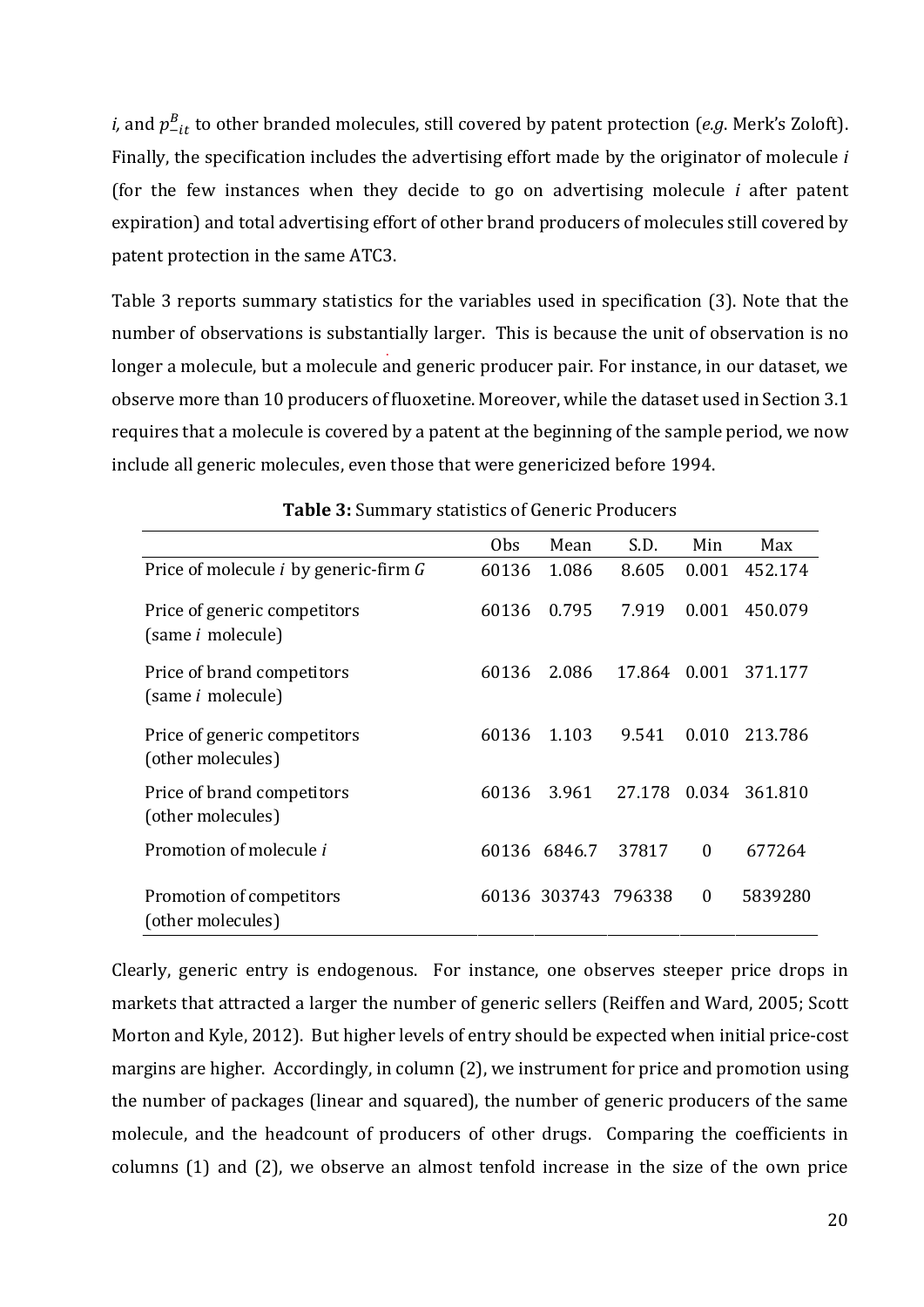elasticity and a twentyfold increase for the cross-price elasticity of other generic competitors. The Kleibergen-Paap rk-statistic (K-P) confirm the presence of endogeneity and the Hansen Jtest validate the hypothesis that these instruments are both relevant and exogenous.

Focusing on column (2), the own- and cross-price elasticities for given generic producers of a same molecule (*e.g.* Barr and Teva fluoxetine) are large (resp. -8.693 and 6.643) and precisely estimated. This indicates that intramolecular competition is best described as undifferentiated Bertrand with no capacity constraints. By contrast, despite being bioequivalent, the originator drug behaves as a differentiated product, with a cross-price elasticity of 0.730. Still in column (2), the coefficient for the price of other genericized molecules within the same ATC3 has the right sign but is not significant.

As in the previous set of results, we observe a pattern of asymmetric competition: the price and promotion of other patent-protected molecules do exercise a significant constraint on genericized molecules. Hence, generic producers are between "a rock and a hard place": they face fierce competition from other generic producers of the same molecule, and the overall market share of this genericized molecule is constrained by the price and promotion of other on-patent molecules.

Last, in column (2),  $\gamma_6$  the coefficient for the promotion of the originator's brand, has a positive sign and is significant. In our example, this would be the promotion for Prozac when the dependent variable is Teva fluoxetine or Barr fluoxetine. What this reflects is the well-known result that, absent significant differentiation, promotional effort also benefits direct competitors. In the context of our example, promotion for Prozac benefits generic producers of fluoxetine.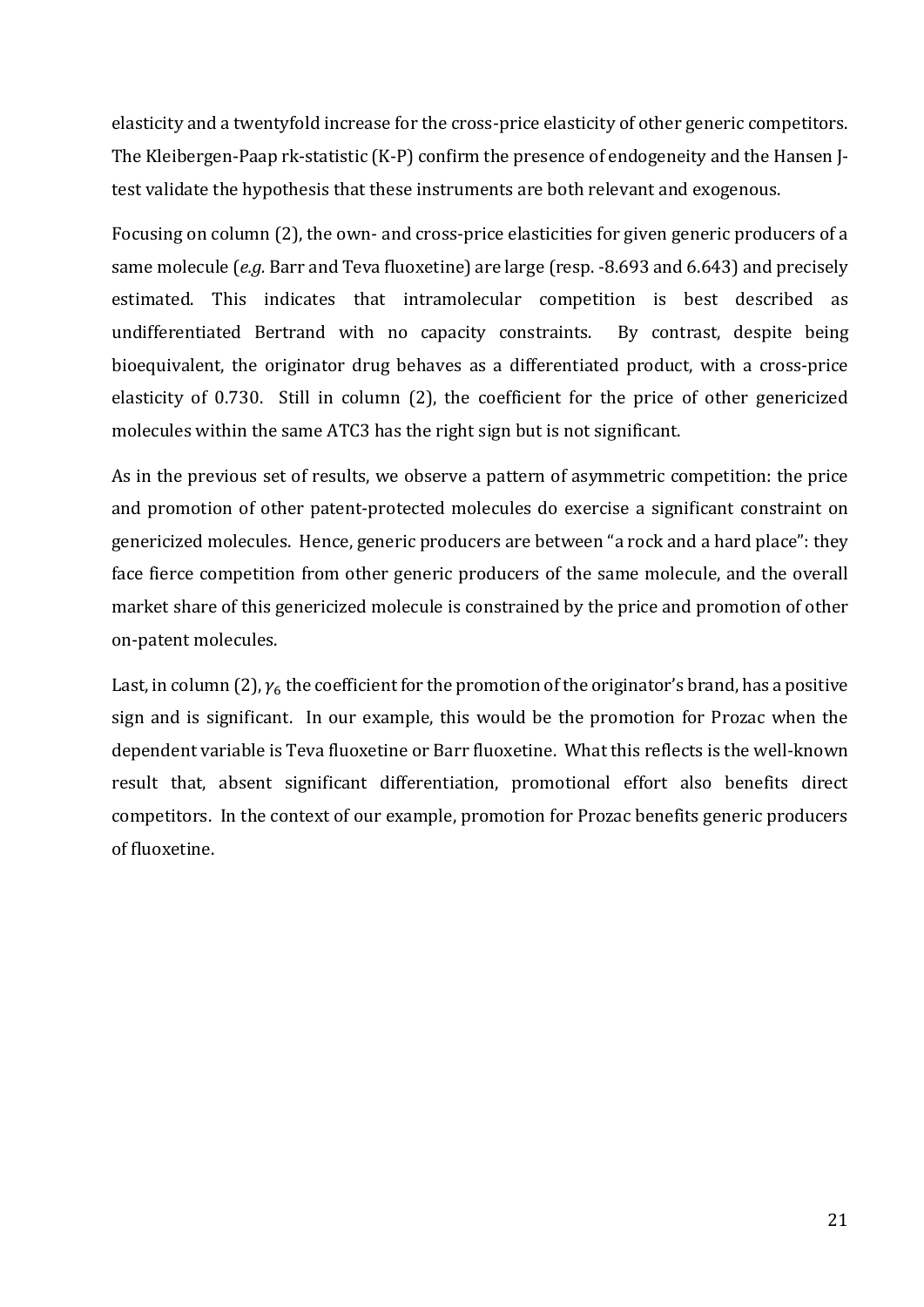| Dependent Variable:              |              |             | MS of molecule <i>i</i> by firm G | MS of molecule i |                           |  |
|----------------------------------|--------------|-------------|-----------------------------------|------------------|---------------------------|--|
|                                  |              | (1)         | (2)                               | (3)              | (4)                       |  |
|                                  |              | <b>FE</b>   | FE-IV                             | FE-IV            | FE-IV                     |  |
| <b>Endogenous Variables:</b>     |              |             | Price & Prom                      |                  | Price & Prom Price & Prom |  |
| Regressors:                      | Coeff.       |             |                                   |                  |                           |  |
| Price of molecule i              | $\gamma_I$   | $-0.925***$ | $-8.693***$                       | $-4.467***$      | $-2.701***$               |  |
|                                  |              | (0.03)      | (1.32)                            | (0.63)           | (0.44)                    |  |
| Price of generic competitors     | $\gamma_2$   | $0.342***$  | $6.643***$                        |                  |                           |  |
| (same <i>i</i> molecule)         |              | (0.05)      | (1.07)                            |                  |                           |  |
| Price of brand competitors       | $\gamma_3$   | $0.129**$   | $0.730**$                         | 2.866***         |                           |  |
| (same <i>i</i> molecule)         |              | (0.06)      | (0.29)                            | (0.53)           |                           |  |
| Price of generic competitors     |              | $0.324***$  | 0.264                             | $0.611**$        | 0.348                     |  |
| (other molecules)                | $\gamma_4$   | (0.06)      | (0.26)                            | (0.30)           | (0.24)                    |  |
|                                  |              |             |                                   |                  |                           |  |
| Price of brand competitors       | $\gamma_{5}$ | $0.304***$  | $1.200***$                        | $1.605***$       | $2.261***$                |  |
| (other molecules)                |              | (0.08)      | (0.37)                            | (0.40)           | (0.38)                    |  |
| Promotion of brand competitors   | $\gamma_6$   | $0.065***$  | $0.211**$                         | $0.386***$       | $0.509***$                |  |
| (same <i>i</i> molecule)         |              | (0.02)      | (0.09)                            | (0.13)           | (0.10)                    |  |
| Promotion of brand competitors   | $\gamma$ 7   | $-0.061***$ | $-0.323***$                       | $-0.585***$      | $-0.501***$               |  |
| (other molecules)                |              | (0.01)      | (0.12)                            | (0.19)           | (0.14)                    |  |
| 0 <sub>bs</sub>                  |              | 60136       | 60136                             | 9625             | 9625                      |  |
| Underidentification <sup>a</sup> |              |             | < 0.0001                          | 0.00029          | 0.00014                   |  |
| Endog_Test <sup>b</sup>          |              |             | < 0.0001                          | < 0.0001         | < 0.0001                  |  |
| Hansen_pval <sup>c</sup>         |              |             | .4493                             | 0.7392           | 0.1903                    |  |
| Hansen_df                        |              |             | $\overline{2}$                    | $\overline{2}$   | 2                         |  |

## **Table 4:** Competition among Generic Producers

*Notes:* Robust standard errors clustered at molecule level in parentheses. \* signif. at 10% level; \*\* signif. at 5%; \*\*\* signif. at 1%. Endogenous variables: Own price and promotion of competitors. Instruments: #Packages (linear and squared), Number of generic producers of the same molecule, and Number of producers of other molecules. *<sup>a</sup>* P-value for the Kleibergen-Paap rk statistics testing the null hypothesis that the model is underidentified. *<sup>b</sup>* P-value of C (GMM distance) test of endogeneity of own price and promotion of competitors. *<sup>c</sup>* Hansen J test of overidentifying restrictions with degrees of freedom reported in parentheses.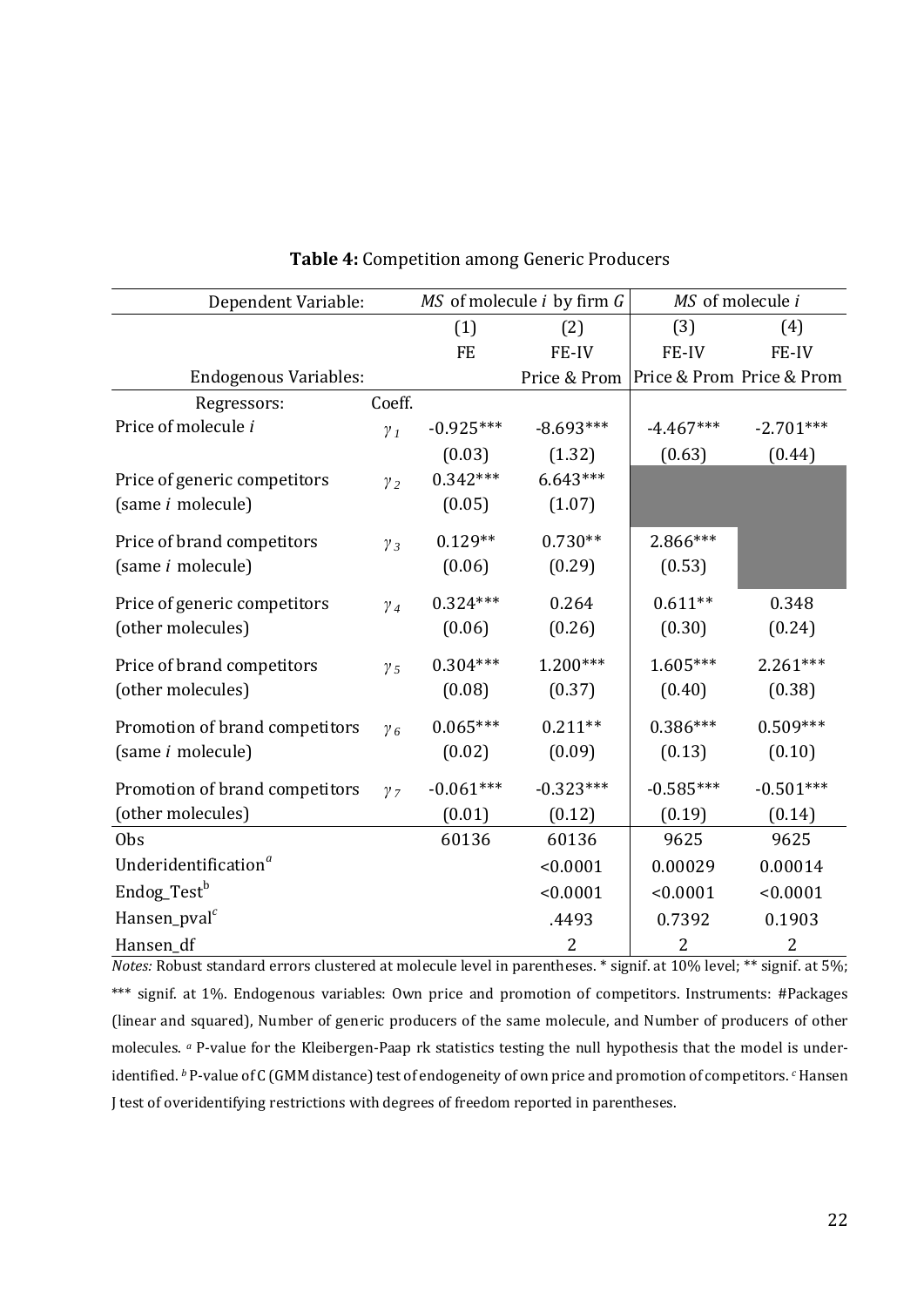#### **3.5. Simple (and direct) implementation of the Hypothetical Monopoly Test (HMT)**

In the remainder of this section, we build on the results of Table 4 to gain insights on how changes in market structure (understood as variations in the number and identity of competitors) affects firms' pricing power. The exercise is driven by the conceptual underpinnings of the HMT: whether a *hypothetical* monopolist could profitably achieve a SSNIP (Small but Significant Non-Transitory Increase in Price).

To this end, we assume that firm *i* that only controls product *i* maximizes static profits:

$$
\pi_i = (p_i - c)q_i = (p_i - c) A_i p_i^{\varepsilon},
$$

where  $A_i$  is a demand shifter that depends of the competitors' prices and promotion, and  $\varepsilon$  is the own-price elasticity. The resulting pricing power obtains from the Lerner index,  $\frac{p-c}{p}=-\frac{1}{\varepsilon}$  $\epsilon$ or equivalently a price-to-cost ratio  $p/c = \frac{\varepsilon}{\varepsilon}$  $\frac{e}{\varepsilon+1}$ . From column (2) of Table 4, the own-price elasticity of a given generic producer is estimated to be  $\gamma_1 = -8.693$ . This implies a price-tocost ratio equal to 1.13.

Next, we build counterfactual (hypothetical) scenarios, starting from different initial market structures. The aim of each of these exercises is to delineate the relevant antitrust market, conditional on a given degree of competitive rivalry. For instance, this allows us to assess whether a narrow market definition is warranted post LoE in markets that experienced large scale generic entry.

#### **Scenario 1: merger between generic suppliers**

The first scenario we contemplate is that of a merger between generic suppliers of a particular molecule *i*. Under these circumstances, the narrowest candidate market is molecular and limited to non-originator producers. Hence, the HMT involves assessing whether a single firm gaining control over all the generic versions of molecule *i* could achieve a SSNIP. The challenge consists in estimating the price-to-cost ratio that would be chosen by such a firm and evaluate the price increase with respect to the initial situation. This exercise is a direct application of the HMT: if the price to cost ratio increases by more than 5%-10%, then the boundaries of the relevant market will have been identified.

We propose two simple avenues to address this question. First, we estimate a variant of equation (3) where we aggregate the quantities of all the generic producers of a given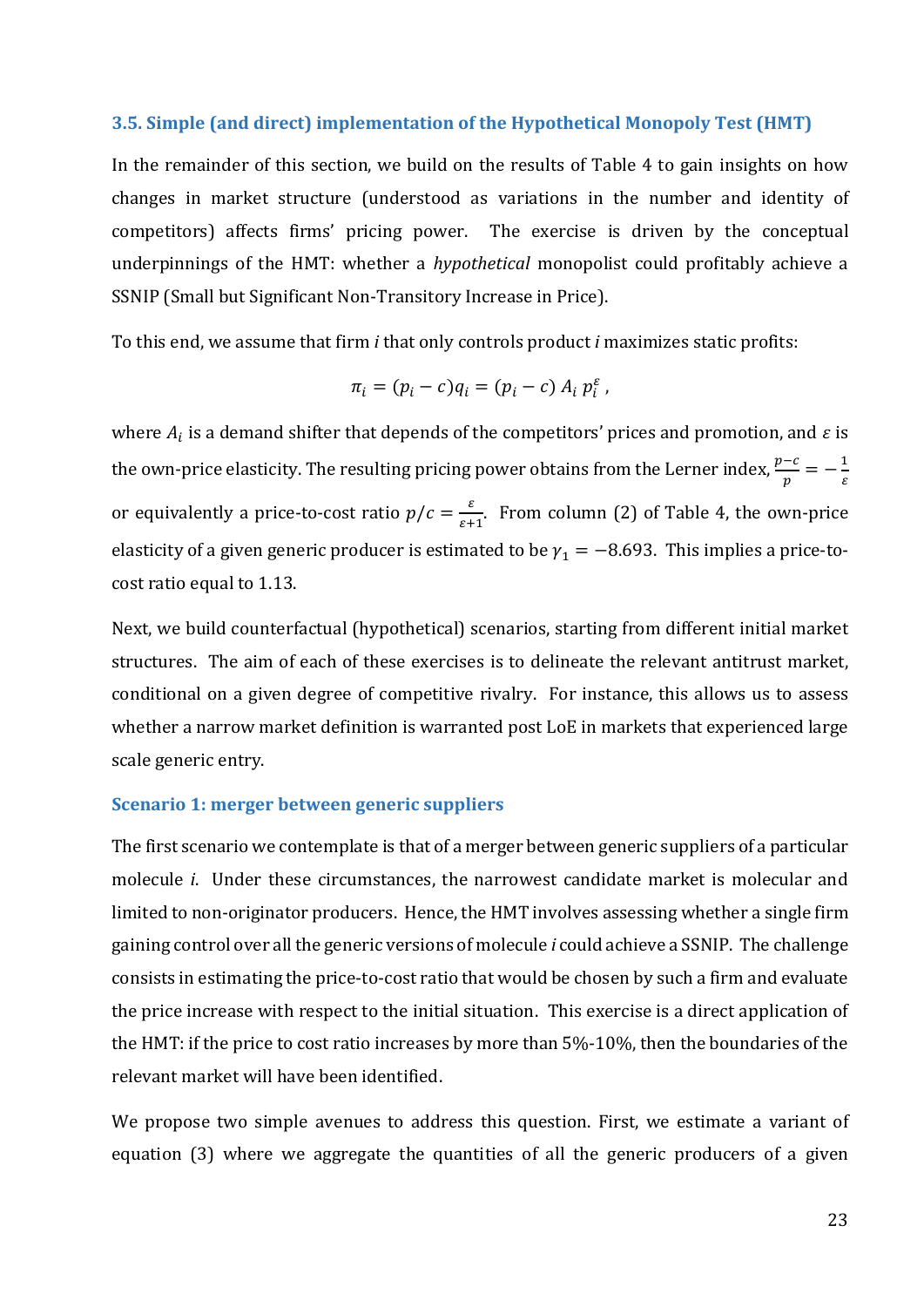molecule, as a function of the average price of all these producers. The dependent variable then corresponds to the quantity market share of, say, all generic versions of fluoxetine (e.g. fluoxetine by Teva, Barr, Mylan, etc). The results are presented in column (3) and are meant to proxy a situation where there is a single generic producer alongside the originator. Applying the same profit maximization logic, the hypothetical entity would face a price elasticity of –4.5, yielding a price-to-cost ratio of 1.29.36 In comparison with an initial pricecost ratio of 1.13, this yields a price increase of 14%, meeting the HMT threshold. This is despite the fact the Hypothetical Monopolist would still be constrained by the originator (cross-price elasticity: 2.9), other branded drugs (1.6) and generics of other molecules (0.61).

A second, perhaps less straightforward, approach to implementing the HMT is to focus on the cross-elasticities estimates of column (2). In the spirit of Azar *et al*. (2018), and Azar and Vives (2020), we consider the more complex problem of a firm that separately chooses the prices of each version of the same genericized molecule. Taking the example of two generics drugs of the same molecule for simplicity, a firm that commands 100% of the profits of version *i* and a fraction  $\lambda$  of the profits of version *j* would maximize:

$$
(p_i-c)q_i+\lambda(p_j-c)q_j=(p_i-c) A_i p_i^{\varepsilon} p_j^{\chi}+\lambda(p_j-c) A_j p_i^{\chi} p_j^{\varepsilon},
$$

where  $\chi$  is the cross-price elasticity. We find that an interior solution to this optimization problem only exists for  $\chi$  and  $\lambda$  sufficiently small. For  $\lambda = 1$  (full control of firm *j*),  $\chi$  would need to be smaller than 0.3 to warrant an interior solution. Instead, the estimate in column 2 is 6.6, implying a corner solution. In other words, if all generic producers of fluoxetine were to merge, the new entity would only maintain one variant (e.g. Teva fluoxetine).

Given that this firm would shut down all but one variant, intramolecular substitution would be limited to the originator. Hence, the remaining own-price elasticity of this hypothetical firm can be proxied as  $\varepsilon + \chi = -8.693 + 6.643 = -2.05$ . A firm facing that elasticity would select a price-cost ratio of 1.95, implying a price increase of 73% above the initial level (1.13).

<sup>&</sup>lt;sup>36</sup> The quantities we aggregate and the average price we derive have been generated in a competitive environment. Hence, the "monopolist" is genuinely "hypothetical": a true monopolist would re-optimise. Hence, our results and interpretation thereof should represent a lower bound of the price increase that would result from the merger of all generic producers of a particular molecule (except, of course, if demand dramatically flattens at higher prices). As noted by Baker and Bresnahan (1958, p. 433): *"Calculation of the exact, quantitative increase in market power as a result of the merger rests on the assumption that the elasticity of demand does not change along the demand curve. Estimates based on pre-merger historical data cannot reveal the elasticity of demand at the hypothetical post-merger point."*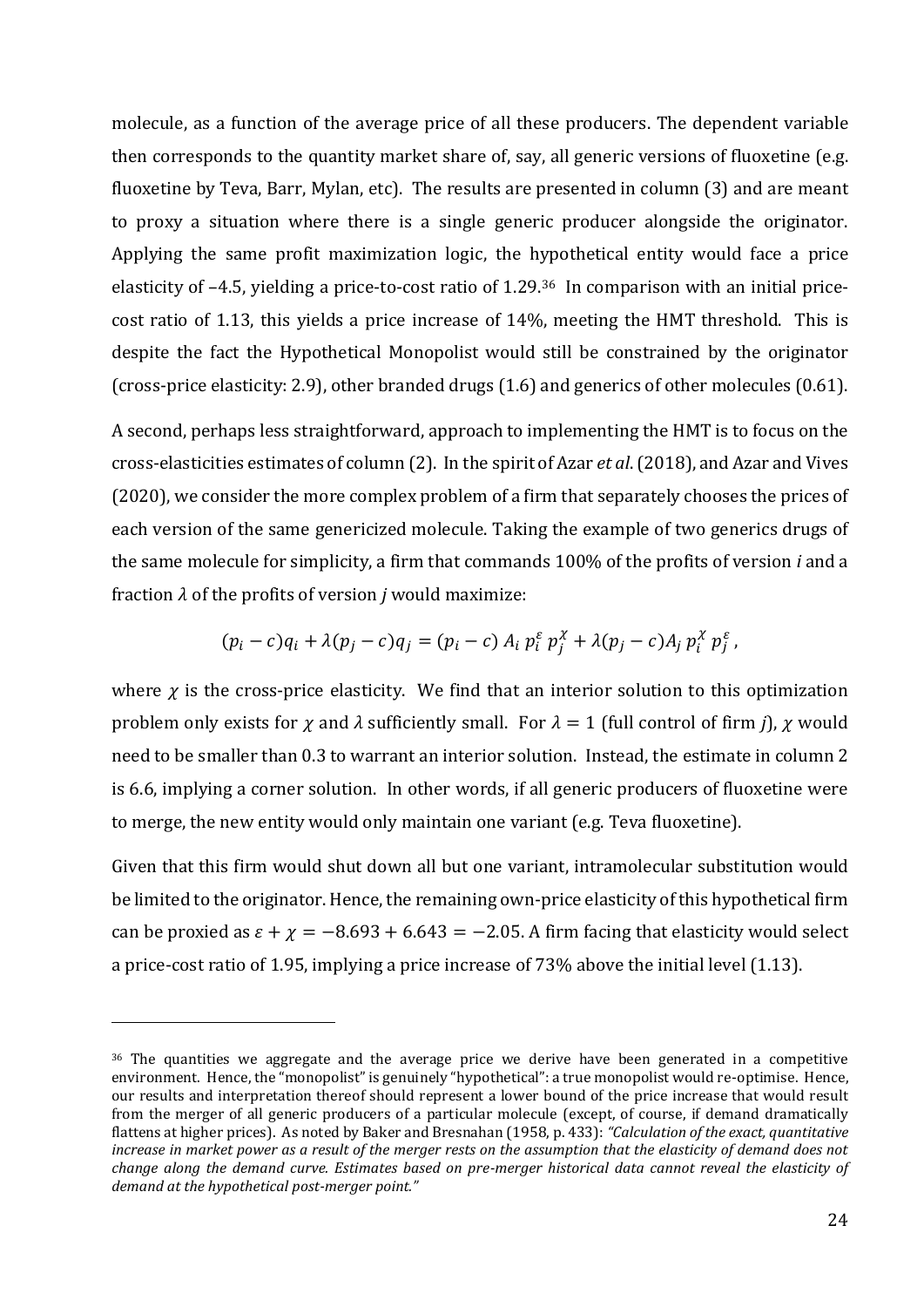While the two approaches produce different expected price increases (14% and 73%), both clearly identify a narrow antitrust market made up of a single molecule (and limited to generic producers). Both estimates are below those that obtain from comparing drugs that have attracted a differing number of generic entrants. For instance, Scott Morton and Kyle (2012, Figure 12.6) provide "mirror image" evidence: price drops as a function of the number of entrants. They report that for molecules with 6 to 13 generic suppliers, prices are around 23% of the pre-LoE brand price.<sup>37</sup>

In our sample, the average number of generic producers per molecule is 11.45, which corresponds to a highly competitive environment. Thus, our approach consisting of adding up the market shares of the different generic producers is akin to having a single supplier, but that behaves competitively. Under this approach, the predicted price increase stemming from having a single generic supplier is bound to be conservative.

## **Scenario 2: from duopoly to monopoly on a molecular market**

The logic of the above exercise carries over to answer the following question: would a hypothetical monopolist encompassing the originator and the generic versions of a particular molecule lead to a SSNIP? As compared to an initial situation corresponding to column (2), the answer is immediate: by transitivity, moving from the crowded market (11.45 generic producers) to a monopoly at the molecular level must result in a SSNIP, since a hypothetical monopolist limited to generic versions of the drug would impose a SSNIP.

However, the answer is less obvious if the starting point is a duopoly made up of the originator and a single generic producer. To answer that question, we re-estimated eq. (3) with the total quantity market share (i.e. generic versions plus the originator) as the dependent variable. The results of that exercise are displayed in column (4). The point estimate of own price elasticity that this hypothetical producer would face stands at –2.7, yielding a price-to-cost ratio of 1.59. Hence, moving from a molecular duopoly to a single seller would result in a 23% price increase (price-cost ratio of 1.59 vs. 1.29), again surpassing the 5%-10% HMT threshold.

Applying the second approach, the sum of own and cross price elasticities is:  $-8.69 + 6.64 +$  $0.73 = -1.32$ , yielding a price-cost ratio of 4.125, which appears as unreasonably high. Still,

<sup>&</sup>lt;sup>37</sup> As discussed above, the more pronounced price movements reported in Scott Morton and Kyle (2012) may, at least in part, reflect a selection bias.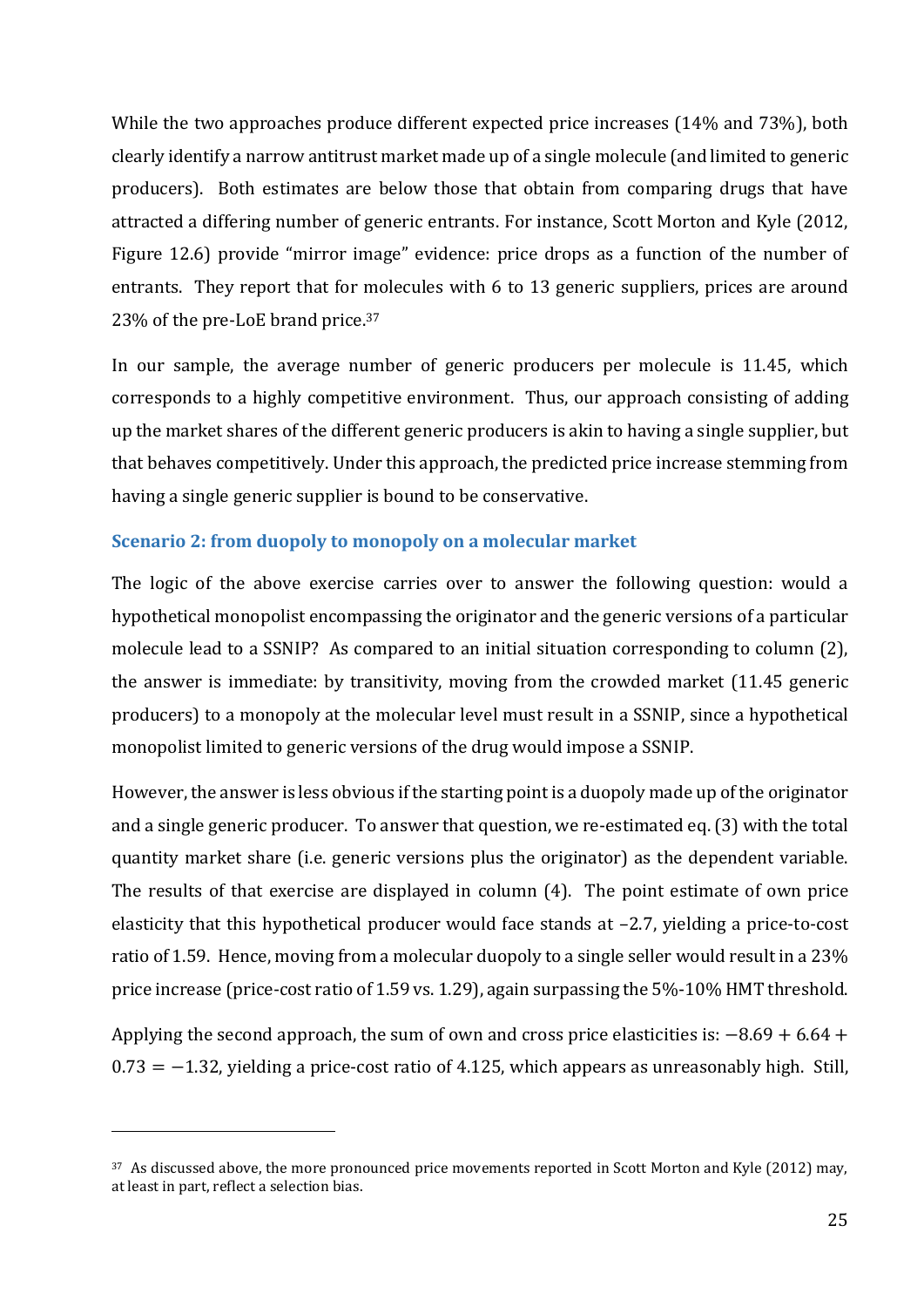this magnitude is not dissimilar to the point estimates reported in Table 2, column (6), and compatible with the price differences depicted in Scott Morton and Kyle (2012, Fig. 12.6).

The section's findings are thus twofold. First, the two proposed methods to implement the HMT yield ranges for price increases that go from conservative to hikes that may be perceived as excessive. In that sense, since both approximations yield the same delineation, the resulting antitrust market should be considered as resting on solid foundations.

Second, the appropriate market definition is intrinsically linked to the competitive concern. To illustrate, it is possible to think of different merger scenarios. If the merger involves a subset of generic versions of a particular molecule, our results indicate that the relevant market should only encompass generic suppliers of that particular molecule, leaving out the originator. If the proposed merger encompasses the generic suppliers and the originator, then the adequate market should be limited to the particular molecule, i.e. excluding other originators or genericized molecules in the same ATC3. Last, if the proposed transaction involves originators that still benefit from exclusivity, the relevant market should not include genericized molecules in the same ATC3 class. A similar reasoning applies to case of foreclosure or abusive prices (cf. next section). These examples only serve to illustrate that the definition of the relevant market cannot be dissociated from the theory of harm.

## **4. Implications for ongoing cases**

<u>.</u>

This section discusses the implications of our findings in terms of enforcement in cases of foreclosure ("exclusionary abuse") and excessive (or unfair) pricing ("exploitative abuse").<sup>38</sup> Imagine an originator company selling a blockbuster drug in a crowded market (a situation akin to our sample). In terms of revenue, the firm is the largest seller, but only commands a 20-to-30% market share. That firm successfully manages to temporarily block generic entry by combining "pay for delay settlements" with input foreclosure. <sup>39</sup> According to our estimates

<sup>&</sup>lt;sup>38</sup> As indicated by the hypothetical examples in section 2, our results are also relevant for mergers. In these cases, contingent on a theory of harm, market definition may evolve following generic entry. We omit merger enforcement in this section, as we are unaware of ongoing mergers for which our results would provide useful insights.

<sup>&</sup>lt;sup>39</sup> "Pay for delay" refers to situations whereby originators launch court proceedings alleging IPR violations against generic producers who are about to launch a generic version. Typically, the parties settle prior to the ruling, with the originator compensating the generic producer. These agreements are also labelled as "reverse payment settlements" as the compensation from the (allegedly) aggrieved party (the originator that claims its IPR are not respected) and not the other way around. In the US, the *Actavis* case made it to the Supreme Court. (Aaron *et al.* 2013).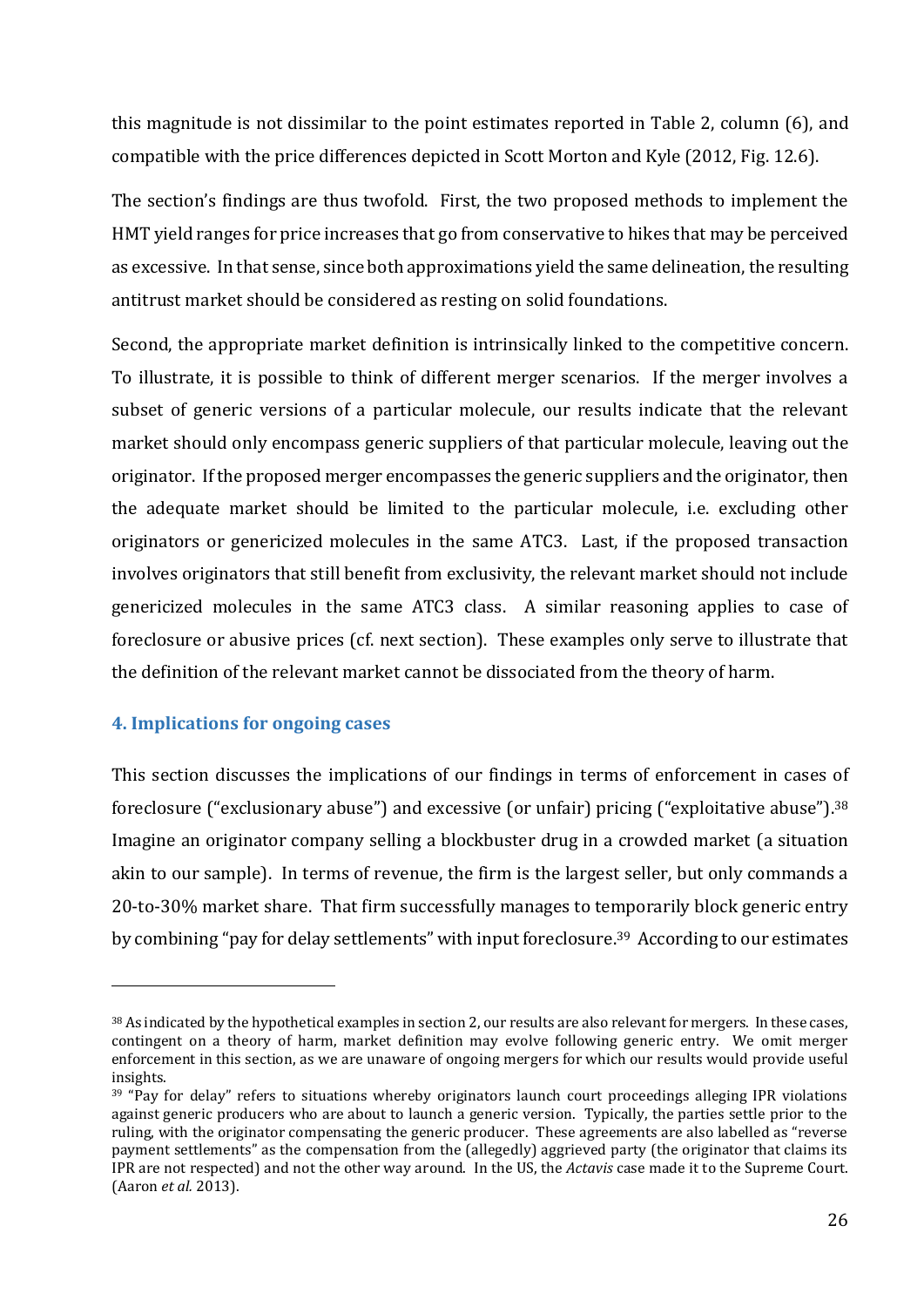in Section 3, once large-scale generic entry eventually occurs, the (average) price of the drug should drop by about 30-55% (most observed price dynamics after generic entry in our sample fall in that range). This magnitude provides a clear indication of the rents that accrued to the incumbent because of (temporary) foreclosure and the resulting consumer harm.

## **Market shares**

To deal with unilateral behavior (the input foreclosure described above), the EU Commission relies on Art. 102 of the TFEU (abuse of dominance). Current practice requires that the market share of the firm under investigation be above a certain threshold (typically, 40%-50%) to establish "dominance". In addition, according to our reading of case law, a finding of abuse requires that the firm be dominant at the time of the allegedly illicit behavior (i.e. prior to generic entry in our example). This is often referred to as the "concomitance requirement".

## **4.1 Foreclosure**

In the hypothetical case described above, a narrow application of the market share threshold criteria combined with concomitance would not allow for the opening of proceedings (market share below 40%-50% at the time of the abuse). This, despite direct evidence of that foreclosure led to (i) significant consumer harm in the form of higher prices and (ii) additional rents for the incumbent. There are three avenues to address this conundrum. We first dwell on two of them, highlighting their limitations. We then argue that the theory of harm should guide market delineation. This third avenue meets the concomitance and dominance requirements; the novelty lies in identifying antitrust markets that had not yet emerge at the time of the infringement.

## **First avenue: under-enforcement**

The first is to refrain from pursuing the infringement on the basis that the concomitance condition (high market share at the time of the abuse) is not met. This entails the risk of significant Type II errors: an abuse of dominance left unprosecuted. Type-II errors are a likely concern in the pharmaceutical industry since large markets (with one or more blockbuster drugs) attract entry in the form of me-too drugs, resulting in low market shares. In blockbuster markets, me-too entry may dampen price hikes but margins (measured as the price to cost ratio) and sales tend to remain high pre-LoE, even in crowded markets. These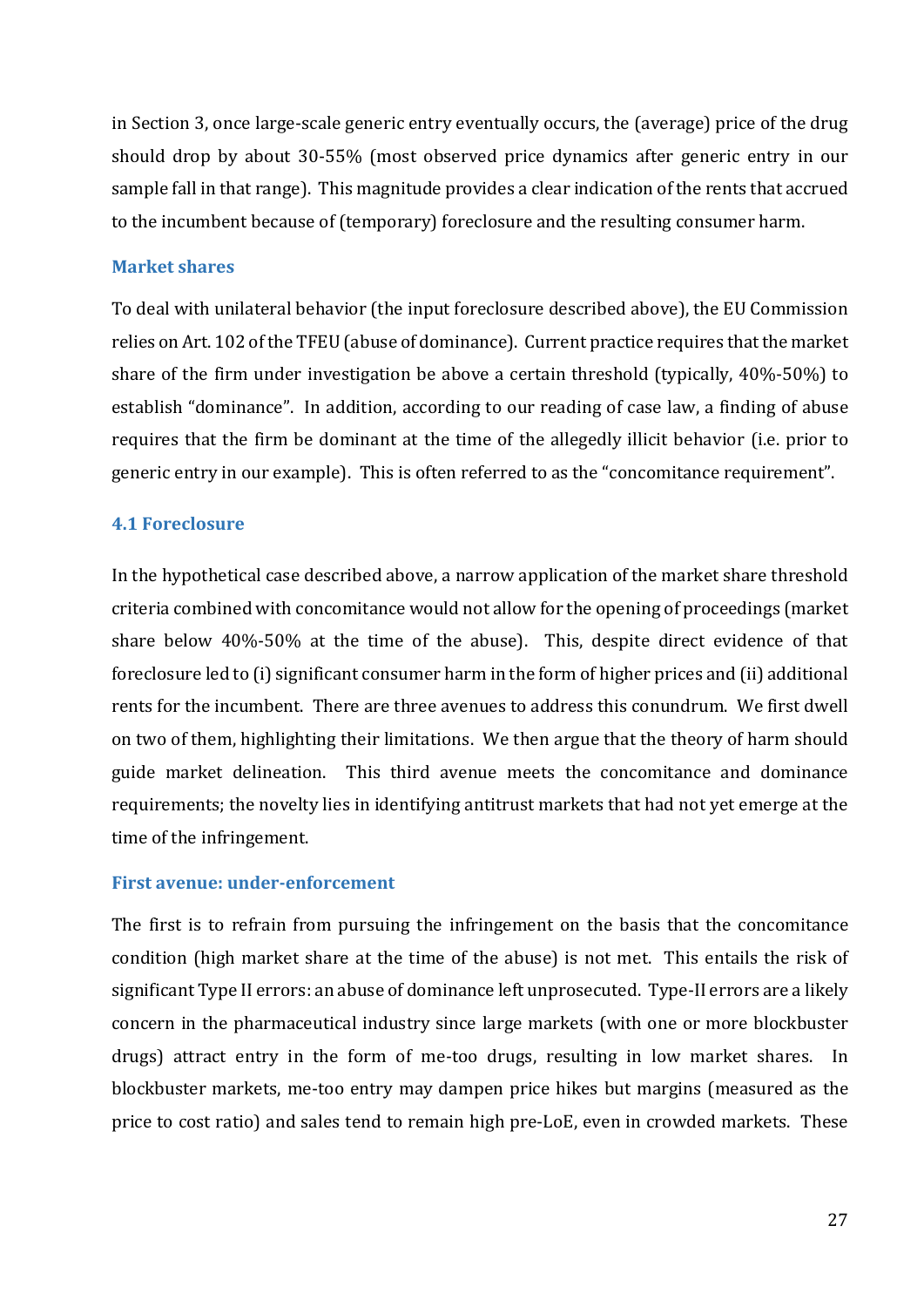are situations where (i) market shares are unlikely to meet the dominance threshold<sup>40</sup> and (ii) the incentive to foreclose is strong. Turning a blind eye on foreclosure would lead to consumer harm.<sup>41</sup>

#### **Second avenue: narrow market definition pre-LoE**

<u>.</u>

The second avenue consists of defining narrow markets prior to generic entry. With that approach, market share thresholds and concomitance requirements are –formally– met. Two sophisticated competition authorities, the EU Commission and the UK's Competition and Markets Authority (CMA), went down that route, defining molecular markets pre-LoE. Presumably, this was driven by the case law pertaining to the application of Art. 102 or Section 2 of the UK's Competition Act. We briefly describe two cases of generic foreclosure and how they unfolded.

In the Servier case, the EU Commission imposed a fine for violations of Art. 101 and Art. 102; our comments only to apply to the "abuse of dominance" (Art. 102) leg of the Decision. <sup>42</sup> The EU Commission deemed that Perindopril (an ACE inhibitor to treat hypertension) and its generic versions formed an antitrust market on their own.<sup>43</sup> This conclusion was largely motivated by the observation that the drop in price associated with generic entry into other anti-hypertensive drugs did not seem to dent the sales of Perindopril (in Section 2, we highlighted that this is a common outcome in the industry, even when two drugs are substitutes). In a similar case, the UK's CMA established that the relevant market was molecular in the context of the Paroxetine, a Selective Serotonin Reuptake Inhibitor (SSRI, an

<sup>40</sup> Market shares may be sufficiently high at the launch of a new treatment of superior efficacy. However, if the market is large enough, the launch of me too drugs (which may or may not be superior in terms therapeutic efficacy) will follow. Examples abound: treatment of high blood pressure, depression, or cholesterol. Since generics' foreclosure is a late stage development, the market is likely to be crowded and individual market shares below the critical threshold.

<sup>41</sup>Glasner and Sullivan (2019) identify a similar "market definition issue" in the context of merger control. There may be instances whereby allowing a merger would leave prices unchanged in the relevant market, but that they would fall if the transaction were blocked. In such a case, the merger entrenches market power. According to these authors, *"If entrenchment theories are not used to challenge mergers, that choice should be made explicitly as a matter of policy—not because the mechanics of market definition inadvertently preclude bringing such cases"*. <sup>42</sup> European Commission Decision, Case AT.39612 – PERINDOPRIL (SERVIER), July 9 2014.

<sup>43</sup> In recital # (2549), the Commission concluded that: *"The relevant market is defined as comprising of original and generic perindopril in each of the four national markets defined above"*.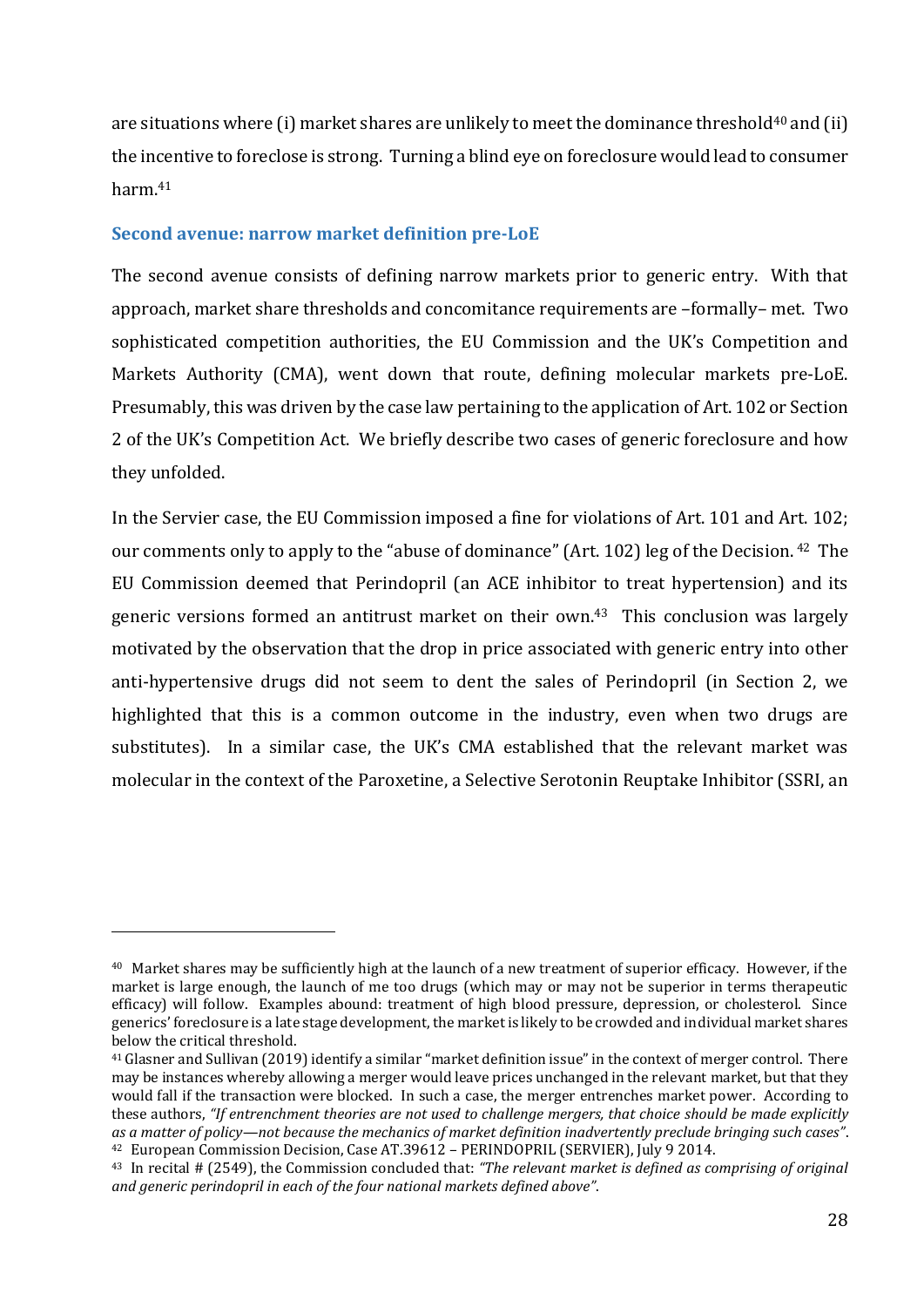antidepressant) initially produced by GSK.<sup>44</sup> The CMA also relied on the lack of price response following competitors experiencing LoE.

Our reading of these cases is that there is prima facie evidence of consumer harm resulting from foreclosure (inflated prices beyond the –legitimate– period of exclusivity). The extent of consumer harm can be gauged by the observed –delayed– price drops once it materialized. At the same time, the "market share at the time of the abuse" requirement has apparently led competition authorities to define excessively narrow markets prior to generic entry, despite evidence pointing to the contrary.

Both Servier and GSK appealed pointing to vigorous intermolecular competition among patent protected molecules. In Servier, the EU's General Court (GC) issued its ruling on 12/12/2018.45 The GC found that the Commission had committed a series of errors in its analysis of the relevant market (§ 1589) and thus annulled the part of the Decision that was based on the finding that Servier held a dominant position. In particular, it found that the European Commission had not properly evaluated the role played by non-price competition when establishing market boundaries. In the Paroxetine case, the UK's Competition Appeals Tribunal (CAT) rendered its judgement on March 8, 2018.46 Regarding the alleged violation of Section 2 of the UK's Competition Act, the CAT wondered whether GSK was dominant prior to generic entry and was not convinced by the CMA's analysis.<sup>47</sup>

Hence, the posterior judicial review by the EU's General Court and the UK's Competition Appeals Tribunal (CAT) highlight the pitfalls associated with a narrow, time invariant, market definition. Both the CAT and GC rulings pointed to intermolecular competition prior to LoE.

Based on our framework of analysis, we venture to label the Servier and GSK/Paroxetine cases as Type III errors: the correct decision based on an incorrect premise (with the null hypothesis

<sup>44</sup> Competition and Markets Authority, Case CE-9531/11, 12/02/2016. The CMA concluded (# 4. 97 of the Decision) that: *"On this basis, the CMA finds that the relevant market in this case is no wider than the supply of paroxetine in the UK."*

<sup>&</sup>lt;sup>45</sup> General Court of Justice, Ruling of 12. 12. 2018, Case T-691/14

<sup>46</sup> Competition Appeals Tribunal, Case Nos 1251-1255/1/12/16

<sup>47</sup> More precisely the CAT (§ 402) found that *"There was a large degree of therapeutic equivalence between paroxetine and other SSRIs. They provided some competitive constraint in that they stimulated GSK's promotional efforts to persuade doctors to prescribe paroxetine. Thus we accept that before generic companies became potential entrants, paroxetine probably did not constitute a separate market"*.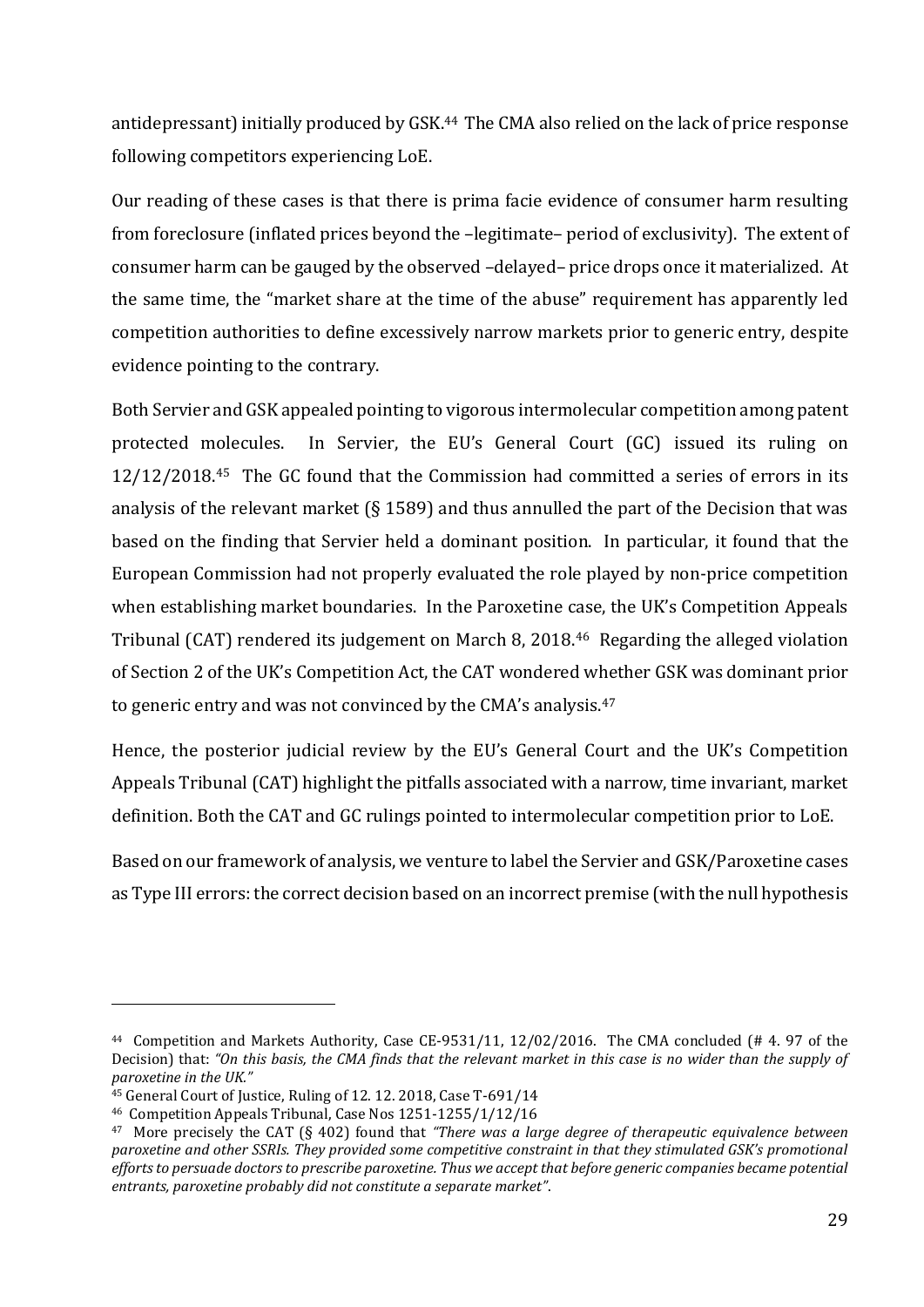defined as no competition infringement).48 Both involved significant consumer harm, but the infringers were not "dominant" at the time of the abuse in the sense that they did not command a sufficiently large market share on the observable market at the time.

#### **Third Avenue: market definition contingent on the competitive concern**

Thus, these two avenues present significant limitations, opening the door to either type-II or type-III errors. If either (or both) errors are frequent, abusive behavior may be emboldened.

We thus propose a third avenue to resolve this apparent tension: explicitly recognize that an "idealized" and "unique" antitrust market does not exist. We argue that, as a consequence, the definition of the relevant antitrust market should be contingent on the (actual or potential) competitive concern. As indicated above, this approach has been discussed for some time but enforcers and courts have so far been reluctant to endorse the approach, at least in the European Union. In the post scriptum below, we return to the Paroxetine and Servier cases as they may lead to a reassessment of past practice.

In terms of the two cases described above, this approach would naturally lead to a molecular market. Neven and Siotis (2020) argue that this avenue fits the circumstances of generic foreclosure particularly well. First, market definition should serve to identify the transactions that could be affected by an infringement (Glasner and Sullivan 2020). In a case of preemption, the relevant transactions are the ones that would take place if entry were to materialise. Second, in the EU, dominance is defined as "a position of economic strength enjoyed by an undertaking that enables it to prevent effective competition being maintained on the relevant market by giving it the power to behave to an appreciable extent independently of its competitors, customers, and ultimately consumers".49 If the relevant market includes potential entrants, the incumbent is in position of economic strength because of (temporary) exclusivity. Moreover, the incumbent is not constrained by other incumbents in its endeavour to exclude generics. Third, under EU case law, an abuse is often associated with an ability to alter market structure and hinder the growth of competition. On that count too, foreclosure of generics fits the bill.

<sup>48</sup> Glasner and Sullivan (p. 29) make a similar point in the case of Cellophane: *"To make the point another way, what the Court did in Cellophane was not so much define the wrong market as define the right market for the wrong question"*.

<sup>49</sup> European Court of Justice, 1978, United Brands, case 27/76, §65.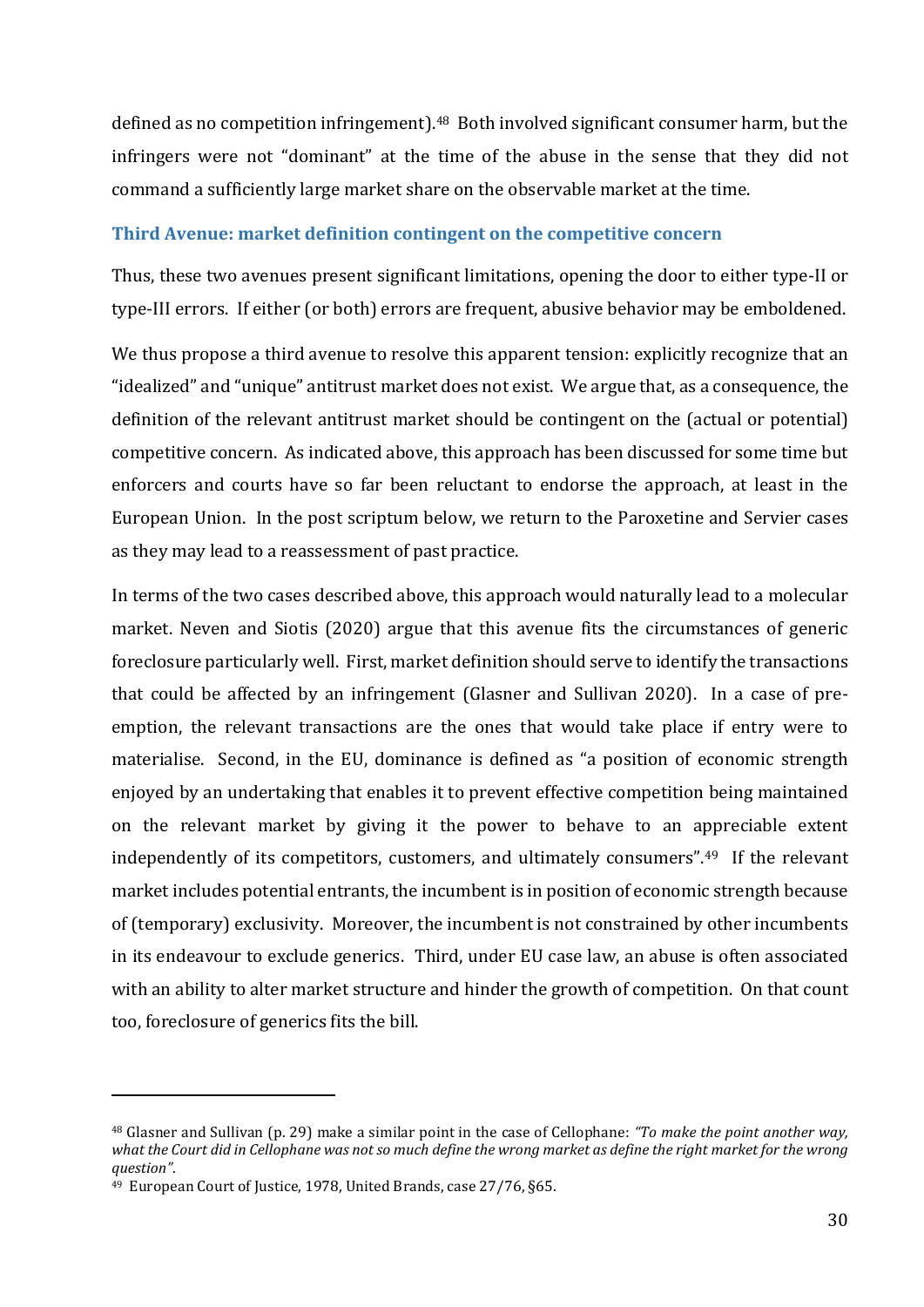Hence, the nature of the infringement naturally leads to a market definition exercise that takes as a starting point the originator and the generic suppliers of the drug.50 As our empirical results indicate, a HMT is likely to confirm that this is the relevant antitrust market. While this market has not yet emerged at the time of the abuse (or rather, it has not materialized because of it), this is the *relevant* market.

In the Servier and GSK/Paroxetine cases, we conjecture that, having correctly identified the relevant markets to be molecular post-LoE, competition authorities felt compelled to define molecular markets pre-LoE, even though the evidence was pointing in the opposite direction, as evidenced by the judicial review. Authorities were looking for dominance (high market share) on a market that was not the relevant one.

Acknowledging that, for enforcement purposes, the market definition exercise should be made contingent on the nature of the infringement leads to the conclusion that (i) the boundaries of the relevant market may change at the time of the (potential) entry of generic producers and (ii) the relevant market can narrow down to the molecular level ex post. The empirical evidence reported in the previous section indicates that this is compatible with a multi molecular market definition pre LoE. The advantage of this contingent market definition approach is to avoid the need to define unrealistically narrow markets prior to generic entry. Properly identifying the relevant market, even if it has not yet emerged at the time of infringement, would reduce the risk of Type III errors.

## **Post scriptum on Servier and GSK/Paroxetine**

As mentioned above, both authorities had relied on the lack of a price response following the launch of cheaper (generic) versions of competitors' molecules to define narrow markets. One notable difference between the two cases is that the CMA noted that a HMT applied at the molecular level with post entry prices would have pointed to a narrow market.

The CMA's stance would thus seem to be compatible with a market definition that is contingent on the nature of the alleged infringement. In addition, the CAT clearly recognized that other on-patent drugs exercise less competitive pressure as compared to generics.51 The

<sup>50</sup> Our results indicate that a market solely comprising generic suppliers would meet the HMT price increase threshold. A fortiori, a molecular market also including the originator (as in Servier and GSK Paroxetine) would also pass the HMT.

<sup>51</sup> Recital 402 of the aforementioned judgement.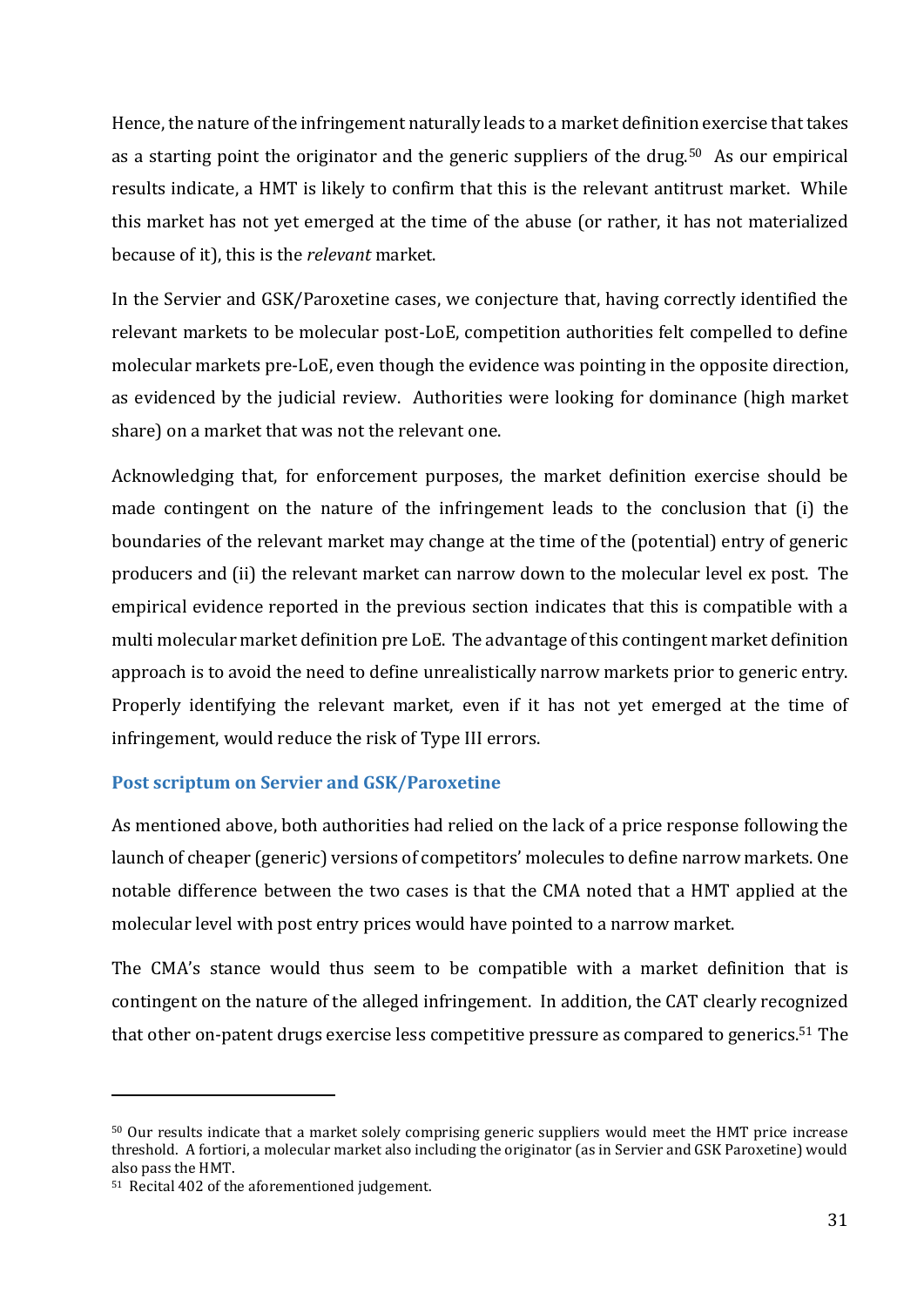CAT wondered whether the constraint by generics that are not yet on the market, but will soon be, ought to be taken into account when defining the relevant market. As the CAT noted (recital 403): "The definition sought is of the *relevant* market: this is not an absolute but should reflect relevance to the issue under consideration, and can vary accordingly" (emphasis in the original). The Court recognized "that this approach is novel" (recital 403). In order to clarify the matter, the CAT requested a preliminary ruling from the European Court of Justice (ECJ) on March 27, 2018.52 In January 2020, the ECJ ruled that, as long as generic competitors have made preparation such that they are in a position to enter with sufficient strength (i.e. entry is "imminent"), generics exercise a competitive constraint that should be taken into account in the market definition (even if is not clear whether entry is at all feasible as the process patent might be valid).<sup>53</sup>

This ruling will have a bearing on the Servier case, where the Commission's appeal of the EU General Court's December 2018 ruling is pending before the European Court of Justice. At this stage, we can only note that the request from the CAT and the ensuing ECJ ruling do not resolve the underlying issue. As Neven and Siotis (2020) point out, the ECJ's approach "allows originators seeking to foreclose generics to escape the discipline by acting before entry is imminent".

# **4.2 Exploitative abuse (abusive prices)**

<u>.</u>

Our results also have a direct bearing on potential abuses post generic entry: a situation in which the initial market has "shrunk" and rivalry is primarily intramolecular. In economically significant markets, large-scale entry ensures a competitive outcome: with no capacity constraints the own and cross-price elasticities reported in Table 4 point to a Bertrand outcome. The converse implication is that a single supplier would have the opportunity to

<sup>52</sup> A request for a preliminary ruling to the ECJ is aimed at ensuring that national courts adequately interpret EU law. In the case at hand, the CAT's question was :*"Where a patented pharmaceutical drug is therapeutically substitutable with a number of other drugs in a class, and the alleged abuse for the purpose of Article 102 is conduct by the patent holder that effectively excludes generic versions of that drug from the market, are those generic products to be taken into account for the purpose of defining the relevant product market, although they could not lawfully enter the market before expiry of the patent if (which is uncertain) the patent is valid and infringed by those generic* products?"

 $53$  In its preliminary ruling, the ECJ found that the competitive constraint from generics should be taken into account "*if the manufacturers concerned of generic medicines are in a position to present themselves within a short period on the market concerned with sufficient strength to constitute a serious counterbalance to the manufacturer of the originator medicine already on the market*" (§133). Case C-307/18, Generics (UK) Ltd and Others v Competition and Markets Authority, January 22 2020.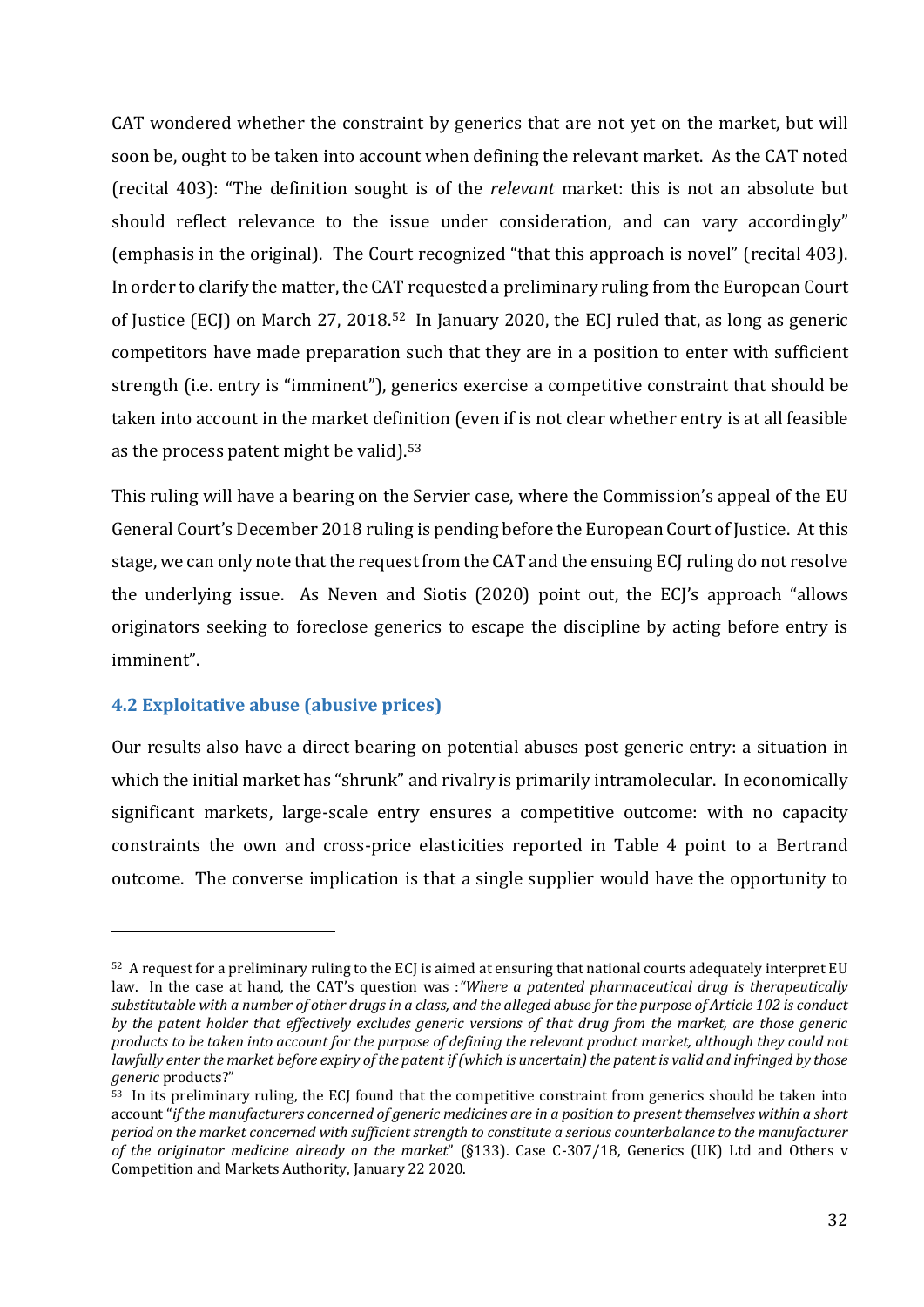exercise significant market power, absent regulatory constraints. Since free pricing is the default rule in genericized markets, our results suggest that a single generic supplier would be in a position to extract monopoly rents.

A number of recent cases support our inference of narrow (molecular) antitrust markets post-LoE. Aspen, a South African generic producer, purchased the rights of a series of anti-cancer treatments from Glaxo Smithkline (GSK). The patents for these four active ingredients (chlorambucil, melphalan, mercaptopurine, tioguanine and busulfan) had lapsed long before. These active ingredients are used in drugs sold in the EU under different formulations (tablets or injections) and brand names (*e.g*. Cosmos in Italy).54 After purchasing the rights, Aspen imposed very significant price increases in a number of EU countries, among them Italy. When the Italian health authority manifested its reluctance to pay inflated prices, it was threatened with withdrawal of supply. Through these tactics Aspen obtained high price increases, ranging between 300% and 1500%. The Italian Competition Authority (ICA) opened proceedings and concluded that this practice was unfair. The ICA noted that the evolution of Aspen's costs could not justify such price increases. In May 2017, the EU Commission opened proceedings against Aspen related to its practices in various Member States (except Italy).<sup>55</sup>

Aspen would not have been able to impose such price increases had it been competing with other generic producers of the same molecules.56 Aspen was a *de facto* monopolist on the molecular market, and acted accordingly; this behaviour also appears to be at the core of the EU's proceedings. The question then arises as to whether Aspen's high price would have attracted entry on that market. While it is not possible to reach a definite conclusion, two remarks are in order. First, the fact that patent protection had lapsed does not mean that entry is costless, let alone immediate.<sup>57</sup> Second, it is not clear that a potential entrant would be attracted into a market where margins would be quickly driven back to the competitive level (the zero profit Bertrand duopoly). Hence, it is doubtful that potential entry of near perfect substitutes would have disciplined Aspen's behaviour. Presumably, Aspen's price

<sup>54</sup> Prior to the sale of the rights by GSK to Aspen, prices were *de facto* capped.

<sup>55</sup> Commission Press Release IP/17/1323, available at:

https://ec.europa.eu/commission/presscorner/detail/en/IP\_17\_1323

<sup>56</sup> Note that the number of competing generic producers also matters to achieve the competitive outcome (see, *e.g.* Reiffen and Ward, 2005).

<sup>57</sup> This is an illustration of the limits of "contestability theory" in its simplest form.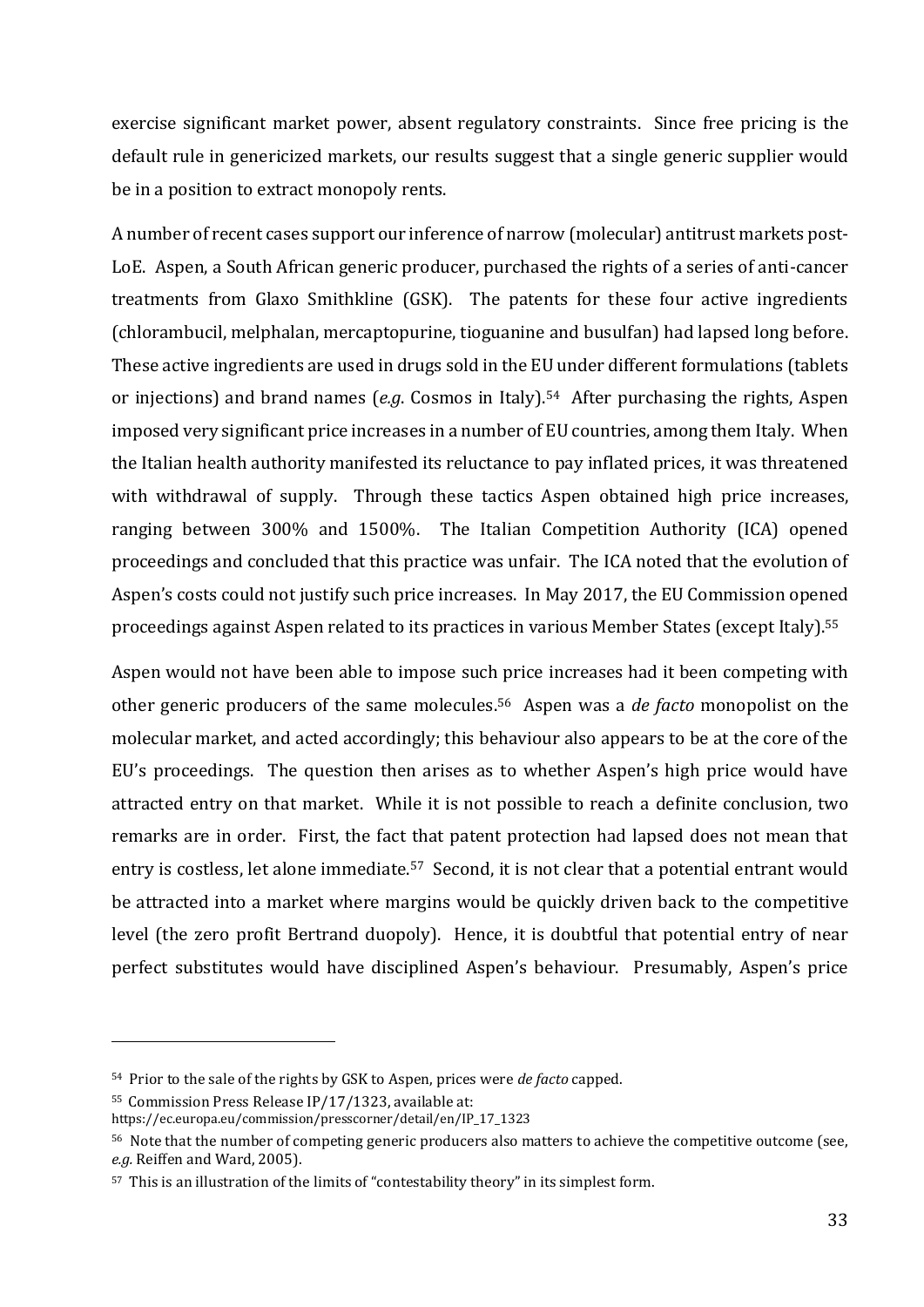increase was restrained by the risk of triggering intermolecular competition. In other words, price was set at a level that prevented a *widening* of the relevant market.

Aspen entered discussions with the EU Commission with a view to settle. <sup>58</sup> In exchange for the EU Commission ending proceedings, Aspen offered to reduce its prices by 73% on average, across the European Economic Area.<sup>59</sup> Interestingly, this settlement offer is within the range implied by our estimates. The EU Commission subsequently launched a consultation on these commitments, requesting the opinion of interested third parties to manifest whether Aspen's proposed course of action would address the competitive concerns identified by the Commission. On February 10 2021, the Commission considered that Aspen's commitments were satisfactory, and the matter was settled.<sup>60</sup>

The UK's Competition and Markets Authority (CMA) has also been actively pursuing cases of alleged abusive pricing. In one instance, an originator (Pfizer) "colluded" with a generic producer to raise prices. The core of the case is built on the fact that, in the UK, the pricing of generic drugs is unregulated. Pfizer had developed an anti-epilepsy drug phenytoin sodium sold under the brand name Epatunin. In 2012, Pfizer ceded the distribution of the drug to Flynn who then sold it as a generic, unbranded, product. Because branded drugs were subject to price controls and generics were not, the change of ownership allowed the companies to raise the price by as much as 2600%. Annual National Health Service spending on the drug shot up from £2m to £50m. In December 2016, the CMA imposed a fine of more than UK£84 million to Pfizer, and Flynn more than 5 million.<sup>61</sup>

Our estimates (cf. Section 3) indicate that post LoE, a HMT points to molecular markets. The results also indicate that the relevant market may be even narrower, and limited to generic suppliers (i.e. not encompassing the originator). The Aspen case provides support to that conclusion: a monopolist on the generic market did achieve a very significant SSNIP. As regards Pfizer/Phenytoin, the alleged "collusion" between the originator and a single generic

<sup>58</sup> A settlement, if reached, involves commitments by the party under investigation (Aspen in this case) in exchange for the competition authority (EU Commission) to close proceedings and hence not adopt a formal decision (exonerating or finding an infringement and possibly imposing a fine). Settlements are made possible on the basis of Article 9 (1) of the EU's 2003 antitrust Regulation.

<sup>59</sup> [https://ec.europa.eu/commission/presscorner/detail/en/ip\\_20\\_1347](https://ec.europa.eu/commission/presscorner/detail/en/ip_20_1347)

<sup>60</sup> A summary can be found at [https://ec.europa.eu/commission/presscorner/detail/en/ip\\_21\\_524](https://ec.europa.eu/commission/presscorner/detail/en/ip_21_524)

<sup>61</sup> The parties appealed to the Competition Appeals Tribunal who quashed the initial ruling and sent the case back to the CMA in June 2017. The basis of the decision is that the CMA had not proven that the prices were abusive.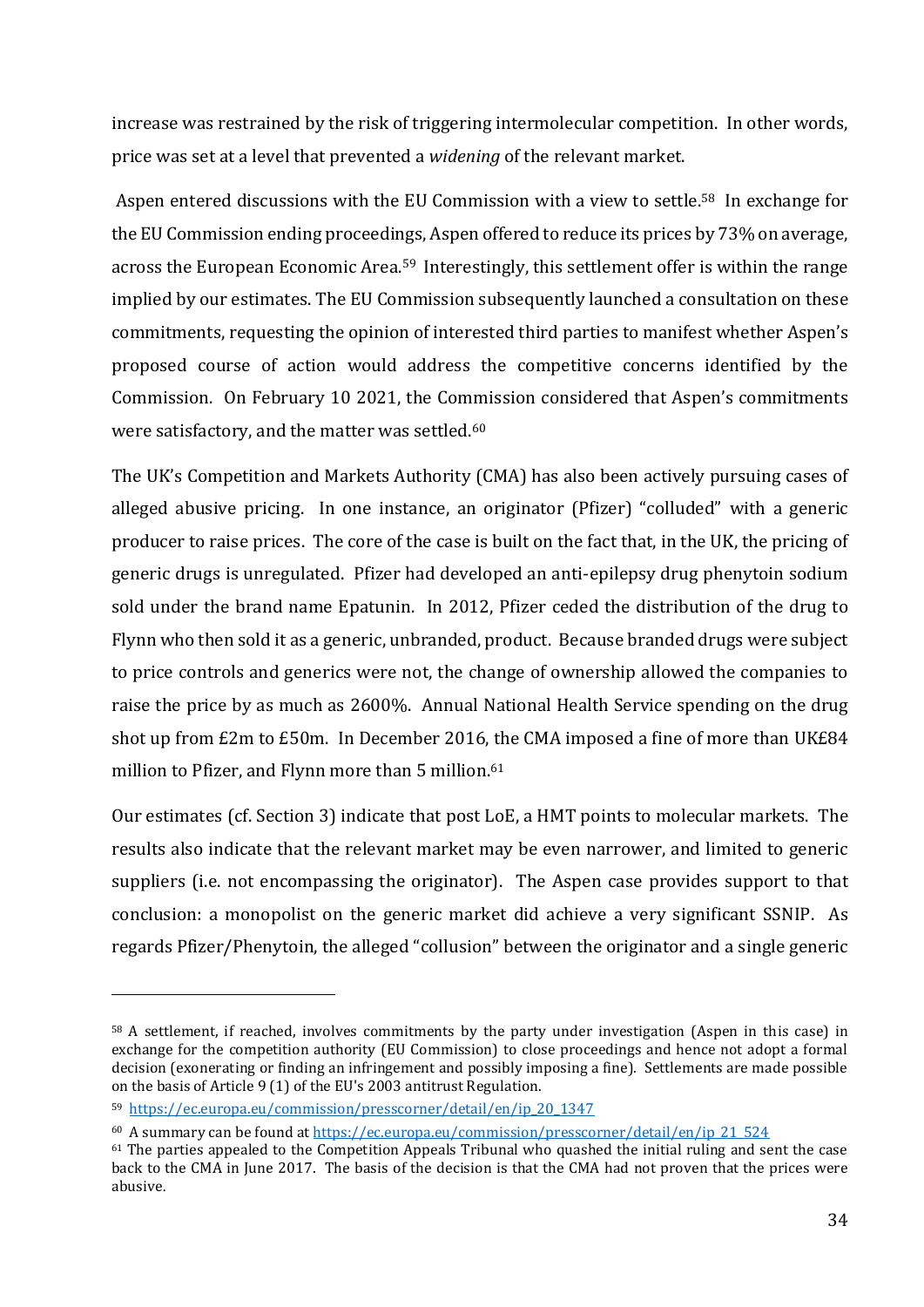producer, our findings indicate that a HMT would point to a slightly broader molecular market that encompasses both generics and the originator. This corresponds to the second scenario presented in Section 3.5. Again, the Pfizer/Phenytoin case confirms that a monopolist on the molecular market would result in a substantial SSNIP.

The upshot is again one of defining the *relevant* market conditional on the alleged abuse. When the risk of abuse is confined to the market for generics, the relevant market is limited to the different producers of a same generic. When the risk of abuse stretches involves both the originator and its generic equivalents, the relevant market is that of the molecule.

## **5. Conclusions**

Market definition is built around the identification of competitive constraints. The Hypothetical Monopoly Test (HMT) is a thought exercise geared towards identifying which limitations to pricing power must be neutered to achieve a profitable SSNIP. While the HMT rests on solid analytical foundations, it is rarely directly applied. Instead, competition authorities rely on approximations (e.g., diversion ratios) to delineate antitrust markets.

This paper was initially motivated by the controversies surrounding market definition in the context of unilateral behaviour in the pharmaceutical industry. The market delineation established by two sophisticated enforcement agencies, the EU Commission (Servier) and the UK's CMA (GSK/Paroxetine) failed to convince the competent courts. Enforcers defined narrow markets that yielded the "required" market shares to allow for the cases to be prosecuted, despite abundant evidence of vibrant competition among drugs. While the two cases are pending a final ruling, there can be little doubt that the issues they raise are nontrivial.

The pharmaceutical industry represents an interesting laboratory: it is replete with competitive shocks across numerous markets in the form of generic entry. In addition, nonprice competition plays a prominent role and detailed product level data are available. For a given set of products, the variation in market structure and competitive dynamics allows for a direct application of the HMT. The HMT requires the identification of a competitive baseline. Conditional on the theory of harm, the frequent quasi natural experiments associated with generic entry provides a clear indication of what the relevant competitive baseline price is.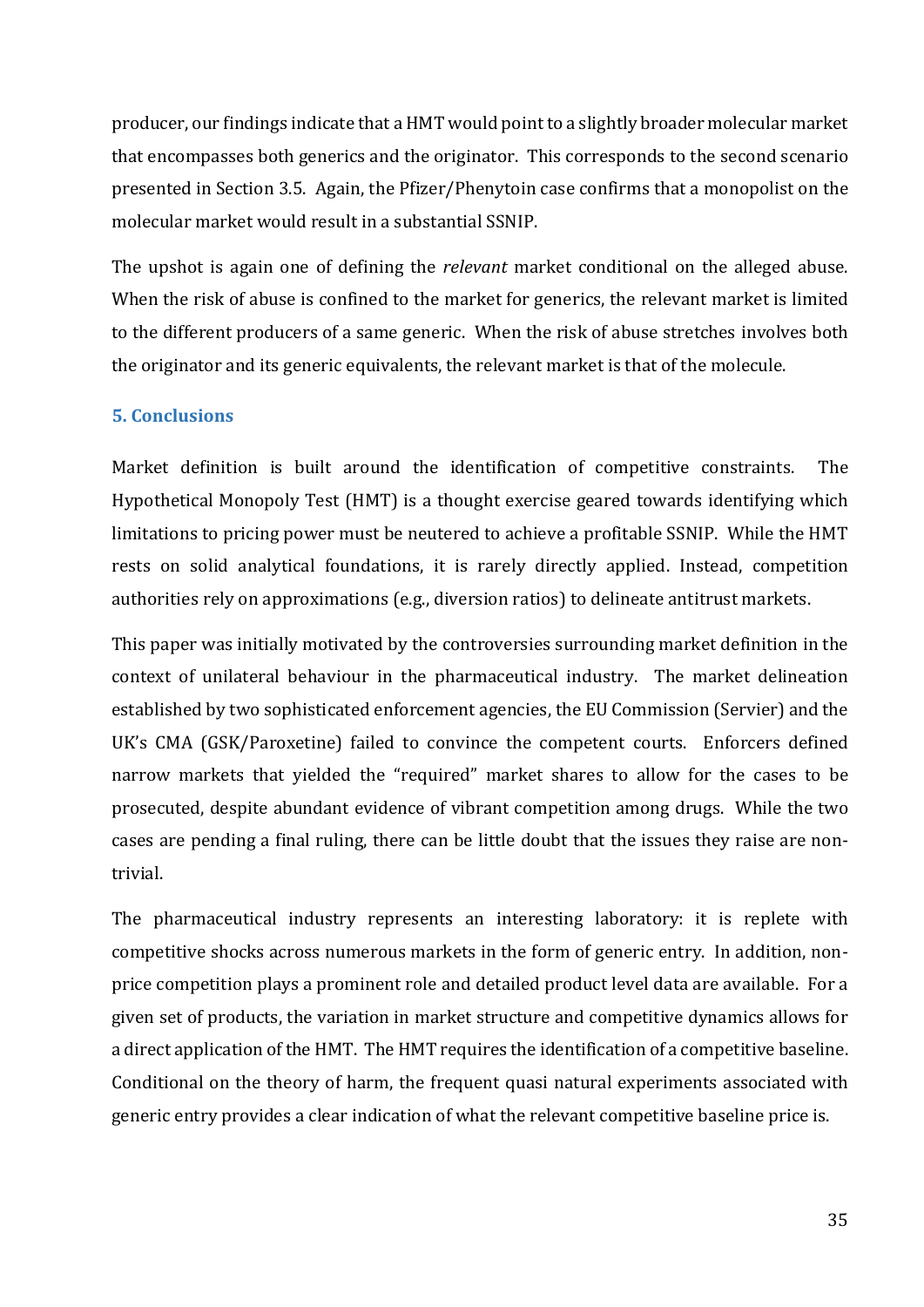In the event of a proposed merger involving on patent drugs, prevailing competitive conditions (and prices) are natural inputs to identify the candidate market. However, one caveat applies: despite belonging to the same therapeutic class, genericised molecule should generally not be included in the relevant market – this is because they do not appear to exercise a meaningful competitive constraint. By extension, the same would apply to a soonto-be genericised molecule, as merger evaluation is forward looking. By contrast, in a case of generic foreclosure, the reference competitive prices are the ones that would obtain absent the infringement. Hence, competitive conditions prevailing prior to generic entry are largely irrelevant.

Our empirical results clearly indicate that the market definition exercise must be contingent on the nature of the alleged competitive infringement, i.e. the theory of harm. As noted by Glasner and Sullivan (2019, p. 52): "*Because there is no economically meaningful natural market, relevant markets must be analytic devices. Because analytic devices are tied to the subject of analysis, relevant markets can be defined only by reference to specified theories of harm*". What our paper does is to provide a concrete and quantified illustration of the ontological relationship between the theory of harm and a cogent market definition. Accepting this premise may hopefully reduce the risk of what we christened Type III errors (a correct decision based on the wrong premises) on the part of enforcement agencies.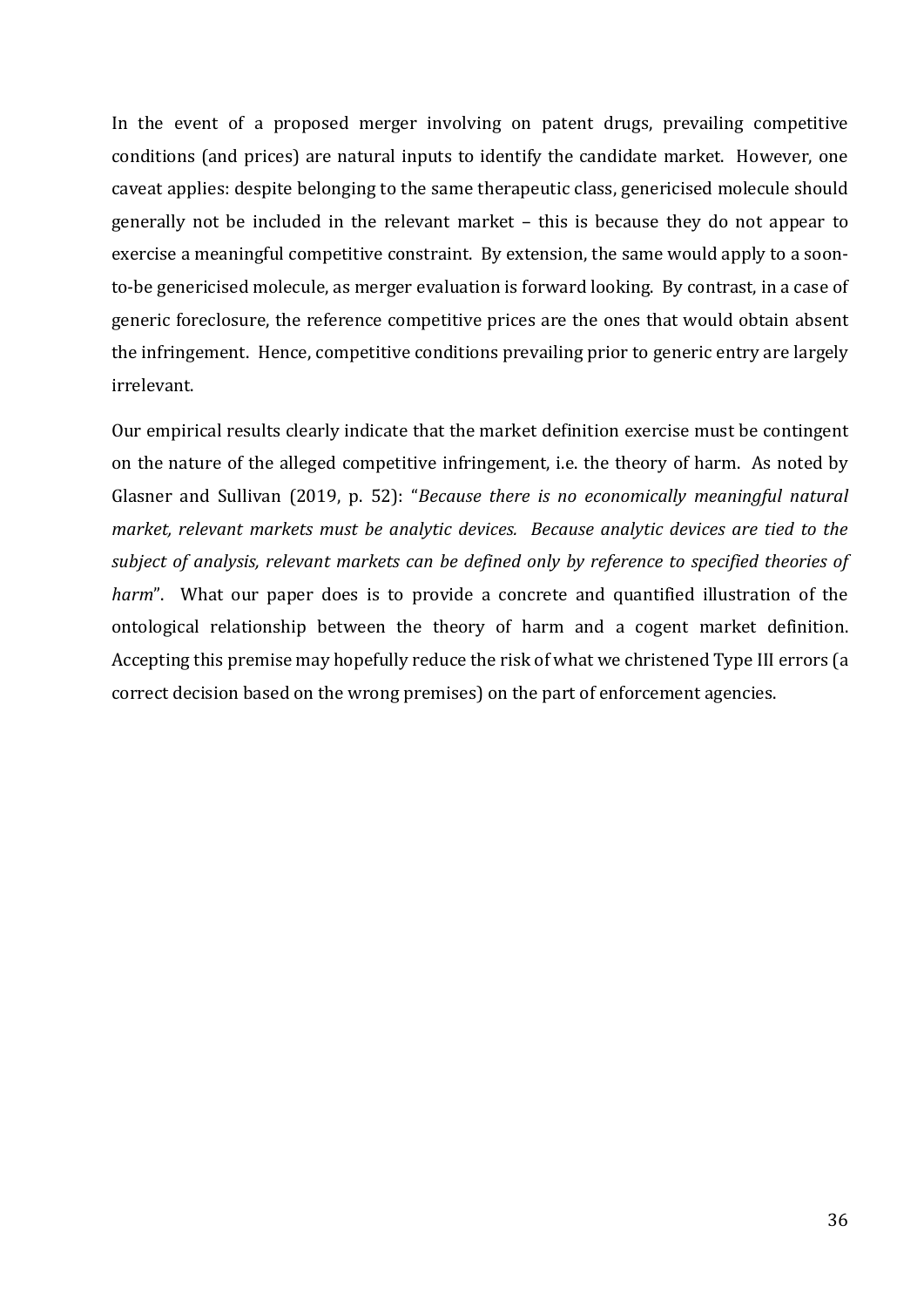## **References**

- Aaron, E., Hemphill S., Hovenkamp H. and Shapiro C., (2013), "Activating Actavis", *Antitrust*, N°1, 16-23.
- Azar, J., Schmalz, M. and Tecu, I, (2018), "Anticompetitive Effects of Common Ownership", *Journal of Finance*, Vol. LXXIII, No. 4, pp. 1513-1565.
- Azar, J., and Vives, X., (2020), "General Equilibrium Oligopoly and Ownership Structure". *Econometrica*, forthcoming.
- Baker, J. B. and Bresnahan T. F., (1985), "The Gains from Merger or Collusion in Product-Differentiated Industries", *The Journal of Industrial Economics*, Vol. 33, No. 4, A Symposium on Oligopoly, Competition and Welfare, pp. 427-444.
- Bosworth, B., Bieler J., Kleinrock M., Koepcke E., and Berndt E., (2018). "An Evaluation of the CPI Indexes for Prescription Drugs", Brookings Economic Studies, available at [https://www.brookings.edu/research/an-evaluation-of-the-cpi-indexes-for-prescription](https://www.brookings.edu/research/an-evaluation-of-the-cpi-indexes-for-prescription-drugs)[drugs](https://www.brookings.edu/research/an-evaluation-of-the-cpi-indexes-for-prescription-drugs)
- Browdie *et al.* (2018), "Pharmaceutical Industry Antitrust Handbook", Grise, J., Coe R., (eds) American Bar Association (ABA), second edition.
- Castanheira, M., Ornaghi, C., and Siotis, G. (2019), "The Unexpected Consequences of Generic Entry", *Journal of Health Economics,* Vol.68, 22p.
- Chaudhuri, S., Goldberg, P. K., and Jia, P. (2006). "Estimating the Effects of Global Patent Protection in Pharmaceuticals: A Case Study of Quinolones in India". *The American Economic Review*, Vol. 96(5): 1477-1514.
- Competition Appeals Tribunal, Case Nos 1251-1255/1/12/16.
- Competition and Markets Authority, Case CE-9531/11, 12/02/2016.
- Donohue J.M., Cevasco M. and Rosenthal M.B., (2007), "A Decade of Direct-to- Consumer Advertising of Prescription Drugs", *The New England Journal of Medicine*, 357:673-81.
- European Commission Decision, CASE AT.39612 Perindopril (Servier), July 9 2014.
- European Commission (1997), "COMMISSION NOTICE on the definition of relevant market for the purposes of Community competition law", Official Journal (97/C 372/03).
- European Commission (Aspen): https://bit.ly/2HmHYI6
- European Court of Justice, 1978, *United Brands*, Case 27/76, §65.
- European Court of Justice, Case C-307/18, *Generics (UK) Ltd and Others v Competition and Markets Authority*, January 22 2020.
- Gagnon, M. A. and Lexchin, J. (2008), "The cost of pushing pills: A new estimate of pharmaceutical promotion expenditure in the United States". *PLoS Medicine*, 5 (1), e1.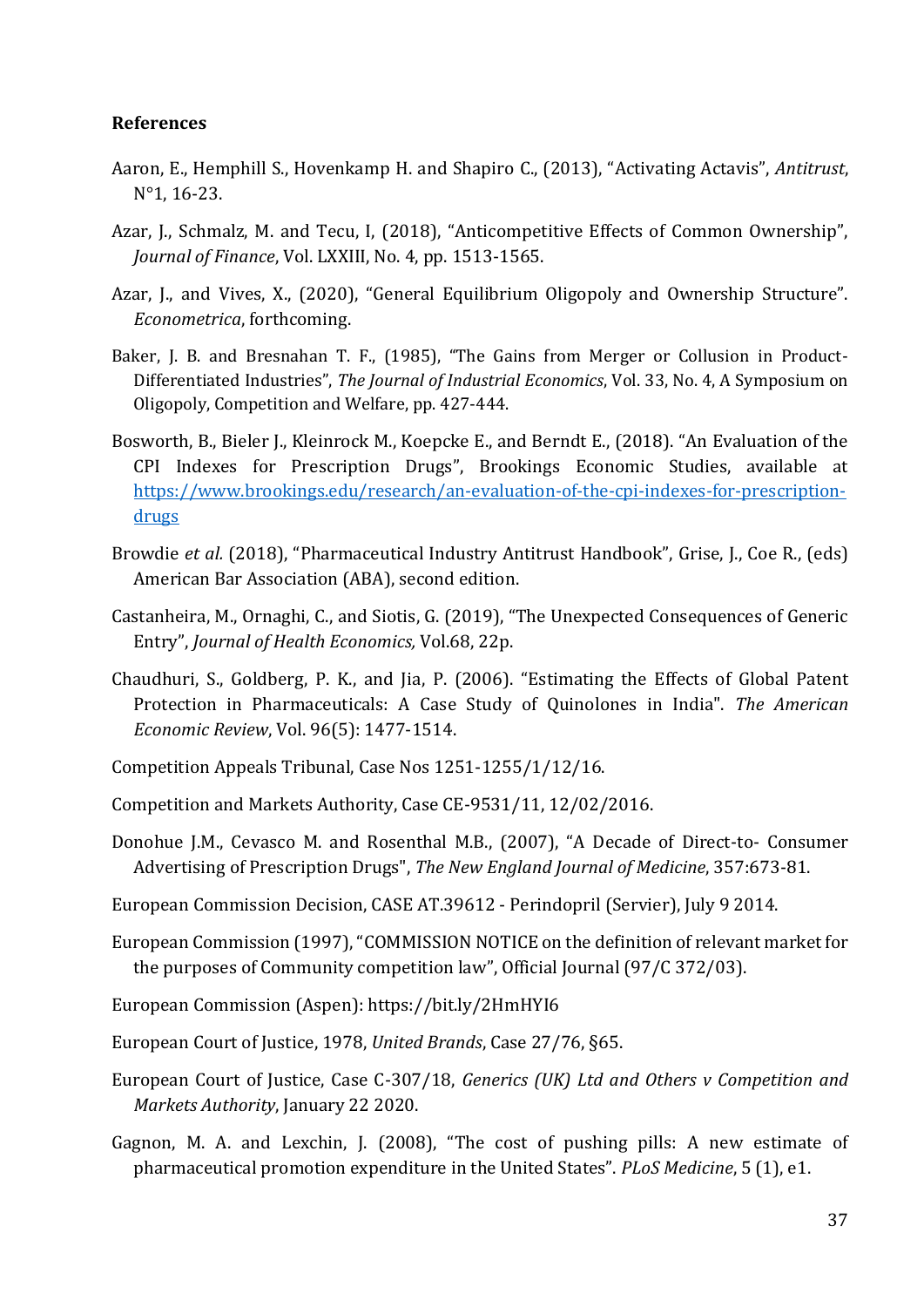- General Court of the European Union, Ruling Case T-691/14, Servier *vs.* Commission, December 12 2018.
- General Court of the European Union, Press Release # 194/18, Luxembourg, 12 December 2018.
- Glasner, D. and Sullivan, S., (2019) "The Logic of Market Definition", forthcoming *Antitrust Law Journal*.
- Grabowski H., Lewis, T., Guha, R., Ivanova, Z., Salgado. M, and Woodhouse, S., (2009) "Does Generic entry always increase consumer welfare", Chapter 12 in *International Antitrust Law & Policy: Fordham Competition Law*.
- Grabowski H., Long G., and Mortimer R. (2014). "Recent trends in brand-name and generic drug competition". *Journal of Medical Economics*. 17(3):207-14.
- Greenaway, S., Jakab, E., Johansson, D., and Kundan, J. (2009), "Recent Commission Merger Control Decisions in the Pharmaceutical Sector: Sanofi-Aventis/Zentiva and Teva/Barr", *Competition Policy Newsletter*, 2.
- Ivaldi, M., and Lorincz, L., (2011), "Implementation of Relevant Market Tests in Antitrust Policy: Application to Computer Servers", *The Review of Law & Economics*, Vol. 7, Issue 1, pp. 31-73.
- Jena A., Calfee, J., Mansley E., and Philipson, T.J. (2009), "Me-Too Innovation in Pharmaceutical Markets", NBER Chapters, in: *Frontiers in Health Policy Research*, volume 12, NBER.
- Kuchler, H., (2019), "US generic drug companies hit by price-fixing claims" *Financial Times,* May 13.
- Kuchler, H., (2020), "Teva Charged in US price-fixing investigation", *Financial Times*, August 20.
- Lakdawalla, D., (2018), "Economics of the Pharmaceutical Industry", *Journal of Economic Literature*, 56 (2): 397-449.
- Lakdawalla, D. and Philipson, T., (2012), "Does intellectual property restrict output? An analysis of pharmaceutical markets", *Journal of Law and Economics*, 55 (1), 151–187.
- Lipatov, V., Neven, D, and Siotis, G. (2020), "Preempting the Entry of Near Perfect Substitutes", *Journal of Competition Law and Economics*, September.
- Lowe, D. (2013), "But Don't Drug Companies Spend More on Marketing?", *In The Pipeline*: blog last visited on September 4th, 2019*.* <https://goo.gl/kcW1bQ>
- Motta, M. (2004), "Competition Policy. Theory and Practice", Cambridge University Press.
- Neven, D. and Siotis, G., (2020), "Dominance and Market Definition Following the ECJ Paroxetine Judgment", *Journal of European Competition Law & Practice*.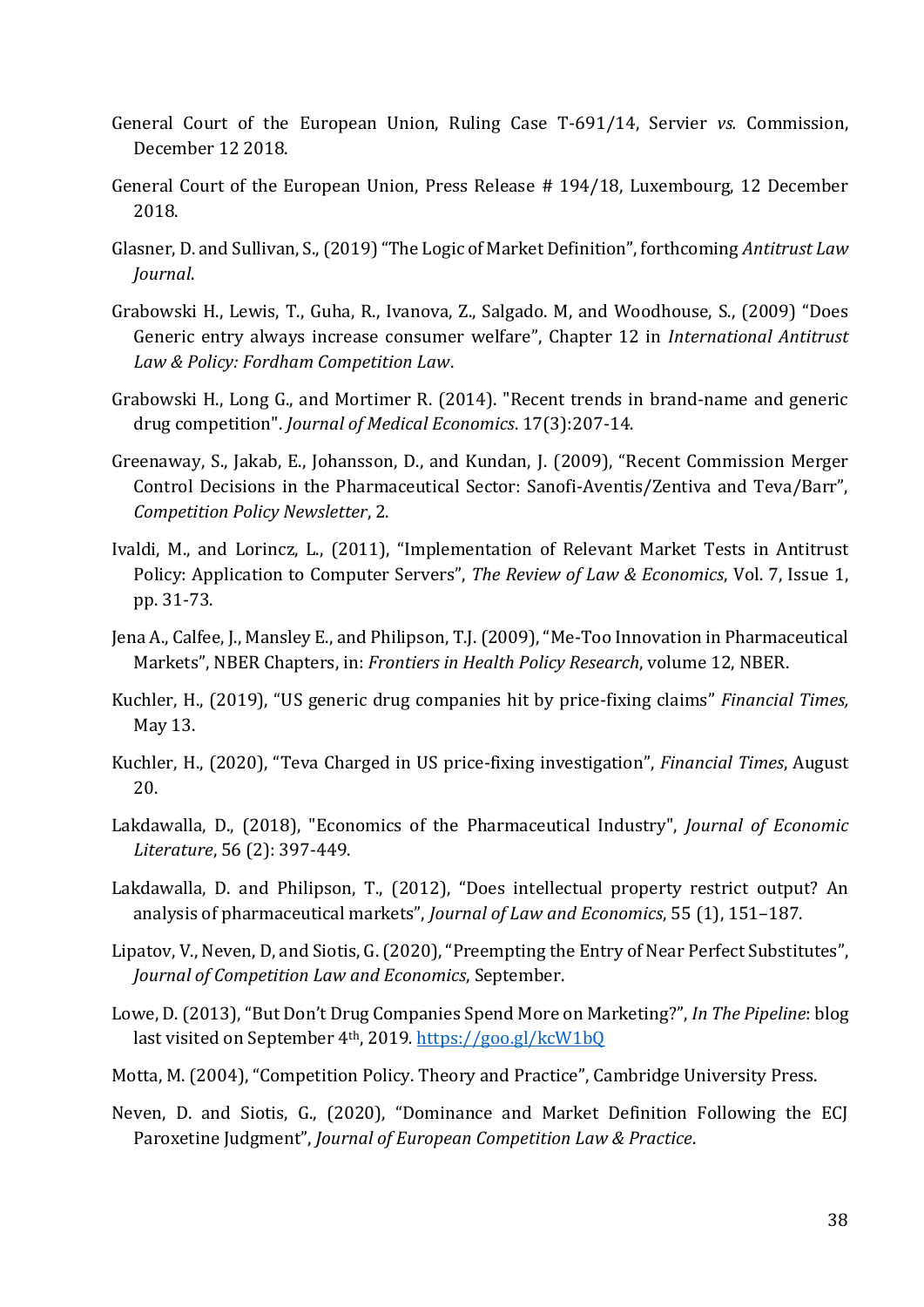- Nevo, A., (2000), "A practitioner's guide to estimation of random-coefficients logit models of demand", *Journal of Economics and Management Strategy*, 9(4), 513-548.
- Regan, T.L. (2008), "Generic entry, price competition, and market segmentation in the prescription drug market", *International Journal of Industrial Organization*, 26, 930-948.
- Reiffen, D. and Ward, M. (2005), "Generic Drug Industry Dynamics" *The Review of Economics and Statistics*, 87(1), pp 37–49.
- Rey, P., P., Gual, J., Hellwig, M., Perrot, A., Polo, M., Schmidt, K., and Stenbacka, R., (2004) 'An Economic Approach to Article 82' *Report of the Economic Advisory Group on Competition Policy*, Brussels.
- Rizzo, J. (1999), "Advertising and competition in the ethical pharmaceutical industry: The case of antihypertensive drugs", *Journal of* Law and Economics, 42(1) 89-116.
- Salop, S., (2000) "The First Principles Approach to Antitrust, Kodak, and Antitrust at the Millennium", *Antitrust Law Journal* (68), pp. 187-202.
- Scheffman, D. T. and Spiller, P. T., (1987), "Market Definition under the U. S. Department of Justice Merger Guidelines", *The Journal of Law & Economics*, Vol. 30, No. 1, pp. 123-147.
- Scherer, F. M., (1993), "Pricing, Profits, and Technological Progress in the Pharmaceutical Industry", *The Journal of Economic Perspectives*, Vol. 7, No. 3 (Summer), pp. 97-115.
- Scott Morton, F. M. (2000), "Barriers to entry, brand advertising, and generic entry in the US pharmaceutical industry", *International Journal of Industrial Organization*, 18(7), pp. 1085- 1104.
- Scott Morton, F., and Kyle, M. (2012), "Markets for Pharmaceutical Products", *Handbook of Health Economics*, Volume 2, pp. 763-823.
- Sovinsky Goeree, M., (2008), "Limited Information and Advertising in the U.S. Personal Computer Industry", *Econometrica*, 76 (5), pp. 1017-1074.
- Statista (2020), https://www.statista.com/statistics/316079/european-pharmaceuticalmarket-generics-share-by-country/
- Stigler, G. (1982), "The Economists and the Problem of Monopoly", *American Economic Review Papers and Proceedings,* 72 (2), pp. 1-11.
- Sutton, J., (1991), *Sunk cost and market structures*, MIT Press, Cambridge, MA.
- Vandoros S. and P. Kanavos (2013), "The generics paradox revisited: empirical evidence from regulated markets", *Applied Economics*, 45:22, pp. 3230-3239.